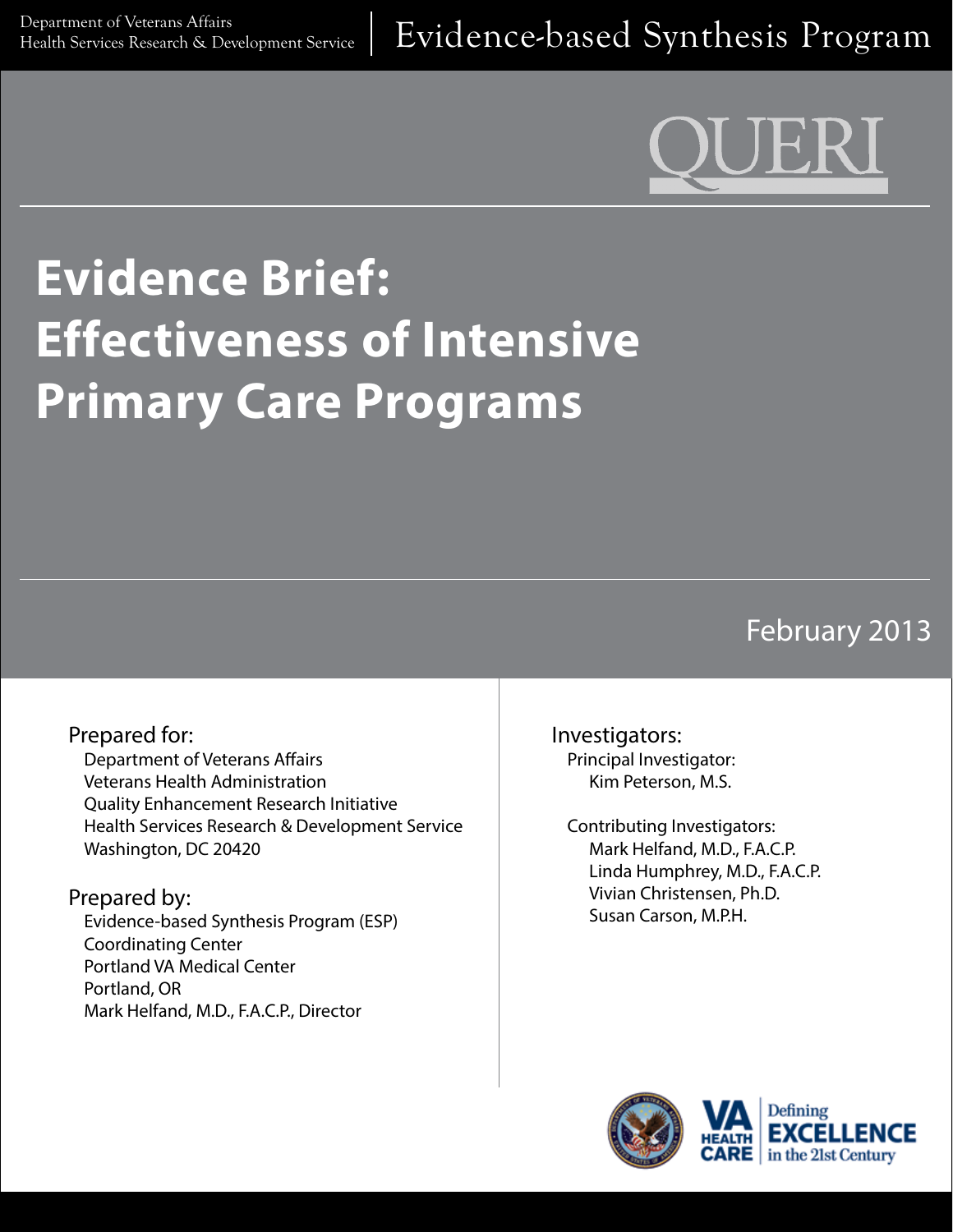### **PREFACE**

Quality Enhancement Research Initiative's (QUERI) Evidence-based Synthesis Program (ESP) was established to provide timely and accurate syntheses of targeted healthcare topics of particular importance to Veterans Affairs (VA) managers and policymakers, as they work to improve the health and healthcare of Veterans. The ESP disseminates these reports throughout VA.

QUERI provides funding for four ESP Centers and each Center has an active VA affiliation. The ESP Centers generate evidence syntheses on important clinical practice topics, and these reports help:

- develop clinical policies informed by evidence,
- guide the implementation of effective services to improve patient outcomes and to support VA clinical practice guidelines and performance measures, and
- set the direction for future research to address gaps in clinical knowledge.

In 2009, the ESP Coordinating Center was created to expand the capacity of QUERI Central Office and the four ESP sites by developing and maintaining program processes. In addition, the Center established a Steering Committee comprised of QUERI field-based investigators, VA Patient Care Services, Office of Quality and Performance, and Veterans Integrated Service Networks (VISN) Clinical Management Officers. The Steering Committee provides program oversight, guides strategic planning, coordinates dissemination activities, and develops collaborations with VA leadership to identify new ESP topics of importance to Veterans and the VA healthcare system.

Comments on this evidence brief are welcome and can be sent to Nicole Floyd, ESP Coordinating Center Program Manager, [at nicole.floyd@va.gov.](mailto:nicole.floyd@va.gov)

**Acknowledgments:** We thank Tomiye Akagi, our Program Assistant, for assistance with editing and formatting; Rose Relevo, MLIS, MS, AHIP for searching; Jennifer Winfrey for assistance with article retrieval and data abstraction; and Camber Hansen-Karr for assistance with data abstraction.

**Recommended citation:** Peterson K, Helfand M, Humphrey L, Christensen V, Carson S. Evidence Brief: Effectiveness of Intensive Primary Care Programs, VA-ESP Project #09-199; 2013.

This report is based on research conducted by the Evidence-based Synthesis Program (ESP) Coordinating Center located at the Portland VA Medical Center, Portland, OR funded by the Department of Veterans Affairs, Veterans Health Administration, Office of Research and Development, Quality Enhancement Research Initiative. The findings and conclusions in this document are those of the author(s) who are responsible for its contents; the findings and conclusions do not necessarily represent the views of the Department of Veterans Affairs or the United States government. Therefore, no statement in this article should be construed as an official position of the Department of Veterans Affairs. No investigators have any affiliations or financial involvement (e.g., employment, consultancies, honoraria, stock ownership or options, expert testimony, grants or patents received or pending, or royalties) that conflict with material presented in the report.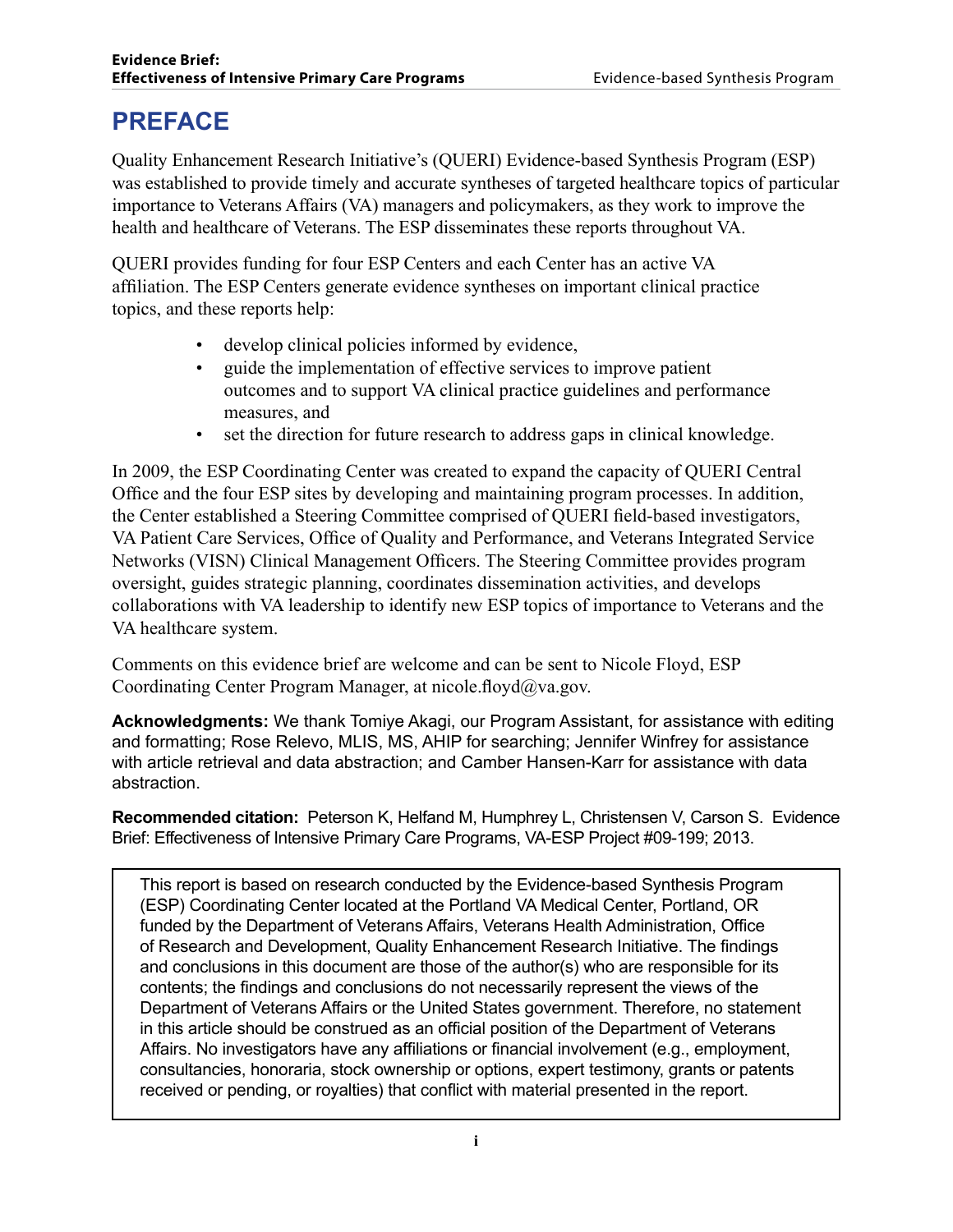### **INTRODUCTION**

Improving the healthcare of Americans with multiple chronic conditions is one of the top aims of the U.S. national healthcare research agenda. One of the driving forces behind this objective is the disproportionately high concentration of healthcare expenditures that are attributed to this population. The 2009 Medical Expenditure Panel Survey (MEPS) found that the sickest 10 percent of patients account for 65 percent of all health expenses for the U.S. population (from July 2012 meeting of the National Advisory Council for Healthcare Research and Quality, which focused on trends in healthcare costs and the concentration of medical expenditures).<sup>1</sup> Further, the MEPS identified a number of chronic conditions that most influence high levels of expenditures, including heart disease, cancer, mental disorders, chronic obstructive pulmonary disease (COPD) and diabetes.

Potentially preventable readmissions are among the disproportionately high concentration of healthcare expenditures attributed to the sickest 10 percent of patients. In their June 2007 report to Congress, the MedPAC (Medical Payment Advisory Commission) estimated that 75 percent of Medicare readmissions are potentially preventable.<sup>2</sup>

Potentially preventable hospitalizations have been linked to discontinuity of primary care.<sup>3</sup> In a 1984 randomized trial, elderly male Veterans who saw a different physician at each visit had a statistically significantly higher rate of emergent hospital admissions and longer average length of stays than those who saw the same primary care doctor at every visit.3

Since the 1980's, the problem of high-risk patients with frequent hospital admissions has persisted despite dramatic changes in the practice environment. One important change is the redesign of primary care. The Veterans Health Administration (VHA) Primary Care Program Office is implementing a Patient Aligned Care Teams (PACT) model at all primary care sites, in which continuous care is delivered by interdisciplinary teams who serve as the first point of contact for a broad range of fully-integrated health services and community resources. The VA's PACT model and other Patient-Centered Medical Home (PCMH) models are based on earlier innovations such as the Chronic Care Model, the Idealized Design of Clinical Office Practices, and Clinical Microsystems. They seek to implement primary care that is continuous, comprehensive, efficient, patient-driven and team-based.4,5 The PCMH models are not primarily aimed at patients who are at high risk of hospital admission, although most include reducing hospitalizations and emergency room use among their secondary aims. In the VA PACT, for example, hospital care and specialized services are provided outside of the PACT, while coordinators focus on smoothing hand-offs between care settings including those involving VA and non-VA providers. A recent Agency for Healthcare Research and Quality (AHRQ) systematic review of 19 comparative studies found that implementation of these models had no effect on hospital admissions (RR 0.96; 95% CI 0.84-1.10), but it reduced emergency room visits  $(0.81, 0.67-0.98)$  and modestly improved staff and patient experiences.<sup>6</sup>

Disease management and care coordination programs have also sought to improve the quality and delivery of care to patients with high-cost chronic illnesses. The U.S. Congressional Budget Office (CBO) issued a brief report (January 2012) on the effects of 34 Medicare demonstration projects on disease management and care coordination programs, and cited the following approaches as helpful in reducing hospital admissions: (1) use of team-based care, especially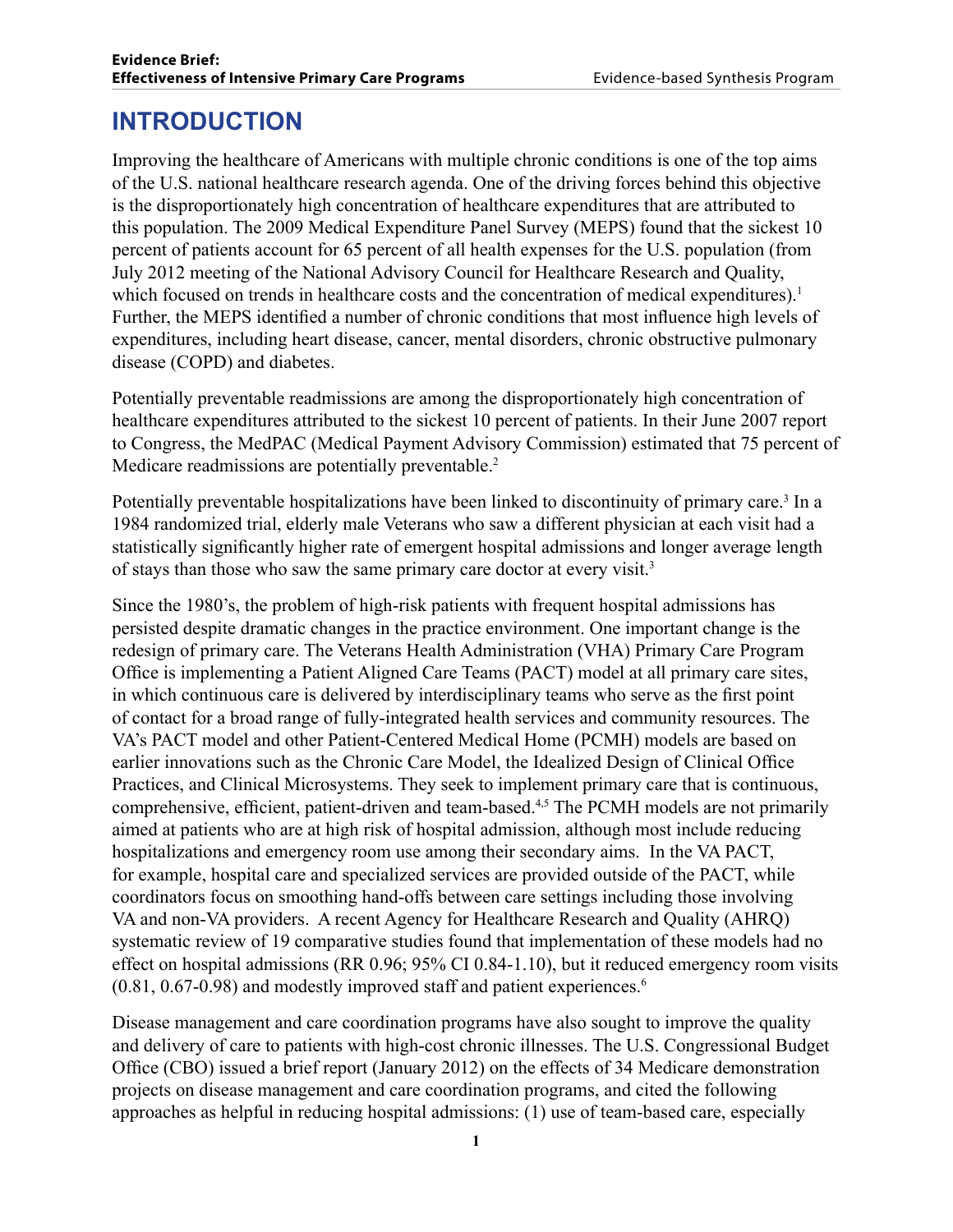those with larger teams that include pharmacists; and (2) the smoothing of transitions between a primary care provider and a specialist.<sup>7</sup> However, a recent AHRQ review of nurse-led case management programs for adults with medical illnesses and complex care needs found no effect on rates of hospitalization and a variable effect on emergency room use.8 The nurse-led interventions encompassed patient self-management education, health status monitoring, and coordination of care, typified by the Medicare Coordinated Care Demonstration (MCCD).

From the viewpoint of caring for frequently hospitalized patients, the rise of hospitalism also poses a challenge to continuity of care. David Meltzer, MD, PhD, Associate Professor of Medicine and Director of the Hospitalist Program at the University of Chicago Medicine, has studied the changing medical workforce in the United States and found that the trend toward increased medical specialization has had the unintended consequence of increased fragmentation of primary care.<sup>9</sup> One of the key challenges for the primary care system in meeting the complex needs of high-risk patients with multiple chronic conditions is adapting to the increased demands of collaborating with a larger number of associated healthcare providers within a decentralized, fee-for-service healthcare delivery system which does not pay for or facilitate communication or coordination among providers.7

Some would say that we have reached a point where we have to decide if we should continue to invest in programs with an increased need for coordination or in different models that reduce the need for coordination in the first place. Applying team theory literature,<sup>10</sup> Dr. Meltzer has said "if you're spending all of your time coordinating, you should change the product."11 For example, Dr. Meltzer has proposed a 'comprehensive care physician model,' to reduce the need for coordination between the primary care and hospitalist settings. In this model, a physician with expertise in both inpatient medicine and primary care leads an interdisciplinary team that carries a panel of approximately 200 frequently hospitalized patients, who they will treat both inside and outside of the hospital.11 The Centers for Medicare & Medicaid Services (CMS) have funded a demonstration of this program at the University of Chicago. Others focus on reducing the need for coordination and handoffs between primary care and specialty care. From this viewpoint, admissions from primary care could be reduced through accelerated consults or direct access to intense short stay and complex diagnostic unit services.

The persistence of high inpatient utilizers despite the spread of case management and PCMH models has led to interest in 'intensive primary care' models. For example, a new round of CMS-funded demonstration projects focus on intensive models for patients at high risk of using inpatient resources.12 In their Research Brief published by the National Institute for Health Care Reform, Yee et al. proposed a taxonomy for categorizing 'High-Intensity Primary Care' programs, also sometimes called 'Ambulatory Intensive Care Units,' which use PCMH-based approaches to managing the sickest, highest-cost patients.13 In a 'freestanding' model, ongoing care is fully transferred from patients' regular primary care physicians to a dedicated clinic that exclusively or chiefly provides high-intensity primary care to a select group of patients. In contrast, in a 'practice-based' model, patients continue to receive care from their regular primary care physician, but are offered additional, high-intensity services, often managed by a care coordinator. In a hybrid model, care is temporarily shifted from the patients' regular primary care physicians to a dedicated clinic, and returned once their conditions stabilize. These approaches,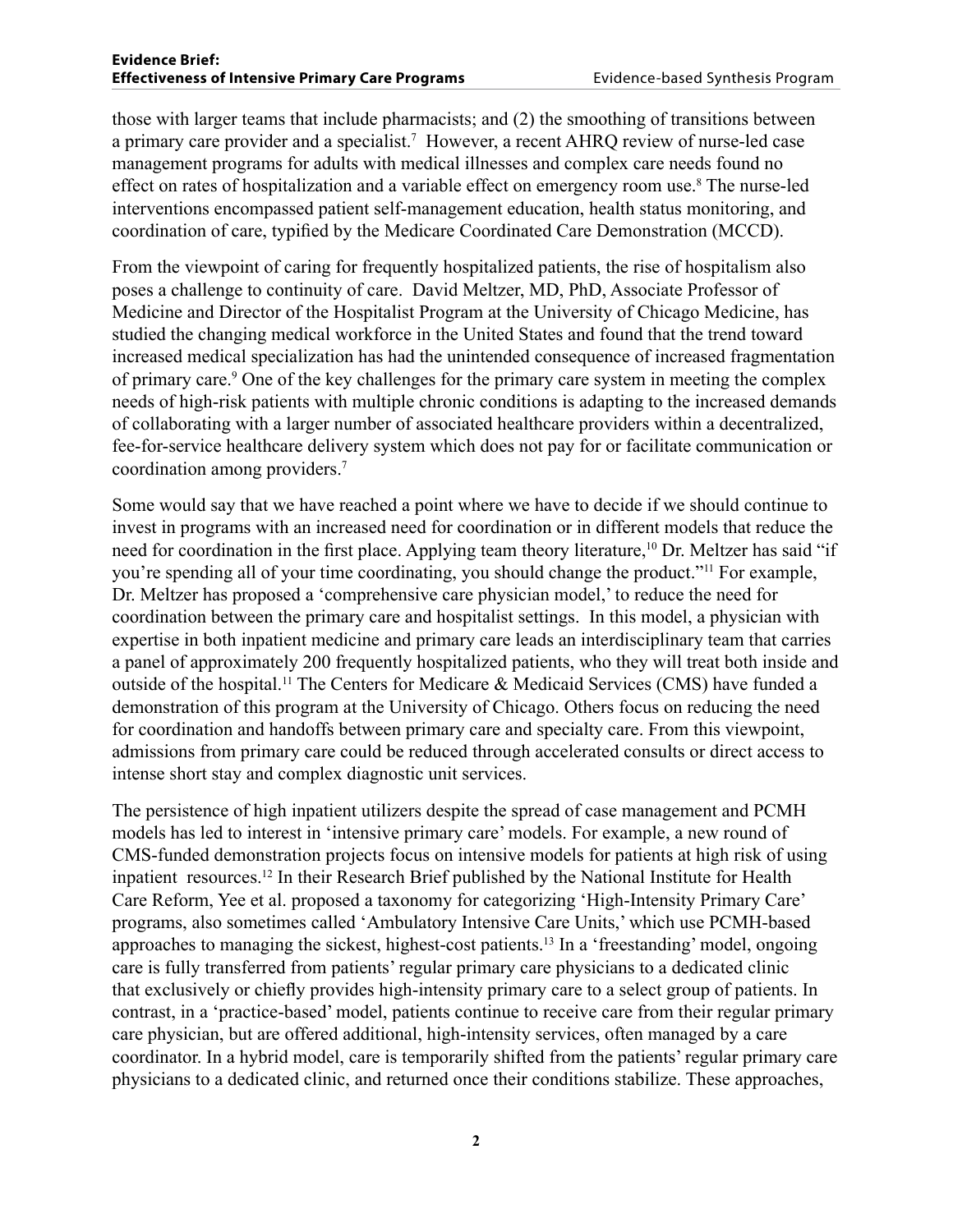which involve physician-led, team-based discussion and coordination that serve as the source of primary care, were excluded from the two AHRQ reviews mentioned earlier.

As part of the PACT model initiative, the Health Delivery Committee is proposing to develop a primary care intensivist model that deploys well-trained interdisciplinary teams that identify and proactively manage Veterans at highest risk for hospital admission and death. The goal of the model is to reduce emergency department and urgent care utilization, hospitalizations and mortality among complex, high-risk patients.

For healthcare system decision-makers, evidence is only one of many different factors taken into account. If a health system waits until there is traditional hard and fast evidence on the effectiveness of a new healthcare model, they would always be 10 years out of date. However, decision-makers do need to consider the findings of the best available research and the strength and applicability of that evidence.

This report was produced in response to the Health Delivery Committee's request for an evidence brief to assist with their evaluation of the effectiveness of existing intensive primary care programs involving multimodal interventions delivered by interdisciplinary teams. An evidence brief differs from a full systematic review in that the scope of work is more narrowly defined and the traditional review methods are streamlined in order to synthesize evidence within a shortened timeframe. An evidence brief cannot capture the actual day-to-day program operations of evolving programs. While decision-makers can benefit from knowing about the best available research and the strength and applicability of that evidence, an evidence brief cannot encompass the full range of policy options or novel programs, many of which have not been evaluated in formal studies.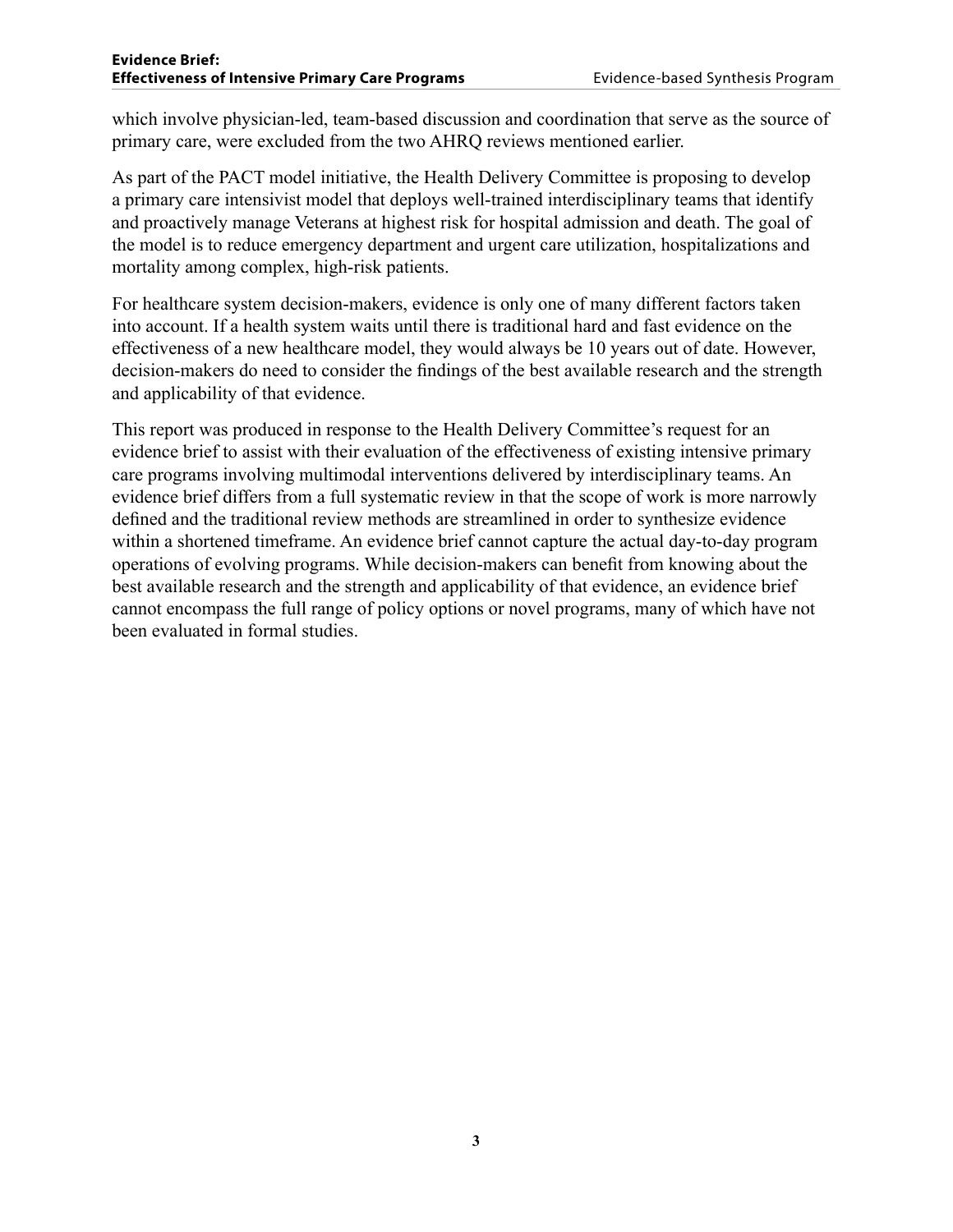### **SCOPE**

The objective of this evidence brief is to evaluate the effectiveness of interdisciplinary, multicomponent intensive primary care programs in reducing mortality and hospital use among patients identified at highest risk for hospital admission and death while still in the ambulatory care setting.

The Evidence-based Synthesis Program (ESP) Coordinating Center investigators and representatives of the Health Delivery Committee Workgroup worked together to identify the population, intervention, comparator, timing, setting and study design characteristics of interest. The Health Delivery Committee Workgroup approved the following eligibility criteria to guide this review:

- *Population*: Patients identified as high risk for hospital admission and/or death, regardless of whether or not there was a disease-specific focus, such as heart failure.
- *Interventions*: Multi-component, interdisciplinary intensive primary care programs.
- *Comparator*: Usual care (without the utilization of an intensive primary care program).
- *Outcomes*: All-cause mortality, hospitalization, emergency department use, hospital days.
- *Timing*: Studies that include a follow-up period of more than 30 days.
- *Setting*: Ambulatory setting.
- *Study design*: Systematic reviews, controlled clinical trials, observational studies.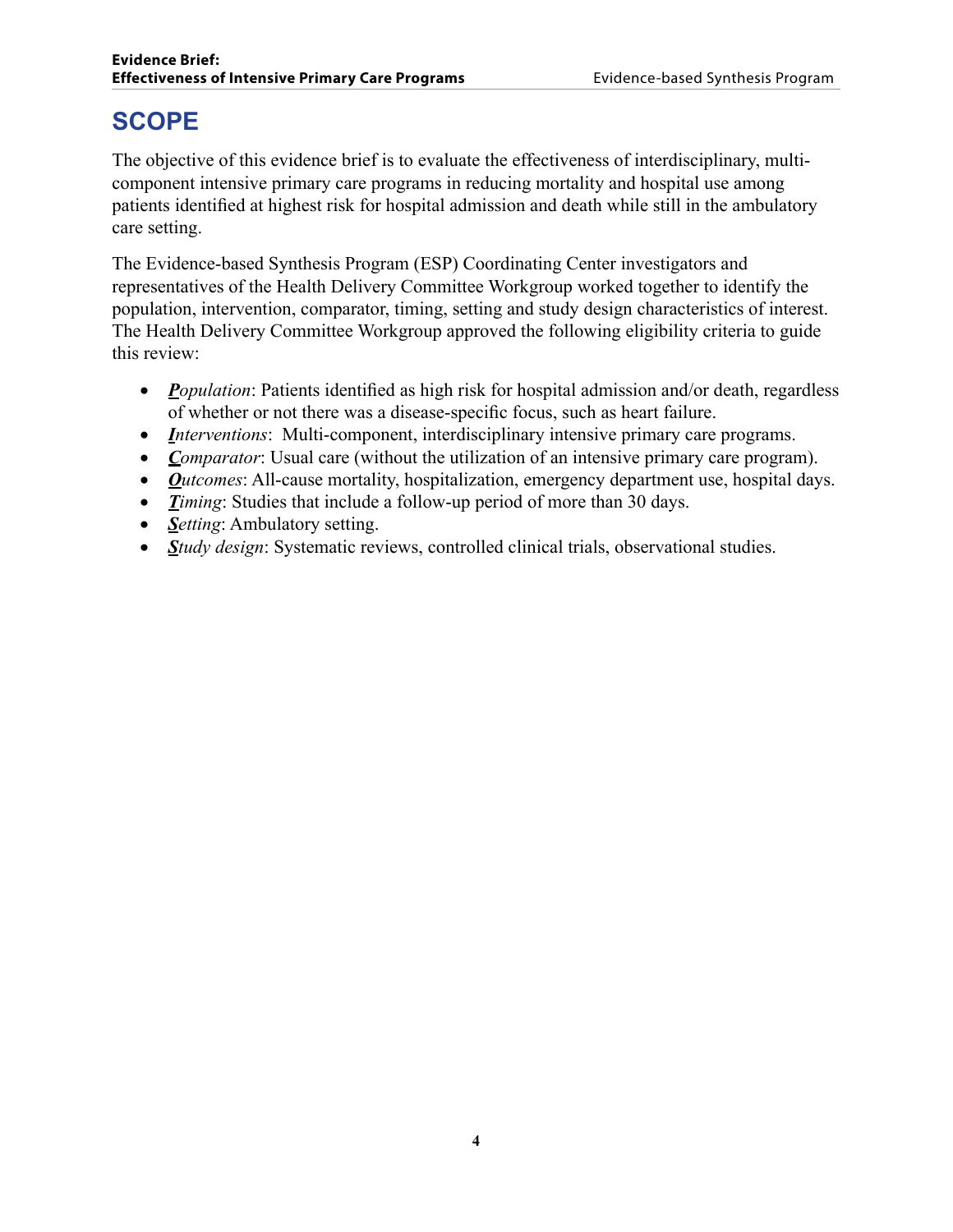### **METHODS**

We searched for systematic reviews, controlled clinical trials, and observational studies in PubMed (1946 through September 5, 2012), CINAHL (1981 through September 5, 2012), the Cochrane Central Register of Controlled Trials® (3rd quarter 2012), and the Cochrane Database of Reviews of Effects  $(3<sup>rd</sup>$  quarter 2012), using standard search terms (for full search strategy, see Supplemental Materials). Additional citations were identified from reference lists, hand searching, and consultation with content experts. We also searched for unpublished information about additional intensive primary care programs from various gray literature sources (see Appendix A for results and list of sources). We limited the search to articles involving human subjects and available in the English language.

Study selection was based on the eligibility criteria described above. Titles and abstracts and full-text articles were first reviewed by one investigator with methodological expertise and a proportion of the first reviewer's decisions were then checked by a second senior investigator with clinical content expertise. There was a high level of agreement and all disagreements were resolved using consensus.

We used predefined criteria to rate the internal validity of all individual studies. Risk of bias of controlled clinical trials was assessed using the Cochrane Collaboration's tool and judged as low, unclear or high.14 We rated the internal validity (quality) of controlled observational studies as good, fair or poor, using methods of the Drug Effectiveness Review Project (DERP) and based on the adequacy of the patient selection process; completeness of followup; adequacy of outcome ascertainment; use of acceptable statistical techniques to minimize potential confounding factors; and whether the duration of follow-up was reasonable to capture investigated events.15 We abstracted data from all included studies on population, intervention, comparator, and timing characteristics and results for each included outcome. All data abstraction and internal validity ratings were first completed by one reviewer and then checked by another. All disagreements were resolved using consensus.

We graded strength of evidence based on the guidance established for the Evidence-based Practice Center Program of AHRQ.16 This approach incorporates four key domains: risk of bias (includes study design and aggregate quality), consistency, directness, and precision of the evidence. It also considers other optional domains that may be relevant for some scenarios, such as a dose-response association, plausible confounding that would decrease the observed effect, strength of association (magnitude of effect), and publication bias. Strength of evidence is graded for each key outcome measure and ratings range from high to insufficient, reflecting our confidence that the evidence reflects the true effect. Brief information on our assessments for all included controlled studies is provided in Table 3.

We used a hierarchy of evidence approach, where the best evidence was the focus of our synthesis. As such, randomized controlled trials (RCTs) and controlled observational studies were preferred over uncontrolled observational studies. To organize our synthesis, we aimed to group studies based on similarities in patient selection methods (e.g., previous hospitalizations, elderly, disability level, etc.) and/or types of high-intensity primary care models (e.g., primary care transferred to freestanding clinics; high-intensity services added to existing primary care practice; home-based; comprehensive care physician model, etc.). Special attention was paid to the applicability of the study populations in comparison to the target high-risk Veteran and military population. To determine the appropriateness of meta-analysis, the risk of bias of the studies and their heterogeneity in design, patient population, interventions, and outcomes were considered.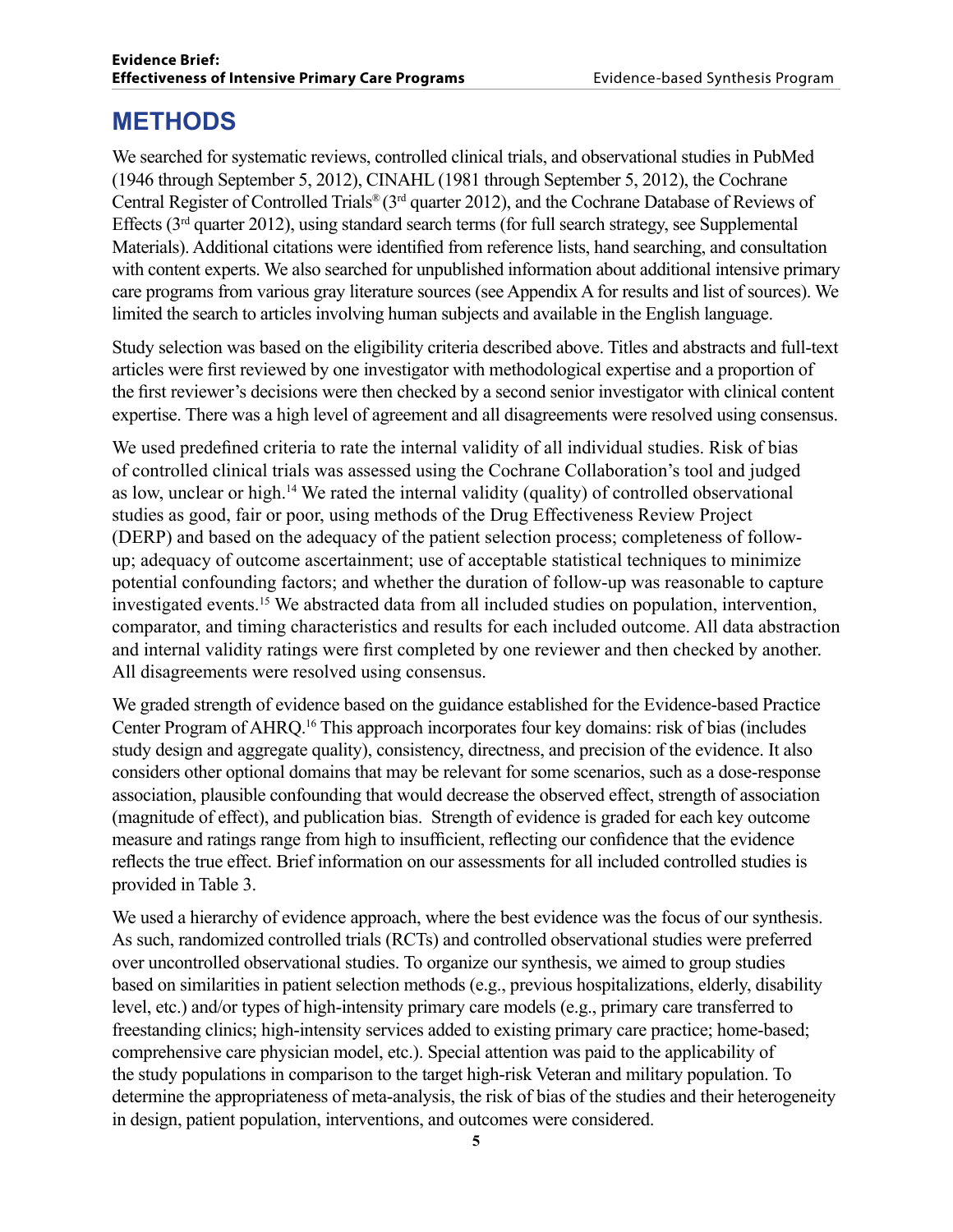### **RESULTS**

### **OVERVIEW**

Figure 1 provides details on the results of study selection. The primary reason for exclusion at the full-text level was that the model was not multimodal, but instead focused on a single aspect of care, such as case management or telehealth. A full listing of all studies excluded at the fulltext level and the reasons for their exclusions is provided in the supplemental materials.

#### **Figure 1. Literature Flow Chart**



Although we originally sought to rely on evidence from existing high-quality systematic reviews, we did not find any with a focus similar enough to the interests of this review to provide useful information to the requestors. While we searched for studies of patients at high risk of hospital admission and/or death, regardless of whether or not there was a disease-specific focus, such as heart failure, we only found studies of heart failure and chronic obstructive pulmonary diseasespecific populations that used traditional disease management models that involved increased patient education and follow-up and aimed at general improvement in the quality of care.<sup>17-24</sup> Although these studies *mentioned* primary care provider involvement, it was limited to attempts to improve communication and ensure reinforcement of information. Because all other nonheart failure conditions were managed as usual by primary care providers, with no crossing of traditional practice boundaries, we excluded these studies from this review.

We included seven randomized controlled trials of intensive primary care programs (in nine publications).<sup>25-33</sup> We also included 13 observational studies.<sup>34-46</sup> All but two<sup>39,41</sup> were uncontrolled before-after studies that did not assess the potential impact of any concurrent events on the outcomes of interest and did not assess whether any observed changes exceeded what would be naturally expected over time. Due to these serious limitations, it is impossible to attribute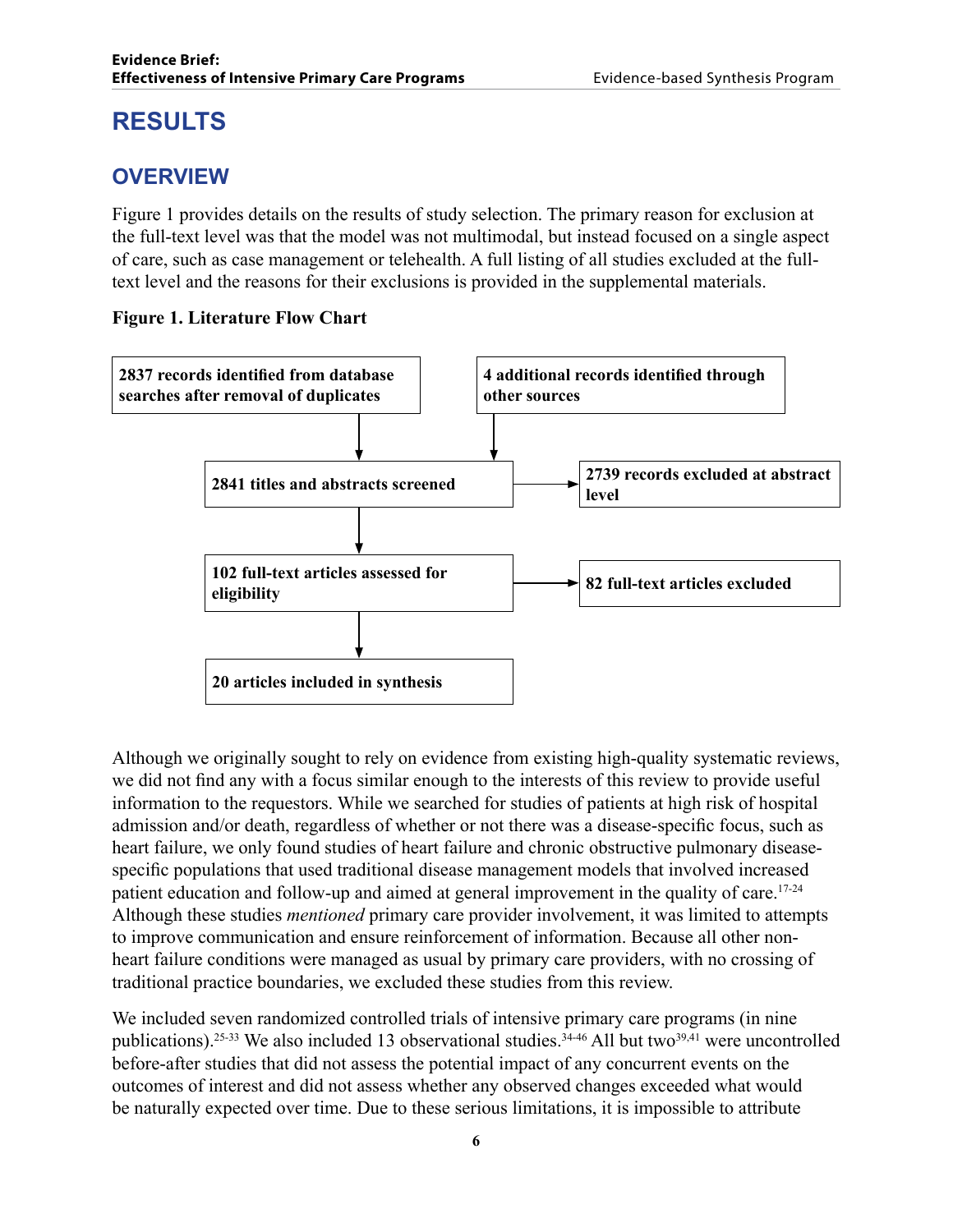#### **Evidence Brief: Effectiveness of Intensive Primary Care Programs** Evidence-based Synthesis Program

causation from these uncontrolled studies. Therefore, we focused only on the findings of the two controlled observational studies.<sup>39,41</sup> Characteristics (Table 1), results (Table 2) and internal validity and strength of evidence ratings (Table 3) of the controlled studies are summarized in the tables at the end of this report. A table of the complete internal validity ratings of the controlled trials is provided in the supplemental materials. Tables of characteristics and results of the uncontrolled studies are also provided as supplemental materials.

Only two studies involved Veteran and military populations.<sup>31,33</sup> The majority of the remaining studies involved mostly elderly, non-White females. Only one controlled study selected patients entirely based on high utilization of inpatient services, requiring at least two prior hospital admissions per year in the 12 to 18 months prior to recruitment.<sup>32</sup> The remaining studies selected patients who were at least moderately disabled in activities of daily living;25,26,30,31,33 aged above  $64,25$   $65,27-29$  or  $75,39$  had income below 200 percent of federal poverty level;  $28,29,39$  and/or who met nursing home eligibility criteria.<sup>41</sup>

Among the included programs evaluated in controlled studies, four used practice-based models where additional high-intensity services are added to ongoing care from their regular primary care physician,27-29,32,39 two used a freestanding model where ongoing care was transferred from the patients' regular primary care physicians to dedicated clinics that exclusively provide high-intensity care to a select group of patients,  $25,26,41$  and three were home-based.  $30,31,33$  We did not pool any data across studies because of the heterogeneity in design, patient population, interventions, and outcome assessment methods.

We did not find any published studies of other types of high-intensity primary care programs, such as Dr. Meltzer's comprehensive care physician model or Dr. Sanjeev Arora's Project ECHO (Extension for Community Healthcare Outcomes). Our search of gray literature sources identified unpublished information about the following additional intensive primary care programs, which are summarized in Appendix A: After Discharge Management of Low Income Frail Elderly (AD-LIFE), AtlantiCare Special Care Center Ambulatory Intensive Care Unit, Boeing Intensive Outpatient Care Program (IOCP), CareMore, HealthCare Partners Comprehensive Care Centers, UNITE HERE Health Center Special Care Center, University of New Mexico Health Sciences Center Project ECHO.

### **HOME-BASED MODELS**

#### **Main Findings**

- Home-based care models  $(3 RCT's; N = 2454)$ 
	- o This evidence is the most applicable to Veteran/military populations, as two of the three RCTs enrolled mostly White men from VA medical centers.
	- o The risk of bias of the individual studies is unclear to high, and the strength of the overall body of evidence is moderate.
	- o Reductions in hospital admission, hospital days, and emergency department use outcomes were inconsistent.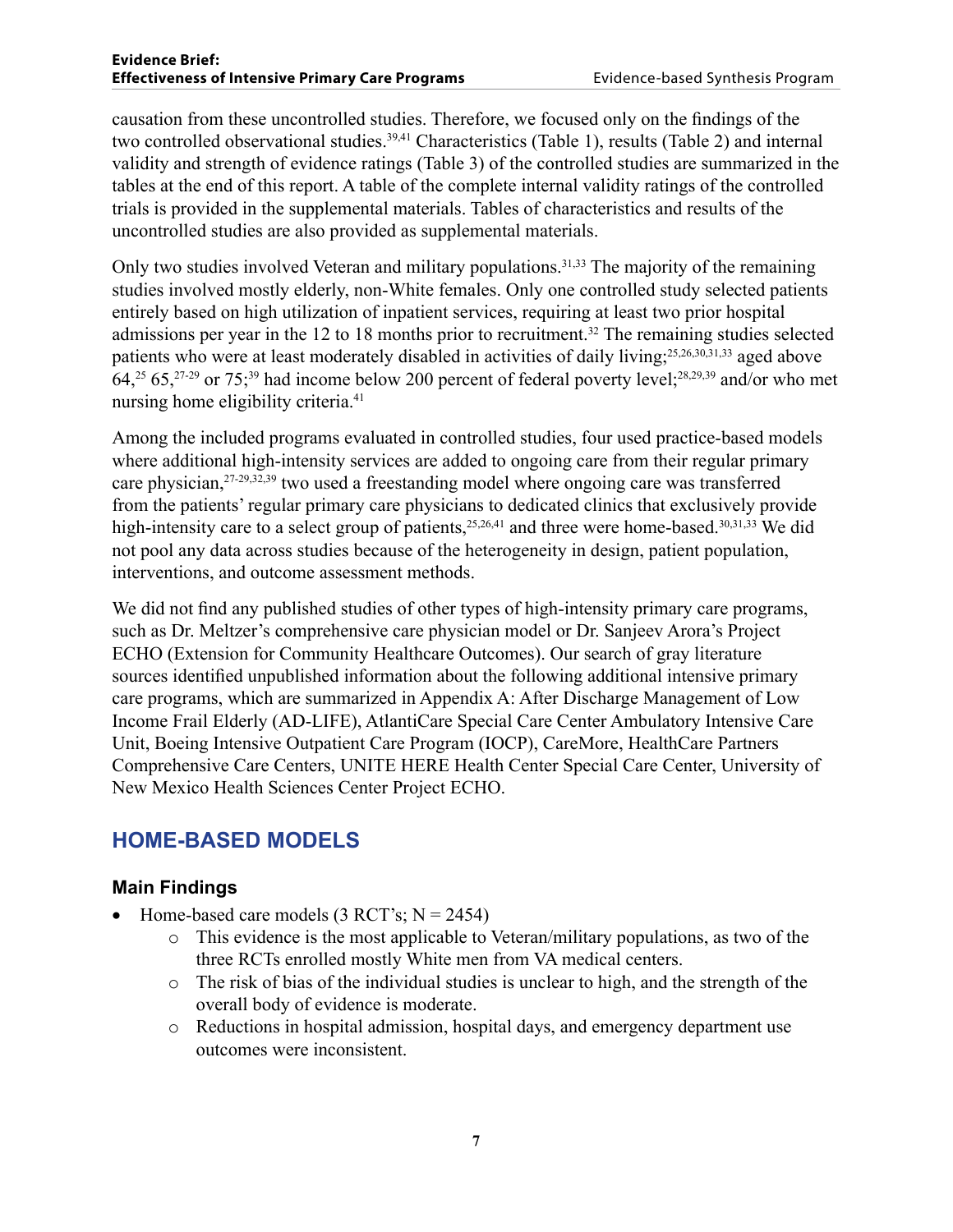#### **Detailed Analysis**

The primary criterion for entry into all three studies of home-based care models was at least moderate impairment in activities of daily living.<sup>30,31,33</sup> Among the three randomized controlled trials of home-based models, two<sup>31,33</sup> examined VA Team-Managed Home-Based Primary Care (TM/HBPC), while the third evaluated a primary home care intervention in Stockholm, Sweden that recruited patients from a county general hospital.30 Together, these trials provided moderatestrength evidence that home-based intensive primary care models do not consistently statistically significantly reduce mortality, hospitalizations, hospital days, or emergency department use.

The first of the trials of VA TM/HBPC involved a six-month follow-up of 233 patients from the Hines VA Hospital in Illinois.<sup>33</sup> The second trial involved a 12-month follow-up of 1,966 patients across 16 VA medical centers.<sup>31</sup> In both trials, patients were primarily White men in their late sixties or early seventies. Mean Katz activity of daily living impairments were 4.5 out of a possible score of 6 in the single-center trial and 3.2 in the multi-center trial. Information about medical, psychiatric, and cognitive comorbidities was limited in both trials. In the single-center trial, 15 percent had heart disease, 13 percent had respiratory disease, and 8 percent had cerebrovascular disease. In the multi-center trial, 55 percent had any heart failure or COPD and the mean score on the Short Portable Mental Status Questionnaire was 7, indicating moderate cognitive impairment. The VA TM/HBPC model provides a comprehensive array of services in the home setting and the disciplines encompassed by the home care teams typically involve physicians, nurses, social workers, dietitians, physical and mental health therapists, pharmacists and health technicians.

The Swedish trial involved a single center, established within the Serafen Primary Care Center in Stockholm, and followed 255 patients over six months.<sup>30</sup> The patients' mean age was 81 years, 31 percent were male and race was not reported. Patients were dependent in a mean of 2.4 personal activities of daily living according to the Katz index and were dependent in a mean of 6.0 instrumental activities of daily living according to another unvalidated index. Patients had a mean of 4.3 medical diagnoses and 22 percent had primary cardiovascular disease, but rates of other specific comorbidities were not provided. A mean score of 22.2 on the MMSE (Mini-Mental State Examination) indicates that this sample was characterized by only mild cognitive impairment and only 6 percent had any psychiatric disorders. Rate of prior hospitalization was not reported. The key feature of the intervention program was that the care was exclusively home-based, delivered by an interdisciplinary team comprised of project and team physicians, a secretary, district nurse, physiotherapist, occupational therapist, and a nurse assistant. Patients in the standard care group received continued treatment in an acute or long-stay hospital, followed by standard district nurse-administered care at home.

No trial found a statistically significant reduction in mortality. Only the Swedish trial found a statistically significant reduction in hospitalizations, hospital days, or emergency department use.<sup>30</sup> When survivors (N=183) and decedents (N=66) were analyzed separately, there was a statistically significant reduction in long-term hospital days over six months in the survivor group, but not in the decedent group.<sup>30</sup> However, the risk of bias of the Swedish trial was high due to the significantly higher rate of medical diagnoses in the intervention group (4.5 compared with 3.9; *P*=0.003). Thus, we gave more weight to the findings from the higher quality, larger, multi-center trial of VA TM/HBPC, which provided moderate-strength evidence of no significant reduction in mortality or hospitalizations, hospital days, or emergency department use.<sup>31</sup>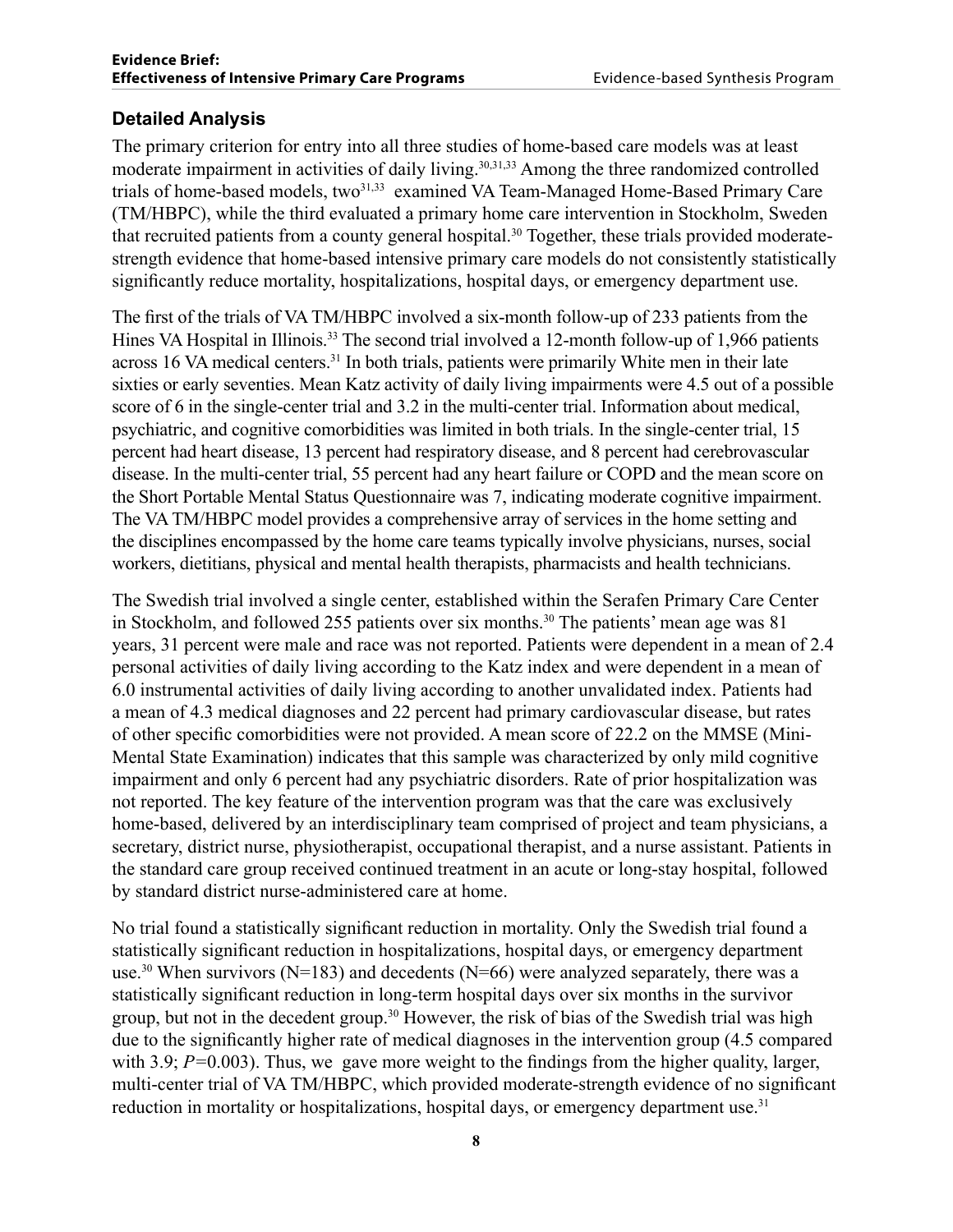### **PRIMARY CARE TRANSFERRED TO FREESTANDING CLINIC**

#### **Main Findings**

- Free-standing clinic models  $(1 RCT/1$  observational study; N=7814)
	- o The risk of bias of the individual studies was unclear and the strength of the body of evidence was moderate.
	- o Both studies found statistically significant reductions in hospital admission.
	- o Applicability to the high-risk Veteran/military population is unclear. Both studies enrolled mostly elderly females. Race was 50 percent White in the PACE (Program of All-inclusive Care for the Elderly) study and not reported in the SIPA study (French acronym for System of Integrated Care for Older Persons).

#### **Detailed Analysis**

Two studies of freestanding clinic models targeted elderly populations, with mean ages of 80 years<sup>41</sup> and 82 years.<sup>25,26</sup> The characteristics, internal validity, main findings and the strength of the evidence of each study are described in detail below, but together these studies provide moderate-strength evidence that freestanding clinic models statistically significantly reduce odds of acute hospitalization by 48 percent (OR 0.52; 95% CI, 0.33 to 0.82)25,26 and any hospital use by 84 percent (OR 0.16; *P=*0.01; 95% CI not reported).41

The observational study was conducted in the United States and compared two-year hospital use among enrollees of the PACE model to a comparison group of similarly frail community-dwelling older adults from the Medicare Current Beneficiary Survey (MCBS). The comparison group was selected using propensity score matching on a variety of variables, including sociodemographics, need for long-term care, need for acute care, prior hospital use, market factors, geographic factors, historic variables, and mortality.<sup>41</sup> This study involved a national, population-based sample of patients receiving care across a variety of urban and rural settings. Mean demographics after matching were age of 80 years, 74 percent female and 53 percent White. Half of patients had three or four limitations in activities of daily living and just over half had dementia (55%) and no prior hospitalization use (56%). Medical comorbidities were not reported. The PACE model fully integrates the financing and delivery of all acute and long-term services into single, full-service medical clinics across the U.S. Care management is provided collectively by a team of interdisciplinary staff, comprised of primary care physicians, nurse practitioners, onsite and home health nurses, social workers, occupational/ physical therapists, dietitians, health workers, recreation therapists, and transportation workers. The comparison group was a nationally representative Medicare population whose care characteristics would be expected to reflect a broad range of Medicare-benefitted services. To minimize potential between-group differences in important patient characteristics, this study used propensity-score matching, as well as regression analysis to adjust for additional market, geographic and historical factors that could not be matched. However, this study still had an unclear risk of bias, primarily due to concerns about the validity of event ascertainment. The events were not well-defined, there was no mention of blinding of ascertainers, and no information was provided about the general reliability of the data sources. Because of the unclear risk of bias, the strength of the evidence from this study is moderate. The results of this study suggest that the PACE model effectively reduces any hospital use and number of days in the hospital per month (Table 2).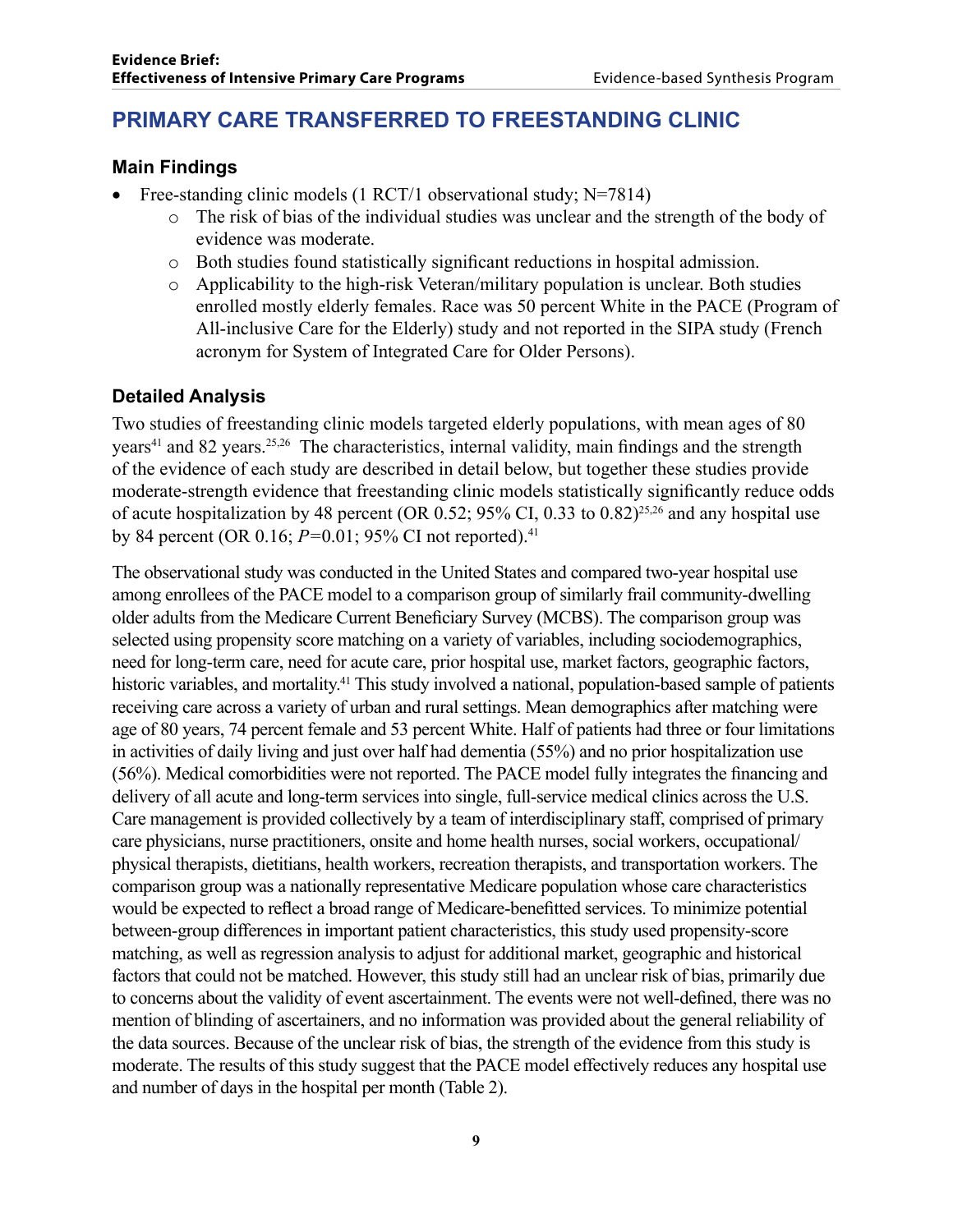#### **Evidence Brief: Effectiveness of Intensive Primary Care Programs** Evidence-based Synthesis Program

The randomized trial was conducted in Montréal and allocated 656 patients to the SIPA project and 653 to usual care. It was carried out in two public community home-care organizations in Québec.25,26 Mean follow-up was 572 days. Patients' mean age was 82 years, 29 percent were male and race was not reported. Mean number of functional limitations performed with difficulty was 3.7. Mean number of chronic diseases was 4.9, but rates of specific medical comorbidities were not reported. A minority of patients had cognitive problems (31% had a score  $\geq$  3 on the Short Portable Mental Health Status) or depressive symptoms (13% had a score of  $> 10$  on the Geriatric Depression Scale). No information on prior hospitalizations was provided. In the SIPA program, full clinical responsibility was shifted to interdisciplinary teams who coordinated and delivered care from a dedicated SIPA center, including liaising with patients' regular family physicians. Key features of SIPA include comprehensive geriatric assessment upon intake; case management; maintenance of clinical responsibility both inside and outside of the hospital; care based on evidence-based, interdisciplinary protocols; and 24-hour on-call service. The interdisciplinary team was comprised of case managers, community nurses, social workers, occupational therapists, physiotherapists, homemakers, staff family physician, consultant pharmacists, and community organizers. The study publications did not specify who led the interdisciplinary team or the particular role of the case manager. The usual care group was offered usual home care services including nursing, rehabilitation, physician, personal, and social services but with limited time and availability and essentially no case management. Patients in the SIPA program had 48 percent lower odds of acute hospitalizations (95% CI, 0.33 to 0.82), but their mortality rate, hospital days and ER visits were not significantly different compared to the control group. The strength of this evidence was downgraded to moderate primarily because of unclear risk of bias due to our uncertainty about whether incomplete data were adequately handled (1% in SIPA group compared with 7% in control discontinued intervention).

#### **INTERDISCIPLINARY TEAM ADDED TO REGULAR PRIMARY CARE (PRACTICE-BASED MODELS)**

#### **Main Findings**

- Practice-based models  $(3 RCTs/1$  observational study; N=1275)
	- o The risk of bias of the individual studies was generally high and the strength of the body of evidence was generally low.
	- o The only evidence of significant reductions in hospitalization and/or emergency room outcomes for practice-based models comes from a randomized trial of 951 patients that evaluated the Geriatric Resources for Assessment and Care of Elders (GRACE) model and found reduced hospitalizations in year two in a high-risk subgroup (N=226) and reduced ER visits in year two in the overall and high-risk groups.
	- o At baseline, the target population in GRACE was poor and had low access to services. Additional social work and case management services may have more impact in this setting than in the VA primary care setting, in which frequently admitted patients may already have these services.

#### **Detailed Assessment**

Among the four clinic-based, practice-based models, three targeted elderly high-risk populations aged either 65 years or above<sup>27-29</sup> or aged 75 years or above,<sup>39</sup> whereas the fourth targeted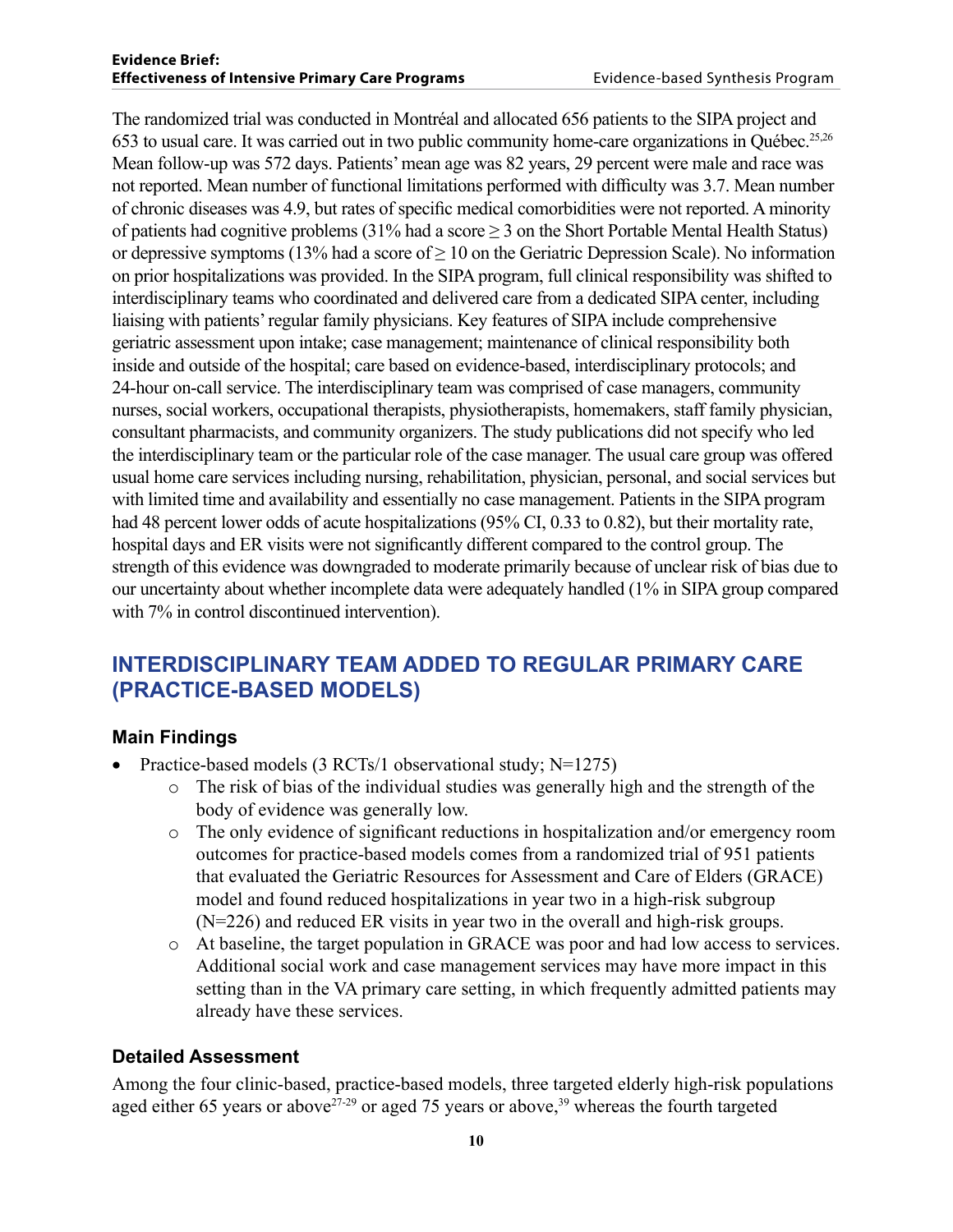patients of any age (mean of 51 years) with a high utilization of inpatient services.<sup>32</sup> The models were heterogeneous in terms of their interdisciplinary team staffing and the key components of the interventions. Likewise, the usual care characteristics were either variable28,29,32 or not described.27,39 The patient populations were heterogeneous in terms of their gender (proportion of males ranged from 24% to 52%), race (proportion of Whites ranged from 31% to 97%) and prevalence of diabetes (range, 26% to 51%) and heart failure (range, 13% to 15%). Patient populations also differed in their risk of mortality. In the randomized trial of Primary Intensive Care (PIC), which targeted younger patients with high inpatient service utilization, the all-cause mortality rate in the control group was 10 percent over the 12 months of follow-up,<sup>32</sup> whereas in the two trials with 24 months of follow-up, all-cause mortality in the control group ranged from 8 percent<sup>28,29</sup> to 17 percent.<sup>27</sup> All-cause mortality in the control group of the observational study was 5 percent, but whether this difference is clinically meaningful is unclear as the mean followup period was not described and the control group patients were preferentially selected because they were deemed to be at lower risk of hospital admission.<sup>39</sup>

The risk of bias of these studies was generally high, primarily due to significant imbalances in important patient characteristics at baseline. That, coupled with their limited precision due to small sample sizes, renders their evidence to be of generally low-strength. No study found any statistically significant differences between the intervention and control groups in all-cause mortality; in most cases likely due to their small sample sizes with limited statistical power.27,32,39

Only one study found a statistically significant reduction in any hospitalization or emergency room visit.28,29 This was the randomized trial of the GRACE model of primary care, which was evaluated in 951 low-income seniors across six community-based health centers in Indianapolis, Indiana.28,29 The majority of patients were women (76%) and Black (59%), with a mean age of 72 years. Just under half of patients were living alone, and mean scores on measures of both basic and instrumental activities of daily living suggested many patients were having at least a little to a lot of difficulty. In terms of medical comorbidities, 81 percent had hypertension, 34 percent had diabetes, 22 percent had chronic lung disease, and 13 percent had heart failure. The mean number of hospitalizations in the prior six months was 0.2. Few patients had significant depression or dementia. One of the key features of the GRACE model is that it is practice-based, meaning that it is fully integrated into patients' existing primary care providers' practices. Participating primary care practices employ a GRACE support team, consisting of an advanced practice nurse and social worker, who collaborate with the primary care physician and the interdisciplinary team to develop and implement individualized care plans. The control group received usual care, with access to all standard primary and specialty care services. In addition to the primary analysis of the full sample of 951 patients, preplanned secondary analyses were conducted in a subgroup of 226 patients who were at high-risk of hospitalizations (PRA [Probability of Repeat Admission] score of 0.4 or higher). For hospitalizations per-1000 patients, there was a statistically significant reduction in year two in the high-risk subgroup (396 compared with 705; *P=*0.03), but not for the full sample (Table 2). For emergency department visits, there were statistically significant reductions both in the full sample (643 compared with 841; *P=*0.01) and the high-risk subgroup (848 compared with 1314; *P=*0.03). For the full sample, the strength of evidence was downgraded to moderate due to the unclear risk of bias resulting from uncertainty about use of adequate allocation concealment methods and the significantly lower rate of county medical assistance use in the GRACE intervention group at baseline (83.7% compared with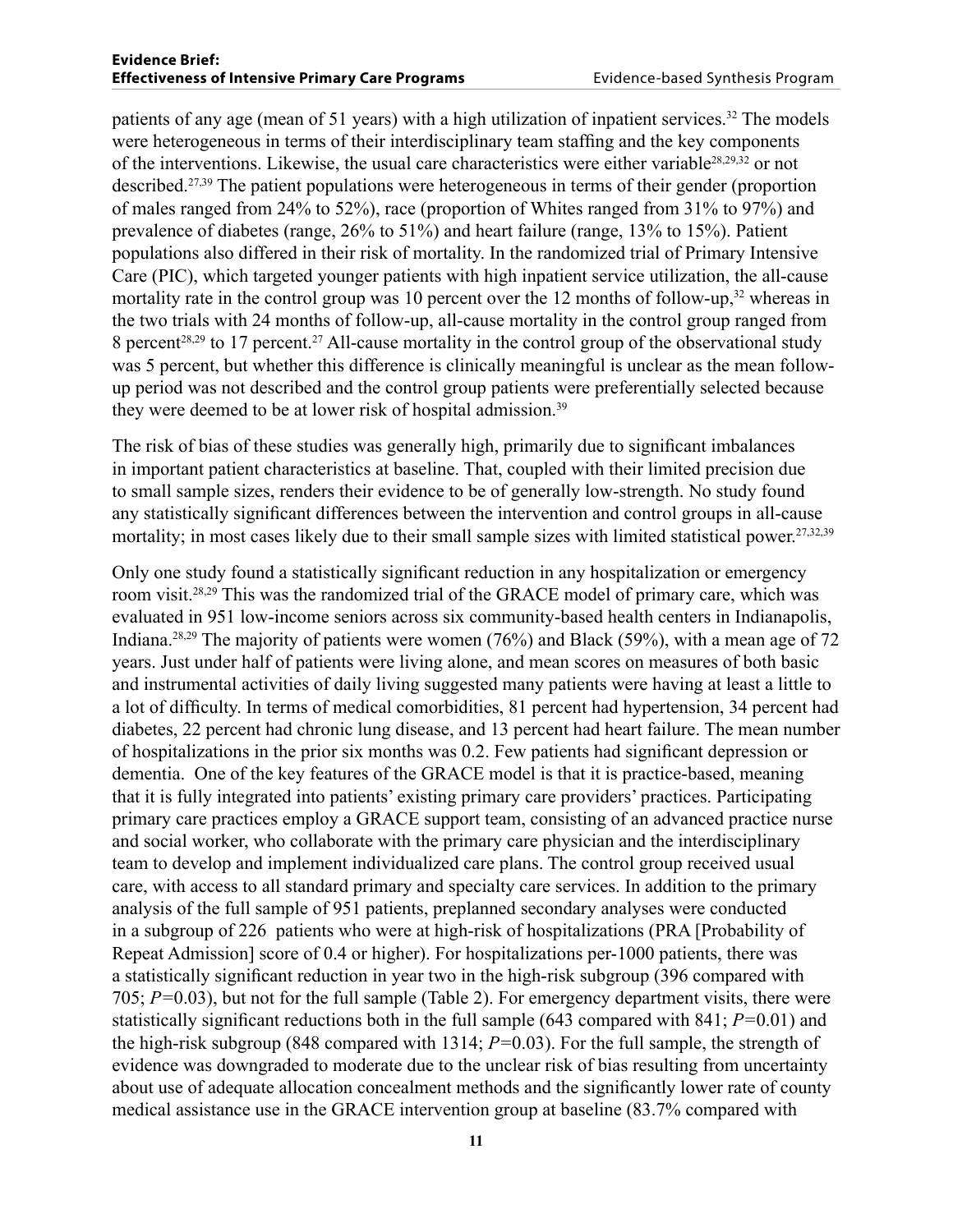89.0%; *P=*0.02). However, for the subgroup of high-risk patients, the strength of evidence was further downgraded to low, due to our complete uncertainty about the comparability of baseline characteristics between the GRACE and control groups. As baseline characteristics were not provided for the high-risk subgroup, we can't rule out that potential differences in patient characteristics may have mediated the positive effect of the GRACE intervention on hospital utilization outcomes.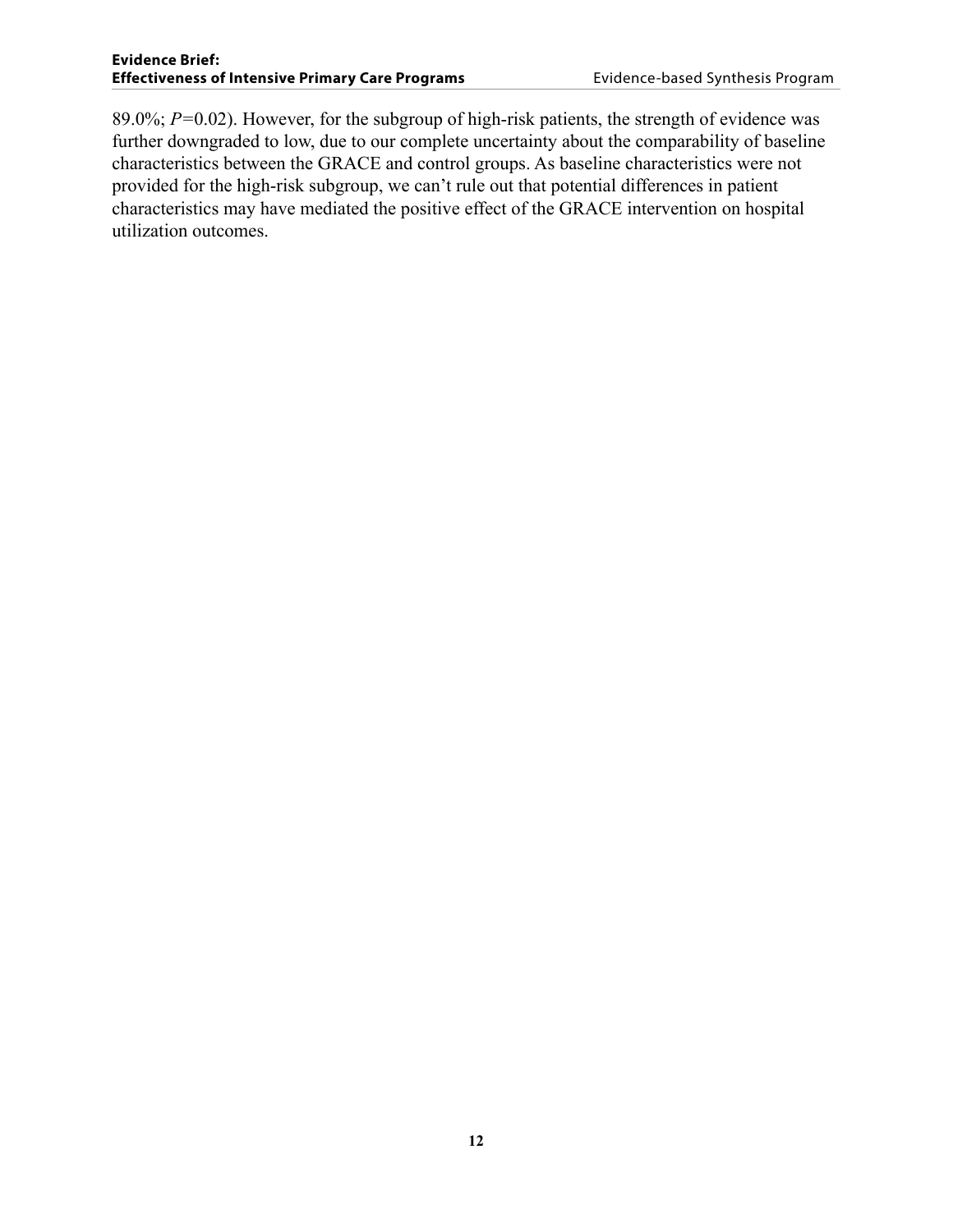### **LIMITATIONS**

The lack of a standard taxonomy for describing models of intensive primary care in the literature made this topic particularly difficult to search for. Although we attempted to use an exhaustive list of search terms, our search may have missed some relevant studies. The applicability of the evidence on the clinic-based models to the highest risk Veteran population is unclear as the study samples were comprised mostly of females who were 72 years of age and older. The study settings were largely limited to urban locations, and they do not provide much information about the effectiveness of such intensive primary care programs in other healthcare environments. It was impossible to distinguish the effects of specific model components, such as composition of the interdisciplinary team, due to limitations in the descriptions of the programs and their heterogeneity.

Additionally, there are some general methodological limitations of this Evidence Brief associated with streamlining the traditional systematic review methods in order to synthesize the evidence within a shortened timeframe of two months. One main limitation is that the findings of this review relate to a narrower range of outcomes than may be of interest to broader audiences of healthcare providers and policymakers. Within the given timeframe, we could only adequately evaluate a limited number of effectiveness outcomes including mortality, hospitalizations, hospital days and emergency room use. Additionally, we must acknowledge the potential biases that may have been introduced by excluding studies published in languages other than English, and from generally employing only one reviewer for the majority of study selection and assessment of overall strength of evidence. Brief or rapid review methodology is still developing and there is not yet consensus on what represents best practice.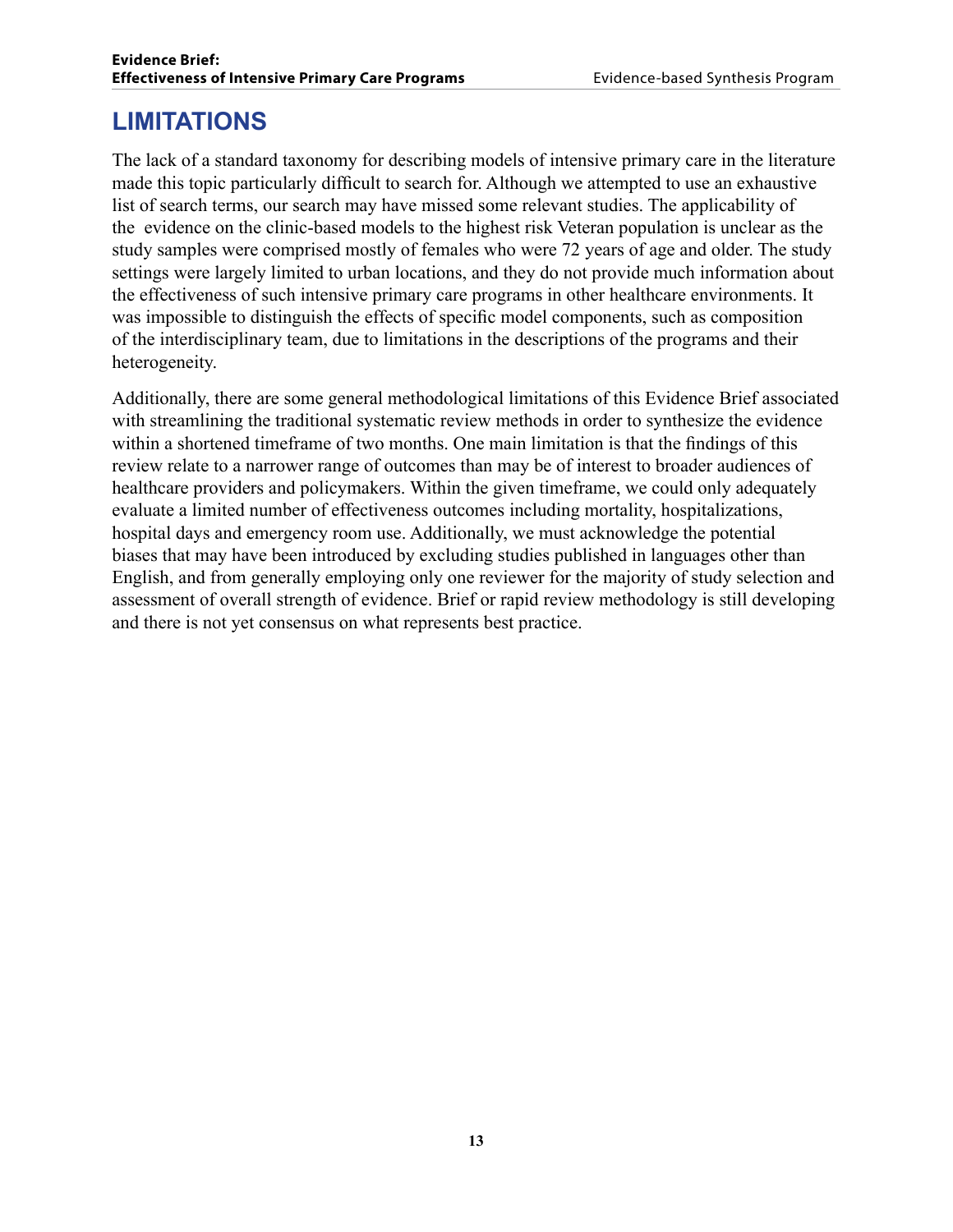### **CONCLUSIONS**

- No program evaluated in this review statistically significantly reduced mortality.
- No program evaluated in this review reported any statistically significant unintended harms. Only one small controlled observational study with high risk of bias reported a clinically significantly higher rate of all-cause mortality in the intervention group (15% compared with 5%), but the difference was not statistically significant due to the small sample size (N=59).
- Evidence from home-based models is most applicable to Veteran/military populations, but found inconsistent reductions in hospitalization, hospital days and emergency department use outcomes.
- The best evidence of the effectiveness of any intensive primary care program comes from the PACE (Program of All-Inclusive Care for the Elderly) model, which uses a free-standing clinic approach and statistically significantly reduced two-year hospital use and days in hospital per month. However, patients in this study were mostly women in their eighties and it is unclear how applicable this evidence is to the target high-risk Veteran/military population.
- The only model that specifically focused on patients with high utilization of inpatient services was the Primary Intensive Care (PIC) model. But, the best evidence available to evaluate this model was low strength as it was limited to one randomized trial of 96 patients with a high risk of bias and it did not find statistically significant reductions in hospitalizations, hospital days or emergency department use.
- The best evidence of the effectiveness of practice-based models comes from the GRACE program, which found a statistically significant reduction in emergency room visits per-1,000 patients in year two. However, the study sample was mostly Black women in their seventies who had a broad range of baseline predicted risk of hospitalization and a lower level of social and clinical services than many (but not all) VA patients. Therefore, it is unclear how applicable this evidence is to the target high-risk Veteran/military population.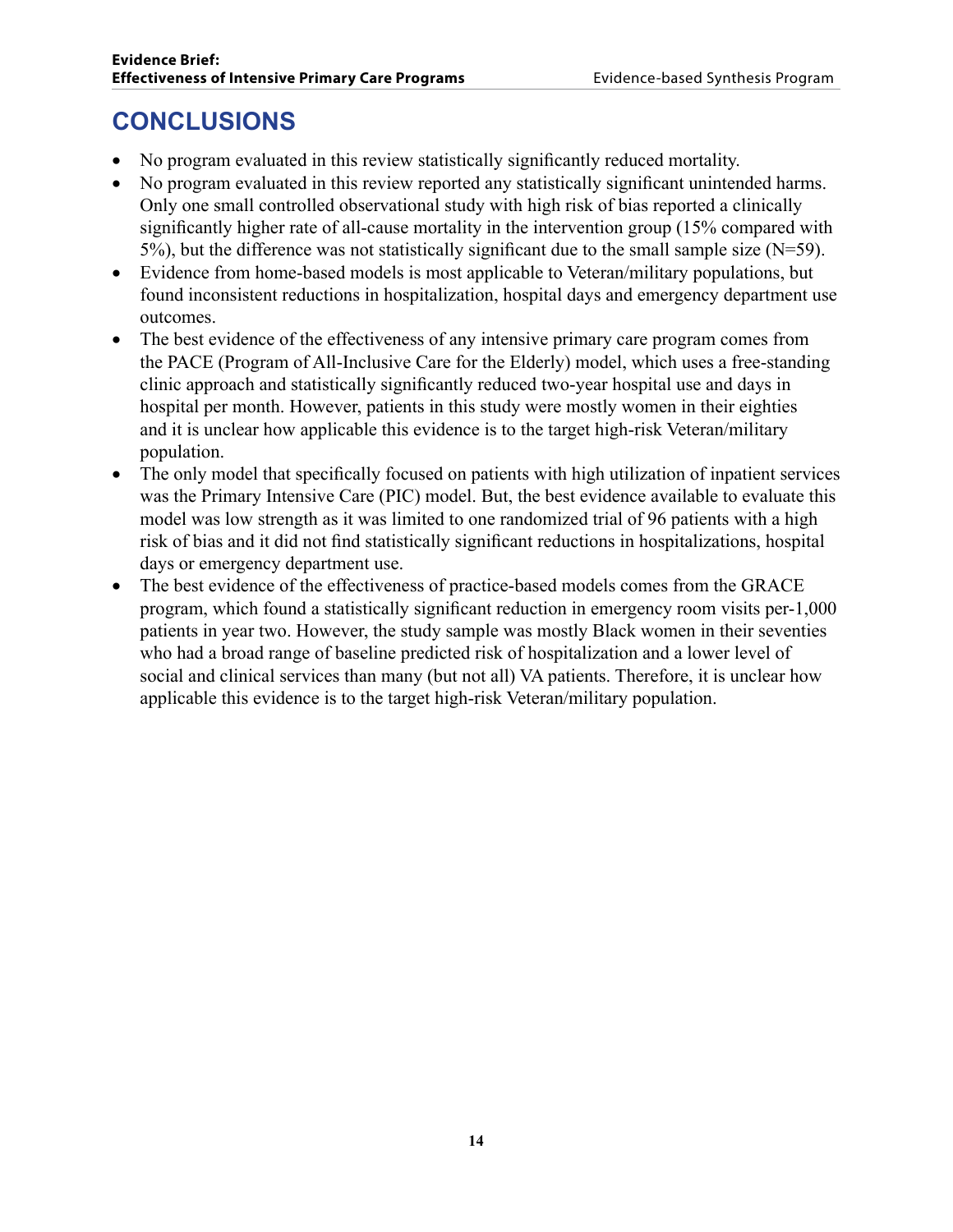### **TABLE 1. CONTROLLED STUDIES: CHARACTERISTICS**

| <b>Author Year</b><br>Care model name<br>Study design<br>Setting<br>Sample size<br>Follow-up                                                                                                                                                                     | Key patient<br>selection criteria                                                                                                                                                                                                                                              | Role of regular primary<br>care physician                             | Interdisciplinary team<br>staffing                                                                                                                                                                | <b>Key features</b>                                                                                                                                                                                                                                                                                                                                                                                                                                                                                                               | Usual care<br>characteristics                                                                                                                                                                                  | <b>Risk: Prior health</b><br>service use (e.g.,<br>hospitalizations,<br>home health,<br>respite, etc.) | Other risk<br>indicators:<br>Functional<br>capacity,<br>comorbidities,<br>etc.                      | <b>Key patient</b><br>characteristics                                                                                                                                         |
|------------------------------------------------------------------------------------------------------------------------------------------------------------------------------------------------------------------------------------------------------------------|--------------------------------------------------------------------------------------------------------------------------------------------------------------------------------------------------------------------------------------------------------------------------------|-----------------------------------------------------------------------|---------------------------------------------------------------------------------------------------------------------------------------------------------------------------------------------------|-----------------------------------------------------------------------------------------------------------------------------------------------------------------------------------------------------------------------------------------------------------------------------------------------------------------------------------------------------------------------------------------------------------------------------------------------------------------------------------------------------------------------------------|----------------------------------------------------------------------------------------------------------------------------------------------------------------------------------------------------------------|--------------------------------------------------------------------------------------------------------|-----------------------------------------------------------------------------------------------------|-------------------------------------------------------------------------------------------------------------------------------------------------------------------------------|
| Beland 2006 <sup>25</sup> /<br>Bergman 1997 <sup>26</sup><br>SIPA (System of<br>Integrated Care for<br>Older Persons)<br><b>RCT</b><br>Public community<br>organizations<br>responsible for home<br>care in the province of<br>Quebec<br>$N = 1309$<br>19 months | Frail elderly: Aged $\geq$<br>64 years; community<br>dwelling; $\geq$ moderate<br>disability (score $\leq$ -10<br>on SMAF scale)                                                                                                                                               | Patients were encouraged<br>to continue to see their<br>own physician | Case managers, community<br>nurses, social workers,<br>occupational therapists,<br>physiotherapists,<br>homemakers, staff family<br>physician, consultant<br>pharmacists, community<br>organizers | • Comprehensive geriatric<br>assessment upon intake<br>• Case management<br>• Care based on evidence-based<br>interdisciplinary protocols<br>• 24-hour on-call service<br>• Maintained clinical responsibility<br>and accountability inside and outside<br>of hospital<br>· SIPA family physicians offered<br>\$200 per patient in addition to<br>usual fee-for-service payments to<br>compensate for time communicating<br>with team<br>· SIPA family physicians each cared<br>for between 1-10 patients<br>• Visit frequency NR | Offered usual home<br>care services including<br>nursing, rehabilitation,<br>physician, personal,<br>and social services<br>but with limited time<br>and availability and<br>essentially no case<br>management | <b>NR</b>                                                                                              | # of chronic<br>diseases: 4.9<br>Functional<br>limitations (#<br>performed with<br>difficulty): 3.7 | 82 years<br>29% male<br>Race NR<br>Medical<br>comorbidities NR<br>Cognitive problems<br>$%$ with $3+$ on<br>SPMSQ): 31%<br>Depressive<br>symptoms (% with<br>10+ on GDS): 13% |
| Coleman 1999 <sup>27</sup><br>Chronic Care Clinic<br><b>RCT</b><br>Ambulatory clinic in a<br>large staff-model HMO<br>in western Washington<br>State (Group Health<br>Cooperative)<br>$N = 169$<br>24 months                                                     | Care transitions<br>program, plus age,<br>lower functional<br>status, cognitive<br>impairment: Aged<br>$\geq 65$ years; each<br>practice selected<br>top 36 patients with<br>highest Risk Scores<br>based on validated<br>computer-based<br>predictive index<br>(Coleman 1998) | Continue to provide all<br>care                                       | Nurse, pharmacist, social<br>worker                                                                                                                                                               | • Half-day visits with team every<br>3-4 months, including pharmacist<br>consultations and self-management<br>group session<br>• Use of systematic health status<br>assessment approach<br>• Panel size of 19<br>• Compensation NR                                                                                                                                                                                                                                                                                                | <b>NR</b>                                                                                                                                                                                                      | 44% hospitalized in<br>prior year<br>Mean risk score:<br>0.54                                          | Chronic Disease<br>Score: 7.7 vs 7.3                                                                | 77 years<br>52% male<br>97% White<br>51% diabetes<br>HF NR<br>COPD NR<br><b>HTN NR</b><br>Psychiatric, cognitive<br>comorbidities NR                                          |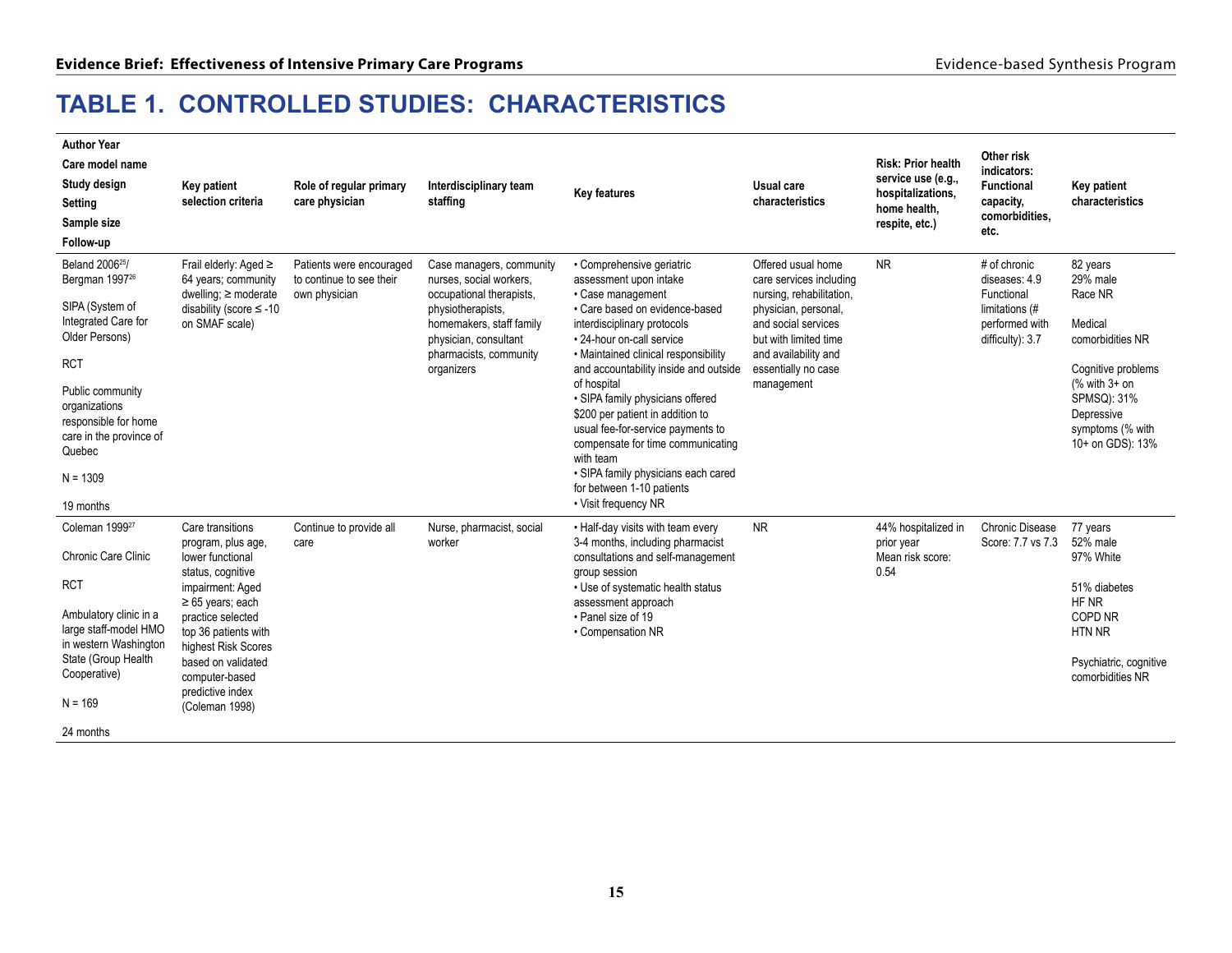| <b>Author Year</b><br>Care model name<br>Study design<br>Setting<br>Sample size<br>Follow-up                                                                                                                                                                                                                                                                            | Key patient<br>selection criteria                                             | Role of regular primary<br>care physician                                                                                                          | Interdisciplinary team<br>staffing                                                                             | <b>Key features</b>                                                                                                                                                                                                                                                                                                                                                                                                                                                                                                                                                                                                                                                         | Usual care<br>characteristics                                                                                                                                                                                                                                            | Risk: Prior health<br>service use (e.g.,<br>hospitalizations,<br>home health,<br>respite, etc.) | Other risk<br>indicators:<br><b>Functional</b><br>capacity,<br>comorbidities,<br>etc. | Key patient<br>characteristics                                                                                                                                                                |
|-------------------------------------------------------------------------------------------------------------------------------------------------------------------------------------------------------------------------------------------------------------------------------------------------------------------------------------------------------------------------|-------------------------------------------------------------------------------|----------------------------------------------------------------------------------------------------------------------------------------------------|----------------------------------------------------------------------------------------------------------------|-----------------------------------------------------------------------------------------------------------------------------------------------------------------------------------------------------------------------------------------------------------------------------------------------------------------------------------------------------------------------------------------------------------------------------------------------------------------------------------------------------------------------------------------------------------------------------------------------------------------------------------------------------------------------------|--------------------------------------------------------------------------------------------------------------------------------------------------------------------------------------------------------------------------------------------------------------------------|-------------------------------------------------------------------------------------------------|---------------------------------------------------------------------------------------|-----------------------------------------------------------------------------------------------------------------------------------------------------------------------------------------------|
| Counsell 2007 <sup>29</sup><br><b>GRACE</b> (Geriatric<br>Resources for<br>Assessment and Care<br>of Elders)<br><b>RCT</b><br>6 community-based<br>health centers affiliated<br>with Wishard Health<br>Services, a university-<br>affiliated urban<br>healthcare system<br>serving medically<br>indigent patients in<br>Indianapolis, Indiana<br>$N = 951$<br>24 months | Poverty: Age $\geq 65$<br>years; income <<br>200% of federal<br>poverty level | • Contribute to care plan<br>development<br>• Collaborate with support<br>team to implement care<br>plan<br>• Employ GRACE support<br>team members | Geriatrician, pharmacist,<br>physical therapist, mental<br>social worker, community-<br>based services liaison | . In-home assessment and care<br>management provided by an NP and<br>social work team<br>· Individualized care plan<br>development with multidisciplinary<br>input<br>· Protocol-driven care<br>· Integrated electronic medical<br>record<br>. Web-based care management<br>tracking tool<br>• Integration with affiliated pharmacy,<br>mental health, home health, and<br>community-based and inpatient<br>geriatric care services<br>. Minimum of 1 in-home follow-up<br>visit and 1 telephone or face-to-face<br>contact per month with support team<br>•Panel size NR<br>•PCP not directly compensated for<br>involvement, but credited in annual<br>performance review | Access to all existing<br>primary and specialty<br>care services:<br>Outpatient geriatric<br>assessment and<br>multispecialty center,<br>inpatient ACE unit<br>and consult service.<br>skilled nursing facility,<br>physician house call<br>program, psychiatric<br>care | Hospitalizations<br>in past 6 months<br>(mean): 0.2                                             | Living alone:<br>47%                                                                  | 72 years<br>24% male<br>41% White<br>81% HTN<br>34% diabetes<br>13% HF<br>22% chronic lung<br>disease<br>Depression (PHQ-9<br>score $\geq 10$ : 11%<br>Dementia (SPMSQ<br>score $\leq$ 5): 1% |
| Hughes 1990 <sup>33</sup>                                                                                                                                                                                                                                                                                                                                               | Need intensive                                                                | Not described                                                                                                                                      | Physician, nurse, social                                                                                       | Comprehensive, continuous care to                                                                                                                                                                                                                                                                                                                                                                                                                                                                                                                                                                                                                                           | Customary care;                                                                                                                                                                                                                                                          | VA hospital use in                                                                              | <b>Katz ADL</b>                                                                       | 68 years                                                                                                                                                                                      |
| VA HBPC                                                                                                                                                                                                                                                                                                                                                                 | assistance: $\geq 2$ ADL<br>impairments                                       | worker, physical therapist,<br>dietician, health technicians                                                                                       | patients at home; visit frequency;<br>panel size; compensation NR                                              | including use of<br>Medicare or other                                                                                                                                                                                                                                                                                                                                                                                                                                                                                                                                                                                                                                       | past 6 months: 49%<br>Non-VA hospital use                                                                                                                                                                                                                                | impairments<br>(mean): 4.5                                                                      | % male NR<br>78% White                                                                |                                                                                                                                                                                               |
| <b>RCT</b>                                                                                                                                                                                                                                                                                                                                                              |                                                                               |                                                                                                                                                    |                                                                                                                |                                                                                                                                                                                                                                                                                                                                                                                                                                                                                                                                                                                                                                                                             | community home care<br>in past 6 months:<br>28%                                                                                                                                                                                                                          |                                                                                                 | Heart disease: 16%                                                                    |                                                                                                                                                                                               |
| Hines VA Hospital,<br>Illinois                                                                                                                                                                                                                                                                                                                                          |                                                                               |                                                                                                                                                    |                                                                                                                |                                                                                                                                                                                                                                                                                                                                                                                                                                                                                                                                                                                                                                                                             |                                                                                                                                                                                                                                                                          |                                                                                                 |                                                                                       | Respiratory<br>diseases: 13%<br>Cerebrovascular<br>disease: 9%                                                                                                                                |
| $N = 233$                                                                                                                                                                                                                                                                                                                                                               |                                                                               |                                                                                                                                                    |                                                                                                                |                                                                                                                                                                                                                                                                                                                                                                                                                                                                                                                                                                                                                                                                             |                                                                                                                                                                                                                                                                          |                                                                                                 |                                                                                       | Psychiatric, cognitive                                                                                                                                                                        |
| 6 months                                                                                                                                                                                                                                                                                                                                                                |                                                                               |                                                                                                                                                    |                                                                                                                |                                                                                                                                                                                                                                                                                                                                                                                                                                                                                                                                                                                                                                                                             |                                                                                                                                                                                                                                                                          |                                                                                                 |                                                                                       | comorbidities NR                                                                                                                                                                              |
|                                                                                                                                                                                                                                                                                                                                                                         |                                                                               |                                                                                                                                                    |                                                                                                                |                                                                                                                                                                                                                                                                                                                                                                                                                                                                                                                                                                                                                                                                             |                                                                                                                                                                                                                                                                          |                                                                                                 |                                                                                       |                                                                                                                                                                                               |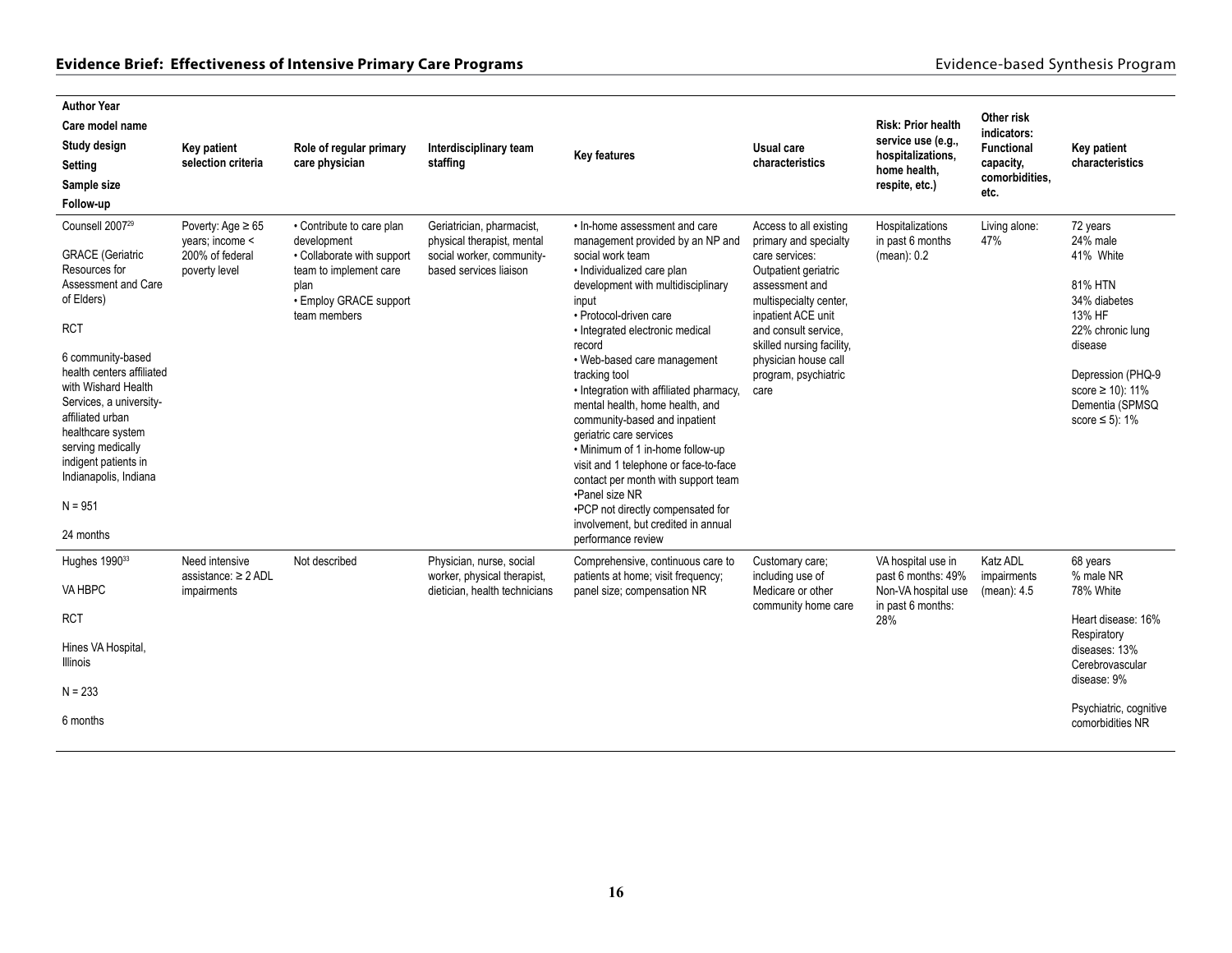| <b>Author Year</b><br>Care model name<br>Study design                                                                                                                                                                                    | Key patient                                                                                                                                                                                                                                                                                                                       | Role of regular primary                                                                                                                                                                 | Interdisciplinary team                                                                                                                     | <b>Key features</b>                                                                                                                                                                                                                                                              | Usual care                                                                                                                           | <b>Risk: Prior health</b><br>service use (e.g.,<br>hospitalizations,        | Other risk<br>indicators:<br>Functional                                                                                                           | Key patient                                                                                                                                                                                                                 |
|------------------------------------------------------------------------------------------------------------------------------------------------------------------------------------------------------------------------------------------|-----------------------------------------------------------------------------------------------------------------------------------------------------------------------------------------------------------------------------------------------------------------------------------------------------------------------------------|-----------------------------------------------------------------------------------------------------------------------------------------------------------------------------------------|--------------------------------------------------------------------------------------------------------------------------------------------|----------------------------------------------------------------------------------------------------------------------------------------------------------------------------------------------------------------------------------------------------------------------------------|--------------------------------------------------------------------------------------------------------------------------------------|-----------------------------------------------------------------------------|---------------------------------------------------------------------------------------------------------------------------------------------------|-----------------------------------------------------------------------------------------------------------------------------------------------------------------------------------------------------------------------------|
| Setting                                                                                                                                                                                                                                  | selection criteria                                                                                                                                                                                                                                                                                                                | care physician                                                                                                                                                                          | staffing                                                                                                                                   |                                                                                                                                                                                                                                                                                  | characteristics                                                                                                                      | home health,                                                                | capacity,<br>comorbidities,                                                                                                                       | characteristics                                                                                                                                                                                                             |
| Sample size                                                                                                                                                                                                                              |                                                                                                                                                                                                                                                                                                                                   |                                                                                                                                                                                         |                                                                                                                                            |                                                                                                                                                                                                                                                                                  |                                                                                                                                      | respite, etc.)                                                              | etc.                                                                                                                                              |                                                                                                                                                                                                                             |
| Follow-up                                                                                                                                                                                                                                |                                                                                                                                                                                                                                                                                                                                   |                                                                                                                                                                                         |                                                                                                                                            |                                                                                                                                                                                                                                                                                  |                                                                                                                                      |                                                                             |                                                                                                                                                   |                                                                                                                                                                                                                             |
| Hughes 2000 <sup>31</sup><br>VA HBPC<br>RCT<br>16 VA medical centers<br>$N = 1966$<br>12 months                                                                                                                                          | Need intensive<br>assistance, plus<br>multiple comorbidities:<br>$(1) \geq 2$ ADL<br>impairments OR<br>terminal illness<br>prognosis; OR (2)<br>homebound with<br>primary diagnosis of<br>CHF or COPD; OR (3)<br>outpatients or nursing<br>home residents with<br>same diagnoses, plus<br>hospitalization within<br>past 3 months | Transferred to HBPC<br>physician and medical<br>team until discharge from<br>the program                                                                                                | Social workers, dietitians,<br>therapists, pharmacists,<br>health technicians                                                              | • Integrated networks<br>· Systematic screening<br>• Emphasis on continuity of care<br>• Management across organizational<br>boundaries<br>• Provide 24-hour contact for patients<br>• Visit frequency, panel size,<br>compensation NR                                           | Access to any VA-<br>sponsored services.<br>except HBPC and non-<br>VA postacute services                                            | 89% hospitalized in<br>past 6 months<br>Mean days of index<br>admission: 31 | Katz ADL<br>impairments<br>(mean): 3.2<br>82% reside with<br>caregiver<br>36% of patients<br>had a high<br>score on Smith<br>Comorbidity<br>Index | 70 years<br>96% male<br>64% White<br>55% had any CHF or<br>COPD; diabetes NR<br>Mental status (mean<br>score on SPMSQ):<br>7.1                                                                                              |
| Jiwa 2002 <sup>39</sup><br>Observational<br>Single general<br>practitioner practice<br>in a market town in<br>Nottinghamshire, UK,<br>average deprivation level<br>(Jarman score -4.26)<br>$N = 59$<br>Follow-up period not<br>specified | Poverty: Age $\geq 75$<br>years; income <<br>200% of federal<br>poverty level                                                                                                                                                                                                                                                     | Unclear; once a patient<br>was referred to the<br>wider primary care team,<br>a nominated general<br>practitioner or nurse<br>undertook regular visits or<br>telephone calls to patient | General practitioner,<br>dietician, physiotherapist,<br>occupational therapist,<br>district nurse, social worker                           | • Enhanced support by a<br>multidisciplinary team; specific<br>details not described                                                                                                                                                                                             | <b>NR</b>                                                                                                                            | 34% social service<br>involvement                                           | 32% admitted to<br>hospital 1/1998-<br>9/2000                                                                                                     | 83 years<br>26% male<br>Race NR<br>Diabetes: 17%<br>Cerebrovascular<br>disease: 12%<br>Ischemic heart<br>disease: 17%<br>Chronic obstructive<br>airways disease: 13%<br>Congestive cardiac<br>failure: 14%<br>Dementia: 15% |
| Melin 1995 <sup>30</sup><br><b>RCT</b><br>St. Görans, a county<br>general hospital, and<br>the Serafen Primary<br>Care Center in<br>Stockholm, Sweden<br>$N = 249$<br>6 months                                                           | Need intensive<br>assistance: Medically<br>stable, but chronically<br>ill, and dependent in<br>1-5 Katz ADLs                                                                                                                                                                                                                      | Not described                                                                                                                                                                           | Project physician,<br>primary care physician,<br>secretary, district nurse,<br>physiotherapist, occupational<br>therapist, nurse assistant | • Physician-led home healthcare<br>• Assessment of each patient's<br>needs for medical, functional and<br>social care in the home<br>• Weekly interdisciplinary care-<br>planning conference<br>• Visit frequency, panel size,<br>compensation NR<br>• 24-hour telephone service | Continued treatment in<br>an acute or long-stay<br>hospital, followed by<br>standard district nurse-<br>administered care at<br>home | <b>NR</b>                                                                   | <b>Katz ADL</b><br>impairments<br>(mean): 2.4<br>Instrumental<br>ADLs (mean):<br>6.0<br>Medical<br>diagnoses<br>(mean): 4.3                       | 81 years<br>31% male<br>Race NR<br>Primary cardiovascular<br>disease: 22%; others<br><b>NR</b><br>Folstein MMSE<br>(mean): 22.2<br>Psychiatric disorders<br>(mean): 5.6                                                     |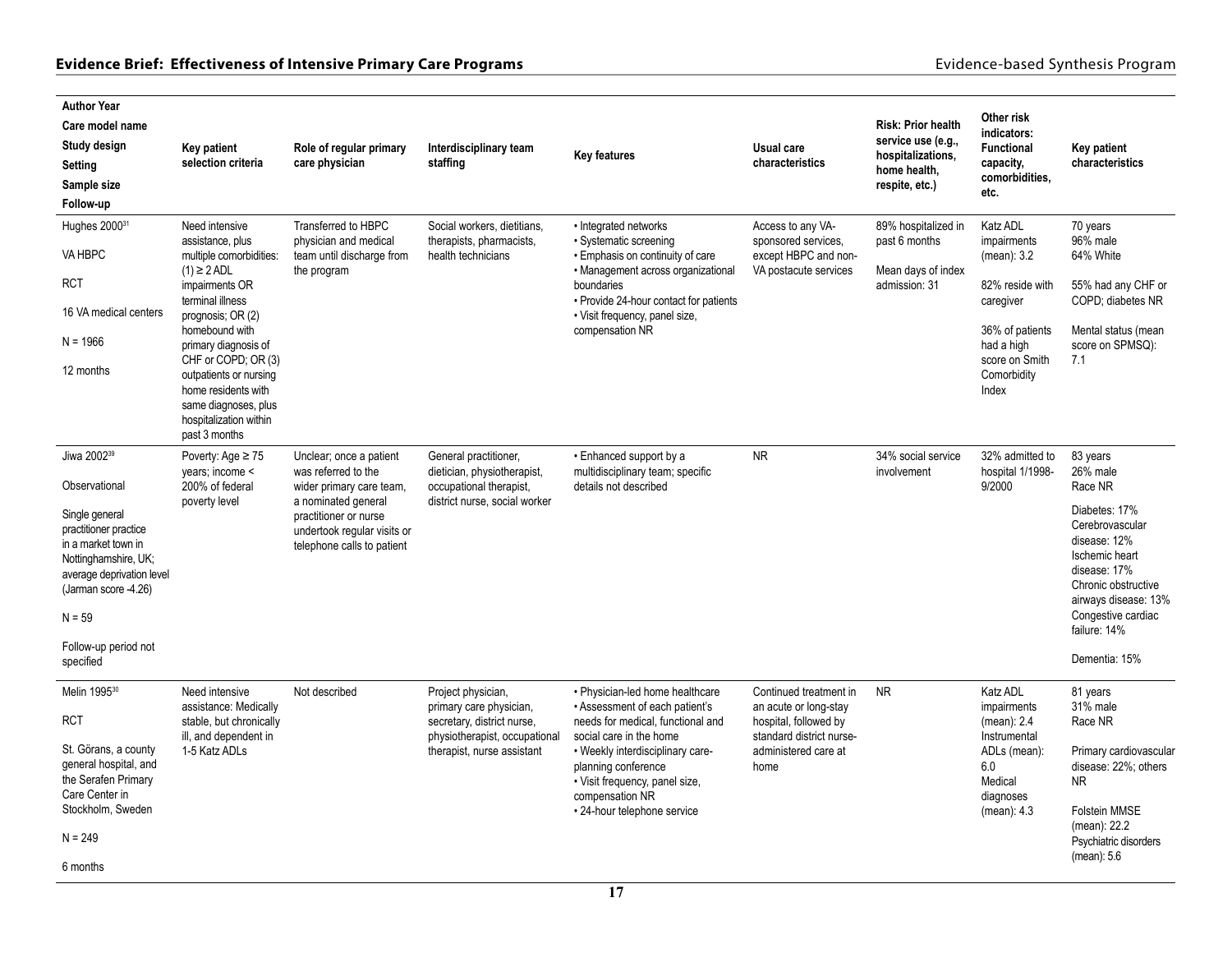| <b>Author Year</b><br>Care model name<br>Study design<br>Setting<br>Sample size<br>Follow-up                                                                                                                     | <b>Key patient</b><br>selection criteria                                                                                                                                                                                             | Role of regular primary<br>care physician | Interdisciplinary team<br>staffing                                                                                                                                                                                                 | <b>Key features</b>                                                                                                                                                                                                                                                                                                                                                                                                                                                            | <b>Usual care</b><br>characteristics                                                            | <b>Risk: Prior health</b><br>service use (e.g.,<br>hospitalizations,<br>home health,<br>respite, etc.) | Other risk<br>indicators:<br>Functional<br>capacity,<br>comorbidities,<br>etc. | Key patient<br>characteristics                                                                                                                                                                                                                  |
|------------------------------------------------------------------------------------------------------------------------------------------------------------------------------------------------------------------|--------------------------------------------------------------------------------------------------------------------------------------------------------------------------------------------------------------------------------------|-------------------------------------------|------------------------------------------------------------------------------------------------------------------------------------------------------------------------------------------------------------------------------------|--------------------------------------------------------------------------------------------------------------------------------------------------------------------------------------------------------------------------------------------------------------------------------------------------------------------------------------------------------------------------------------------------------------------------------------------------------------------------------|-------------------------------------------------------------------------------------------------|--------------------------------------------------------------------------------------------------------|--------------------------------------------------------------------------------|-------------------------------------------------------------------------------------------------------------------------------------------------------------------------------------------------------------------------------------------------|
| Meret-Hanke 201141<br>PACE (Program of<br>All-Inclusive Care for<br>the Elderly)<br>Observational<br>Variety of U.S. urban<br>and rural settings<br>$N = 3889$<br>2 years                                        | Need intensive<br>assistance: Nursing<br>home-eligible<br>individuals who are<br>aged $\geq$ 55 years<br>and live within the<br>programs' catchment<br>areas                                                                         | Not described                             | Primary care physicians,<br>nurse practitioners, onsite<br>and home health nurses.<br>social workers, occupational/<br>physical therapists, dietitians,<br>health workers, recreation<br>therapists, and transportation<br>workers | • Fully integrating the financing and<br>delivery of acute and long-term care<br>services<br>· Services delivered in programs'<br>adult day centers, in enrollees'<br>homes, as well as inpatient settings<br>• Financing integrated through<br>capitated payments<br>• Interdisciplinary teams responsible<br>for managing enrollees' care across<br>all settings<br>· Shared decision-making<br>· Typical staff: enrollee ratio is 60-<br>80:120-150<br>• Visit frequency NR | NR (control group<br>from Medicare Current<br><b>Beneficiary Survey)</b>                        | PACE pre-baseline<br>mean hospital use<br>1.58 days/month vs<br>1.04 days/ month                       | 3 or 4 ADL<br>limitations .5<br>vs.26                                          | 80.2 years<br>27% male<br>52% White<br>Medical<br>comorbidities NR<br>55% dementia                                                                                                                                                              |
| Sledge 2006 <sup>32</sup><br>PIC (Primary Intensive<br>Care)<br><b>RCT</b><br>Within primary care<br>center of an urban,<br>academically affiliated<br>hospital in northeastern<br>U.S.<br>$N = 96$<br>12 months | $\geq$ 2 medical or<br>surgical hospital<br>admissions in prior 12<br>months; but excluded<br>very highest outliers<br>(total hospital cost<br>> 2 SD's of log-<br>transformed mean.<br><b>Charlson Comorbidity</b><br>Index $> 5$ ) | Continue to provide care                  | Primary care provider,<br>psychiatric nurse case<br>manager with advanced<br>practice nursing certifications<br>(APRN) in medical and<br>psychiatric, social worker,<br>psychiatrist, general internist                            | • Comprehensive interdisciplinary<br>medical and psychosocial<br>assessment<br>• Ambulatory case management for<br>1 year<br>. Minimum of monthly telephone call<br>from nurse case manager; phone/<br>pager availability 5 days/week<br>• Panel size of case manager ≤ 21<br>• Compensation NR                                                                                                                                                                                | Usual care directed by<br>PCP; on-site psychiatric<br>consultation available<br>by PCP referral | $100\% \ge 2$<br>hospitalizations in<br>past year                                                      | Charlson score:<br>1.8                                                         | 51 years<br>33% male<br>31% White<br><b>15% CHF</b><br>20% COPD<br>26% diabetes<br><b>HTN NR</b><br>47% any psychiatric<br>disorder, 33% current<br>major depression;<br>substance use<br>disorders (mean<br>AUDIT-PRIME-MD<br>$scores$ ) = 2.6 |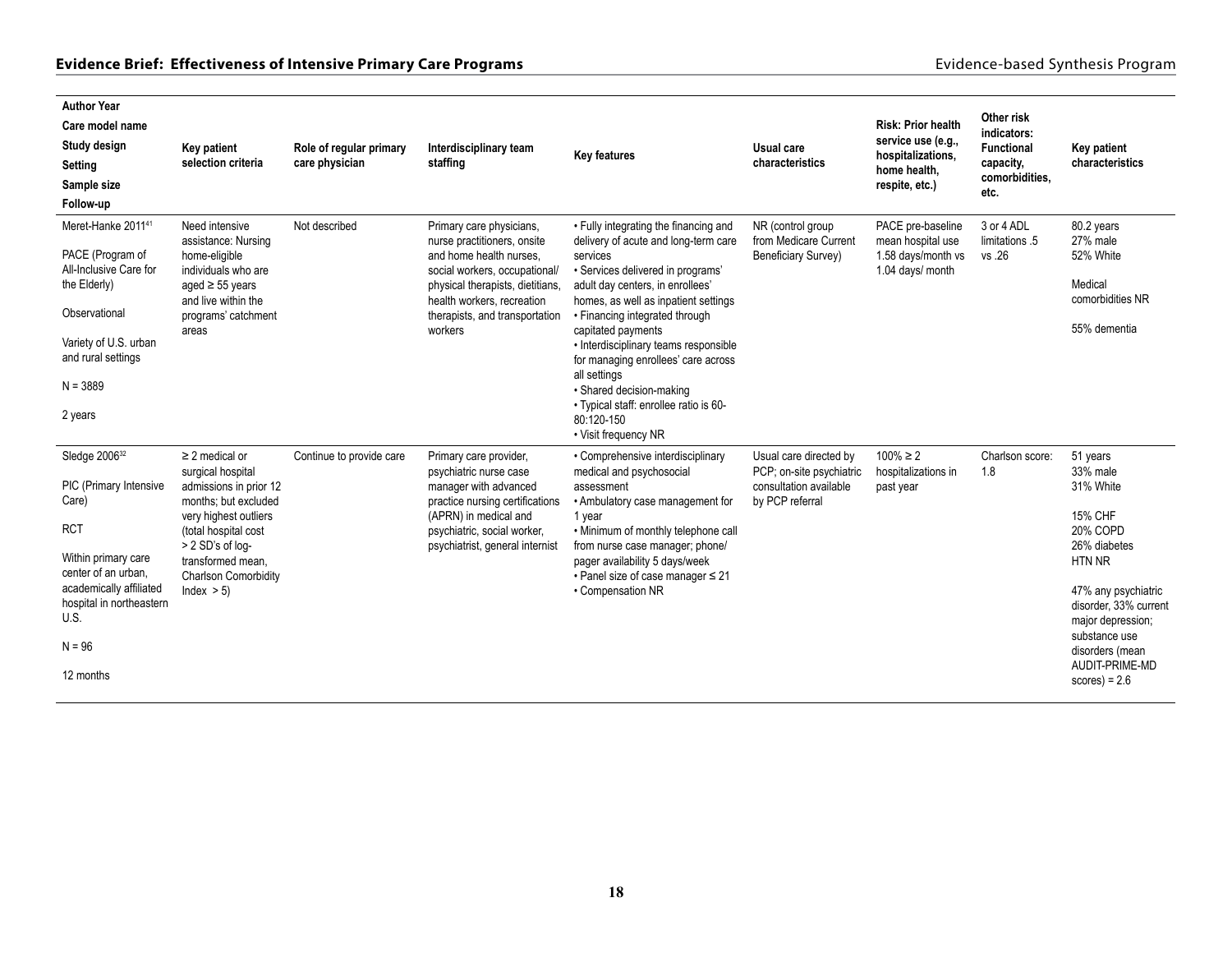### **TABLE 2. CONTROLLED STUDIES: RESULTS**

| <b>Author Year</b>                                                                                                                                                                                 |                                                            |                                                                                                               |                                                                |                                                                              |
|----------------------------------------------------------------------------------------------------------------------------------------------------------------------------------------------------|------------------------------------------------------------|---------------------------------------------------------------------------------------------------------------|----------------------------------------------------------------|------------------------------------------------------------------------------|
| Care model name                                                                                                                                                                                    |                                                            |                                                                                                               |                                                                |                                                                              |
| Study design                                                                                                                                                                                       | <b>Mortality rate</b>                                      | Hospital admission/readmission                                                                                | <b>Hospital days</b>                                           | <b>ED</b> visits                                                             |
| <b>Setting</b>                                                                                                                                                                                     |                                                            |                                                                                                               |                                                                |                                                                              |
| Sample size                                                                                                                                                                                        |                                                            |                                                                                                               |                                                                |                                                                              |
| Follow-up                                                                                                                                                                                          |                                                            |                                                                                                               |                                                                |                                                                              |
| Beland 2006 <sup>25</sup> /Bergman 1997 <sup>26</sup>                                                                                                                                              | Deceased (prior to and after baseline):                    | Acute hospitalization ("became alternate level of care"):                                                     | Inpatient care: OR 0.93 (95% CI, 0.71                          | ED visits: OR 0.92 (95% CI, 0.73 to 1.20)                                    |
| SIPA (System of Integrated Care for Older<br>Persons)                                                                                                                                              | 19% vs 22%; "SIPA had no effect on<br>mortality" (data NR) | OR 0.52 (95% CI, 0.33 to 0.82)                                                                                | to 1.18)                                                       |                                                                              |
| <b>RCT</b>                                                                                                                                                                                         |                                                            |                                                                                                               |                                                                |                                                                              |
| Public community organizations responsible<br>for home care in the province of Quebec                                                                                                              |                                                            |                                                                                                               |                                                                |                                                                              |
| $N = 1309$                                                                                                                                                                                         |                                                            |                                                                                                               |                                                                |                                                                              |
| 19 months                                                                                                                                                                                          |                                                            |                                                                                                               |                                                                |                                                                              |
| Coleman 1999 <sup>27</sup>                                                                                                                                                                         | 16% vs 17%; NSD                                            | > 1 Hospitalization (% pts): 36.5% vs 34.3%; adjusted P                                                       | Hospital days (mean): 6.4 vs 5.4; adjusted                     | Emergency visits (mean/yr): 0.23 vs 0.27;                                    |
| Chronic Care Clinic                                                                                                                                                                                |                                                            | $= 0.72$<br>Hospital admits (mean/yr): 0.58 vs 0.59; adjusted $P =$                                           | $P = 0.57$                                                     | adjusted $P = 0.73$                                                          |
| <b>RCT</b>                                                                                                                                                                                         |                                                            | 0.91                                                                                                          |                                                                |                                                                              |
| Ambulatory clinic in a large staff-model<br>HMO in western Washington State (Group<br>Health Cooperative)                                                                                          |                                                            |                                                                                                               |                                                                |                                                                              |
| $N = 169$                                                                                                                                                                                          |                                                            |                                                                                                               |                                                                |                                                                              |
| 24 months                                                                                                                                                                                          |                                                            |                                                                                                               |                                                                |                                                                              |
| Counsell 2007 <sup>29</sup>                                                                                                                                                                        | Full sample: 7.0% vs 7.0%; $P = 0.64$                      | Hospital admissions, per-1000:                                                                                | Hospital days, per-1000:                                       | High risk subgroup                                                           |
| <b>GRACE</b> (Geriatric Resources for<br>Assessment and Care of Elders)                                                                                                                            | High-risk subgroup: NR                                     | Full sample (cumulative): 700 vs 740; $P = 0.66$<br>High-risk (cumulative NR): Year 1: 705 vs 798; $P = 0.60$ | Full sample (cumulative): 3749 vs 4069;<br>$P = 0.66$          | Year 1: 1098 vs 1149; P = 0.79<br>Year 2: 848 vs 1314; P = 0.03              |
| <b>RCT</b>                                                                                                                                                                                         |                                                            | Year 2: 396 vs 705; $P = 0.03$                                                                                | High-risk (cumulative NR):<br>Year 1: 3938 vs 4544; $P = 0.68$ | Full sample:<br>Cumulative 2-year per-1000: 1445 vs 1748;                    |
| 6 community-based health centers<br>affiliated with Wishard Health Services.<br>a university-affiliated urban healthcare<br>system serving medically indigent patients<br>in Indianapolis, Indiana |                                                            |                                                                                                               | Year 2: 2152 vs 3943; $P = 0.13$                               | $P = 0.03$<br>Year 1: 823 vs 937; P = 0.22<br>Year 2: 643 vs 841; $P = 0.01$ |
| $N = 951$                                                                                                                                                                                          |                                                            |                                                                                                               |                                                                |                                                                              |
| 24 months                                                                                                                                                                                          |                                                            |                                                                                                               |                                                                |                                                                              |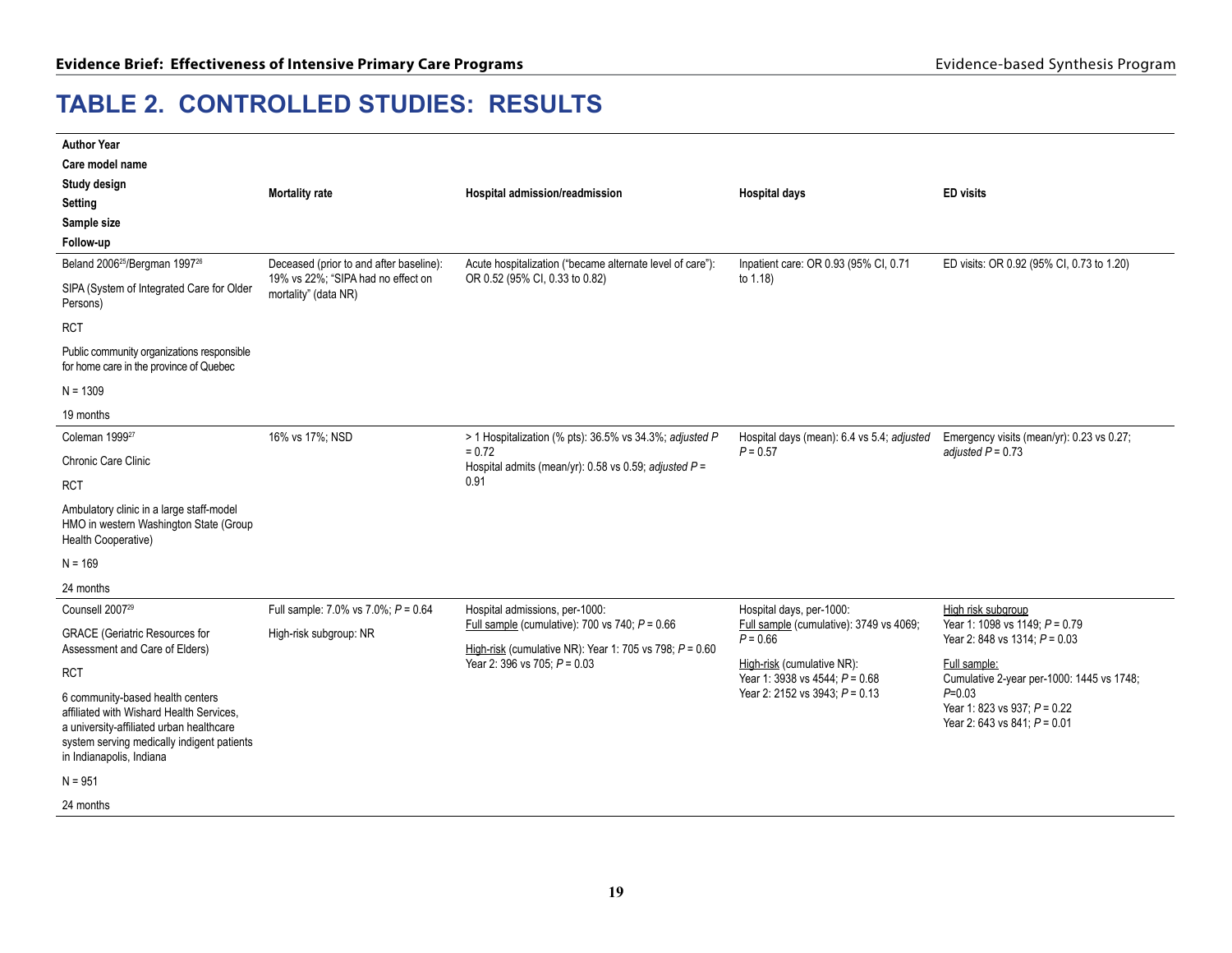| <b>Author Year</b>                                                                                                                     |                                                                                                     |                                                                                                 |                                                                                                                   |                                          |
|----------------------------------------------------------------------------------------------------------------------------------------|-----------------------------------------------------------------------------------------------------|-------------------------------------------------------------------------------------------------|-------------------------------------------------------------------------------------------------------------------|------------------------------------------|
| Care model name                                                                                                                        |                                                                                                     |                                                                                                 |                                                                                                                   |                                          |
| Study design                                                                                                                           |                                                                                                     |                                                                                                 |                                                                                                                   |                                          |
| <b>Setting</b>                                                                                                                         | <b>Mortality rate</b>                                                                               | Hospital admission/readmission                                                                  | <b>Hospital days</b>                                                                                              | <b>ED</b> visits                         |
| Sample size                                                                                                                            |                                                                                                     |                                                                                                 |                                                                                                                   |                                          |
| Follow-up                                                                                                                              |                                                                                                     |                                                                                                 |                                                                                                                   |                                          |
| Hughes 199033                                                                                                                          | <b>NR</b>                                                                                           | <b>NR</b>                                                                                       | Total hospital days: 13.68 vs 13.53;                                                                              | VA ER visits: 0.76 vs 0.61; $P = NS$     |
| VA HBPC                                                                                                                                |                                                                                                     |                                                                                                 | $P = NS$<br>Non-VA hospital days: 2.11 vs 0.82;                                                                   | Non-VA ER visits: 0.11 vs 0.10; $P = NS$ |
| <b>RCT</b>                                                                                                                             |                                                                                                     |                                                                                                 | $P = 0.10$                                                                                                        |                                          |
| Hines VA Hospital, Illinois                                                                                                            |                                                                                                     |                                                                                                 |                                                                                                                   |                                          |
| $N = 233$                                                                                                                              |                                                                                                     |                                                                                                 |                                                                                                                   |                                          |
| 6 months                                                                                                                               |                                                                                                     |                                                                                                 |                                                                                                                   |                                          |
| Hughes 200031                                                                                                                          | Excluding deaths before discharge:                                                                  | % patients readmitted:                                                                          | Mean rehospitalization days:                                                                                      | <b>NR</b>                                |
| VA HBPC                                                                                                                                | $34.7\%$ vs $34.1\%$ : $P = 0.08$<br>Including deaths before discharge: 38%<br>vs $37\%$ ; $P = NR$ | Months 1-6: 49% vs 53%; $P = 0.07$<br>Months 1-12: 61% vs 63%; $P = 0.35$                       | Months 1-6: 9.3 vs 9.5; $P = 0.16$<br>Months 1-12: 14.7 vs 13.3; P = 0.95                                         |                                          |
| <b>RCT</b>                                                                                                                             |                                                                                                     | Mean # readmissions:<br>Months 1-6: 0.8 vs 0.9; $P = 0.06$<br>Months 1-12: 1.3 vs 1.3; P = 0.28 |                                                                                                                   |                                          |
| 16 VA medical centers                                                                                                                  |                                                                                                     |                                                                                                 |                                                                                                                   |                                          |
| $N = 1966$                                                                                                                             |                                                                                                     |                                                                                                 |                                                                                                                   |                                          |
| 12 months                                                                                                                              |                                                                                                     |                                                                                                 |                                                                                                                   |                                          |
| Jiwa 2002 <sup>39</sup>                                                                                                                | 15% vs 5%; P-value = NS                                                                             | Hospital admissions: 4 vs 7; P-value = NS                                                       | ${\sf NR}$                                                                                                        | <b>NR</b>                                |
| Observational                                                                                                                          |                                                                                                     |                                                                                                 |                                                                                                                   |                                          |
| Single general practitioner practice in<br>a market town in Nottinghamshire, UK;<br>average deprivation level (Jarman score<br>$-4.26$ |                                                                                                     |                                                                                                 |                                                                                                                   |                                          |
| $N = 59$                                                                                                                               |                                                                                                     |                                                                                                 |                                                                                                                   |                                          |
| Follow-up period not specified                                                                                                         |                                                                                                     |                                                                                                 |                                                                                                                   |                                          |
| Melin 1995 <sup>30</sup>                                                                                                               | 26% vs 27%; P = NR                                                                                  | <b>NR</b>                                                                                       | Survivors ( $N = 183$ )                                                                                           | <b>NR</b>                                |
| <b>RCT</b>                                                                                                                             |                                                                                                     |                                                                                                 | Short-term (days): 24 vs 25; $P = 0.50$<br>Long-term (days): 16 vs 49; $P < 0.001$                                |                                          |
| St. Görans, a county general hospital,<br>and the Serafen Primary Care Center in<br>Stockholm, Sweden                                  |                                                                                                     |                                                                                                 | Rehab. hosp. (days): $2 \text{ vs } 3$ ; $P = 0.87$<br>Decedents $(N = 66)$<br>Short-term (days): 149.9 vs 179.9; |                                          |
| $N = 249$                                                                                                                              |                                                                                                     |                                                                                                 | $P = 0.93$                                                                                                        |                                          |
| 6 months                                                                                                                               |                                                                                                     |                                                                                                 | Long-term (days): 7.4 vs 53.6; $P = 0.18$<br>Rehab. hosp. (days): 5.4 vs NR; $P = NR$                             |                                          |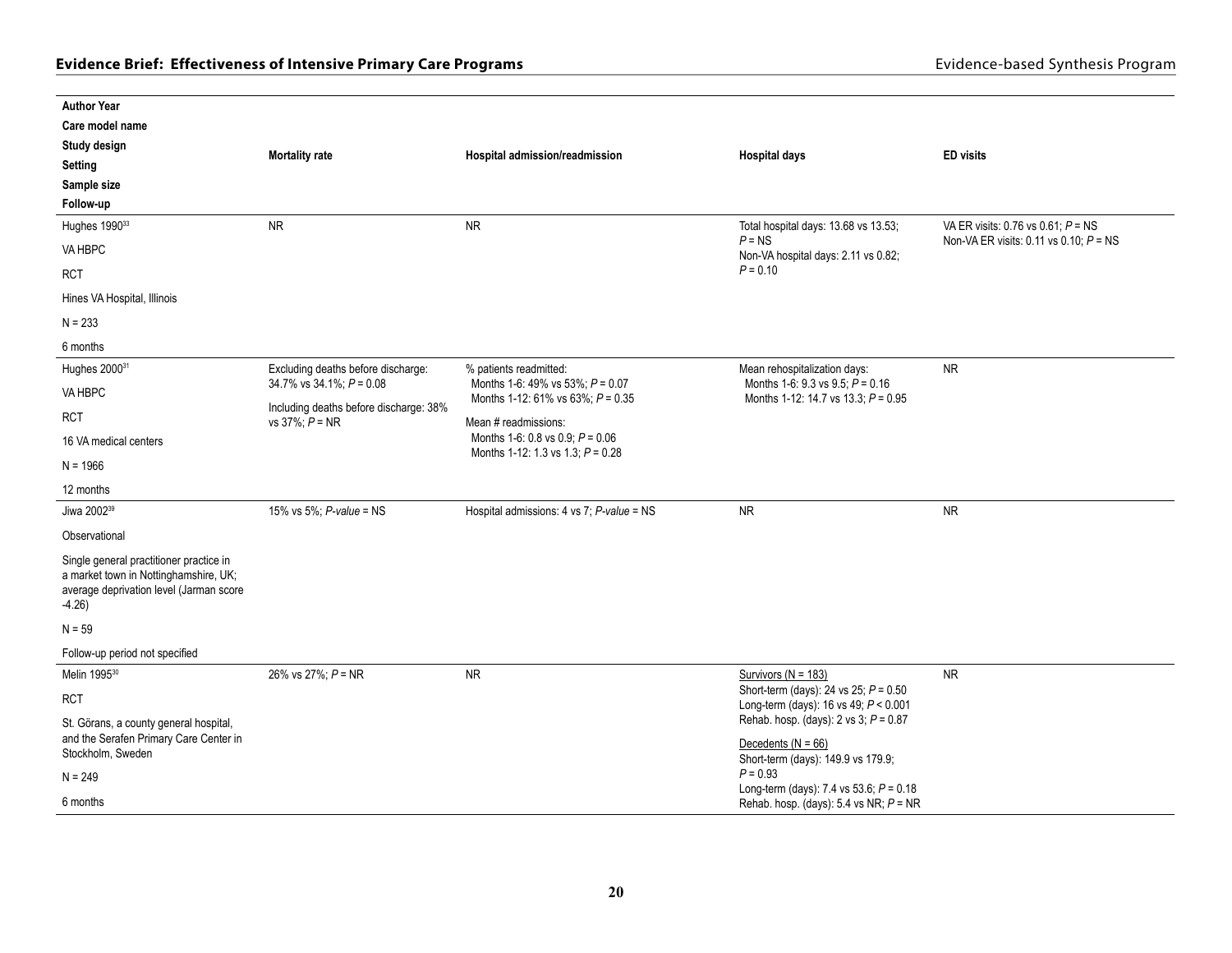| <b>Author Year</b>                                                                                  |                                                                                                               |                                                        |                                                   |                               |  |
|-----------------------------------------------------------------------------------------------------|---------------------------------------------------------------------------------------------------------------|--------------------------------------------------------|---------------------------------------------------|-------------------------------|--|
| Care model name                                                                                     |                                                                                                               |                                                        |                                                   |                               |  |
| Study design                                                                                        | <b>Mortality rate</b>                                                                                         | Hospital admission/readmission                         | <b>Hospital days</b>                              | <b>ED</b> visits              |  |
| <b>Setting</b>                                                                                      |                                                                                                               |                                                        |                                                   |                               |  |
| Sample size                                                                                         |                                                                                                               |                                                        |                                                   |                               |  |
| Follow-up                                                                                           |                                                                                                               |                                                        |                                                   |                               |  |
| Meret-Hanke 201141                                                                                  | Control group = 24.9%, "almost 5                                                                              | Any hospital use: Adjusted OR 0.16; $P = 0.01$ (95% CI | Days in hospital per month: Weighted              | <b>NR</b>                     |  |
| PACE (Program of All-Inclusive Care for<br>the Elderly)                                             | percentage points higher than PACE<br>sample" (data and analysis NR) OR at 2<br>year follow-up $3.26 P < .01$ | NR)                                                    | mean difference: -0.54; $P < 0.01$ (95%<br>CI NR) |                               |  |
| Observational                                                                                       | Means:<br>Interval $1: .06$                                                                                   |                                                        |                                                   |                               |  |
| Variety of U.S. urban and rural settings                                                            | Interval $2: .06$                                                                                             |                                                        |                                                   |                               |  |
| $N = 3889$                                                                                          | Interval 3: .07<br>Interval 4: .07                                                                            |                                                        |                                                   |                               |  |
| 2 years                                                                                             |                                                                                                               |                                                        |                                                   |                               |  |
| Sledge 2006 <sup>32</sup>                                                                           | 6% vs 10%, $P$ -value = NR                                                                                    | Mean changes (pre-post):                               | <b>NR</b>                                         | ED visits: -0.52 vs -0.6; NSD |  |
| PIC (Primary Intensive Care)                                                                        |                                                                                                               | Inpatient admissions: -0.1 vs -0.3, NSD                |                                                   |                               |  |
| <b>RCT</b>                                                                                          |                                                                                                               |                                                        |                                                   |                               |  |
| Within primary care center of an urban,<br>academically affiliated hospital in<br>northeastern U.S. |                                                                                                               |                                                        |                                                   |                               |  |
| $N = 96$                                                                                            |                                                                                                               |                                                        |                                                   |                               |  |
| 12 months                                                                                           |                                                                                                               |                                                        |                                                   |                               |  |

Abbreviations: ADL = Activities of Daily Living, CHF = Congestive Heart Failure, COPD = Chronic Obstructive Pulmonary Disease, ED = Emergency Department, GDS = Geriatric Depression Scale, GRACE = Geriatric Resources for As and Care of Elders, HBPC = Home-based Primary Care, HF = Heart Failure, HTN = Hypertension, N = Number, NP = Nurse Practitioner, NR = Not Recorded, NSD = No Significant Difference, PACE = Program of All-Inclusive Care for PCP = Primary Care Physician, PIC = Primary Intensive Care, RCT = Randomized Controlled Trial, SIPA = System of Integrated Care for Older Persons, SMAF = Functional Autonomy Measurement System, SPMSQ = Short Portable Menta Questionnaire, VA = Veterans Affairs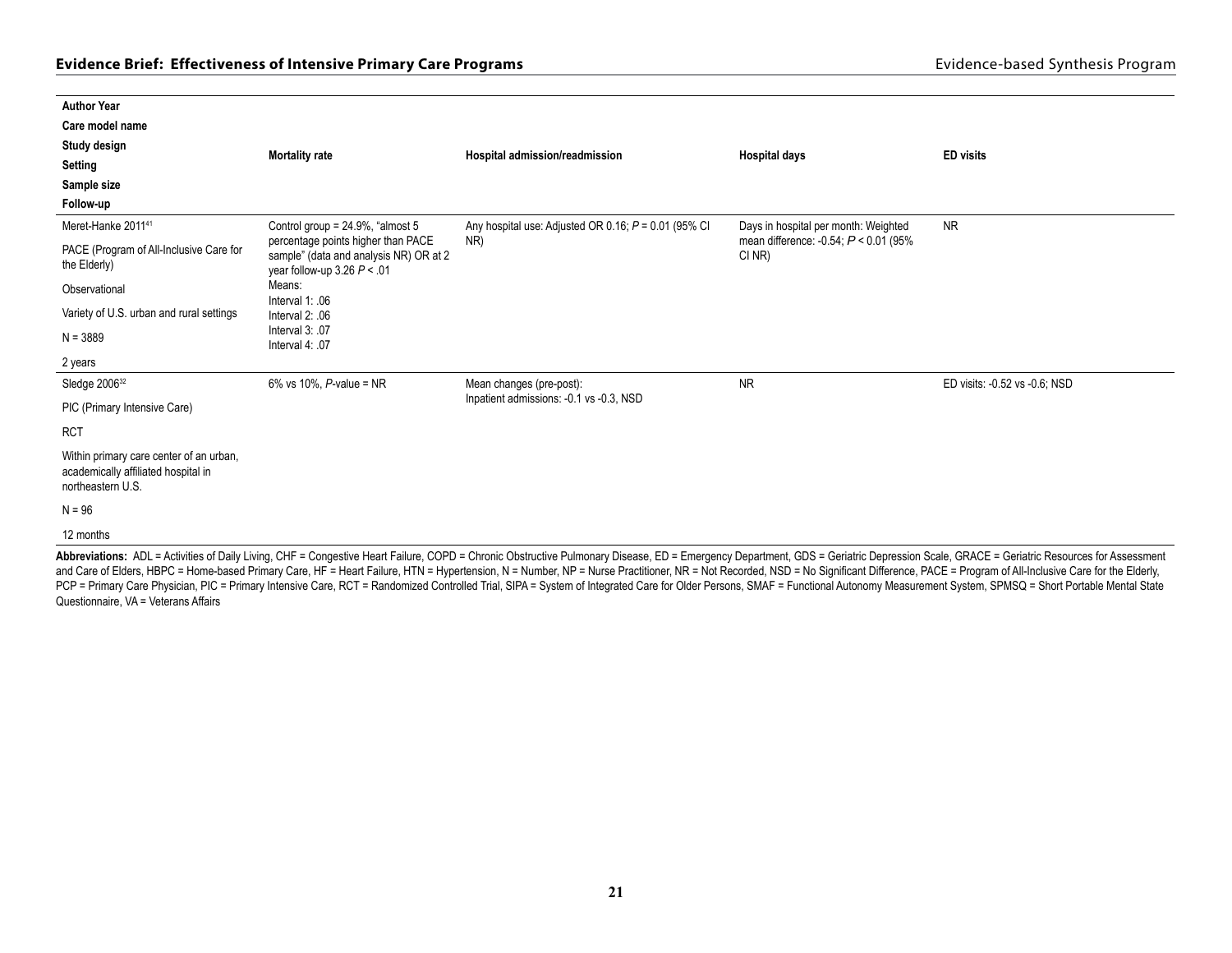### **TABLE 3. CONTROLLED STUDIES: RISK OF BIAS AND STRENGTH OF EVIDENCE**

| <b>Author Year</b><br>(Model Name)<br><b>Study Design</b>                             | <b>Risk of Bias</b>                                                                                                                                                                                                                                                                                                                                                            | <b>Strength of</b><br><b>Evidence</b><br>Rating                                                                                             |
|---------------------------------------------------------------------------------------|--------------------------------------------------------------------------------------------------------------------------------------------------------------------------------------------------------------------------------------------------------------------------------------------------------------------------------------------------------------------------------|---------------------------------------------------------------------------------------------------------------------------------------------|
| Home-Based (3 RCT's; N = 2454)                                                        |                                                                                                                                                                                                                                                                                                                                                                                |                                                                                                                                             |
| Hughes 2000 <sup>31</sup><br>(VA HBPC)<br>Multicenter RCT                             | Unclear: Unclear blinding of outcome assessors.                                                                                                                                                                                                                                                                                                                                | <b>Moderate: Medium</b>                                                                                                                     |
| Hughes 1990 <sup>33</sup><br>(VA HBPC)<br>Single Center RCT                           | High: Intervention group was younger (66 vs 69; $P = 0.02$ ), more were<br>retired due to health conditions (67% vs 51%; $P = 0.01$ ) and more were<br>using non-VA clinics (36% vs 19%; $P = 0.01$ ).                                                                                                                                                                         | <b>Risk of Bias;</b><br><b>Consistent; Direct;</b><br><b>Precise</b>                                                                        |
| Melin 1995 <sup>30</sup><br><b>RCT</b>                                                | High: Team group had significantly more medical diagnoses $(4.5 \text{ vs } 3.9; P)$<br>$= 0.003$ ).                                                                                                                                                                                                                                                                           |                                                                                                                                             |
|                                                                                       | Free-Standing Clinic (1 RCT, 1 observational study; N = 7814)                                                                                                                                                                                                                                                                                                                  |                                                                                                                                             |
| Beland 2006 <sup>25</sup> /<br>Bergman 1997 <sup>26</sup><br>(SIPA)<br><b>RCT</b>     | Unclear: Uncertainty about whether incomplete data were adequately<br>handled (1% in SIPA group compared with 7% in control discontinued<br>intervention).                                                                                                                                                                                                                     | <b>Moderate: Medium</b><br><b>Risk of Bias;</b><br><b>Consistent; Direct;</b>                                                               |
| Meret-Hanke 2011 <sup>41</sup><br>(PACE)<br>Observational                             | Unclear: Propensity score matching used, but differences persisted even<br>after matching; but regression used to control for potential additional<br>sources of bias.                                                                                                                                                                                                         | <b>Precise</b>                                                                                                                              |
| <b>Practice-Based</b>                                                                 |                                                                                                                                                                                                                                                                                                                                                                                |                                                                                                                                             |
|                                                                                       | Elderly (2 RCT's, 1 observational study; N = 1179)                                                                                                                                                                                                                                                                                                                             |                                                                                                                                             |
| Coleman 1999 <sup>27</sup><br>(Chronic Care Clinic)<br><b>RCT</b>                     | High: Control patients had higher Chronic Disease Score (CDS) than<br>intervention patients (7.7 vs 7.3; $P = 0.06$ ).                                                                                                                                                                                                                                                         |                                                                                                                                             |
| Counsell 2007 <sup>29</sup> /<br>Counsell 2006 <sup>28</sup><br>(GRACE)<br><b>RCT</b> | Full sample: Unclear<br>Uncertainty about use of adequate allocation concealment methods and the<br>significantly lower rate of county medical assistance use in the GRACE<br>intervention group at baseline (83.7% compared with 89.0%; $P = 0.02$ ).<br>High-risk group: High                                                                                                | <b>High-Risk</b><br>Group=Low: High<br><b>Risk of Bias;</b><br>Inconsistent;<br><b>Indirect (low</b><br>applicability);<br><b>Imprecise</b> |
|                                                                                       | Complete uncertainty about the comparability of baseline characteristics<br>between the GRACE and control groups. As baseline characteristics were<br>not provided for the high-risk subgroup, we can't rule out that potential<br>differences in patient characteristics may have mediated the positive effect of<br>the GRACE intervention on hospital utilization outcomes. | Overall=Moderate:<br><b>Medium Risk of</b><br><b>Bias; Consistency</b><br>N/A; Indirect (low                                                |
| Jiwa 2002 <sup>39</sup><br>Observational                                              | High: Baseline differences between intervention and control group (e.g.,<br>intervention group selected because considered to be at-risk of avoidable<br>hospitalization; control group were not considered to be at risk); inadequate<br>outcome ascertainment; no control for potential confounders.                                                                         | applicability);<br><b>Precise</b>                                                                                                           |
|                                                                                       | Younger Patients with High Utilization (1 RCT; N = 96)                                                                                                                                                                                                                                                                                                                         |                                                                                                                                             |
| Sledge 2006 <sup>32</sup><br>(PIC)<br><b>RCT</b>                                      | High: Intervention group had lower proportion of males (26% compared<br>with 41%), unclear allocation concealment.                                                                                                                                                                                                                                                             | Low: High Risk of<br><b>Bias; Consistency</b><br>N/A; Direct; Imprecise                                                                     |

**Abbreviations:** GRACE = Geriatric Resources for Assessment and Care of Elders, HBPC = Home-Based Primary Care,  $N =$  number,  $N/A = Not$  Applicable,  $PACE = Program$  of All-Inclusive Care for the Elderly,  $PIC = Primary$ Intensive Care, RCT = Randomized Controlled Trial, SIPA = French acronym for "System of Integrated Care for Older Persons," VA = Veterans Affairs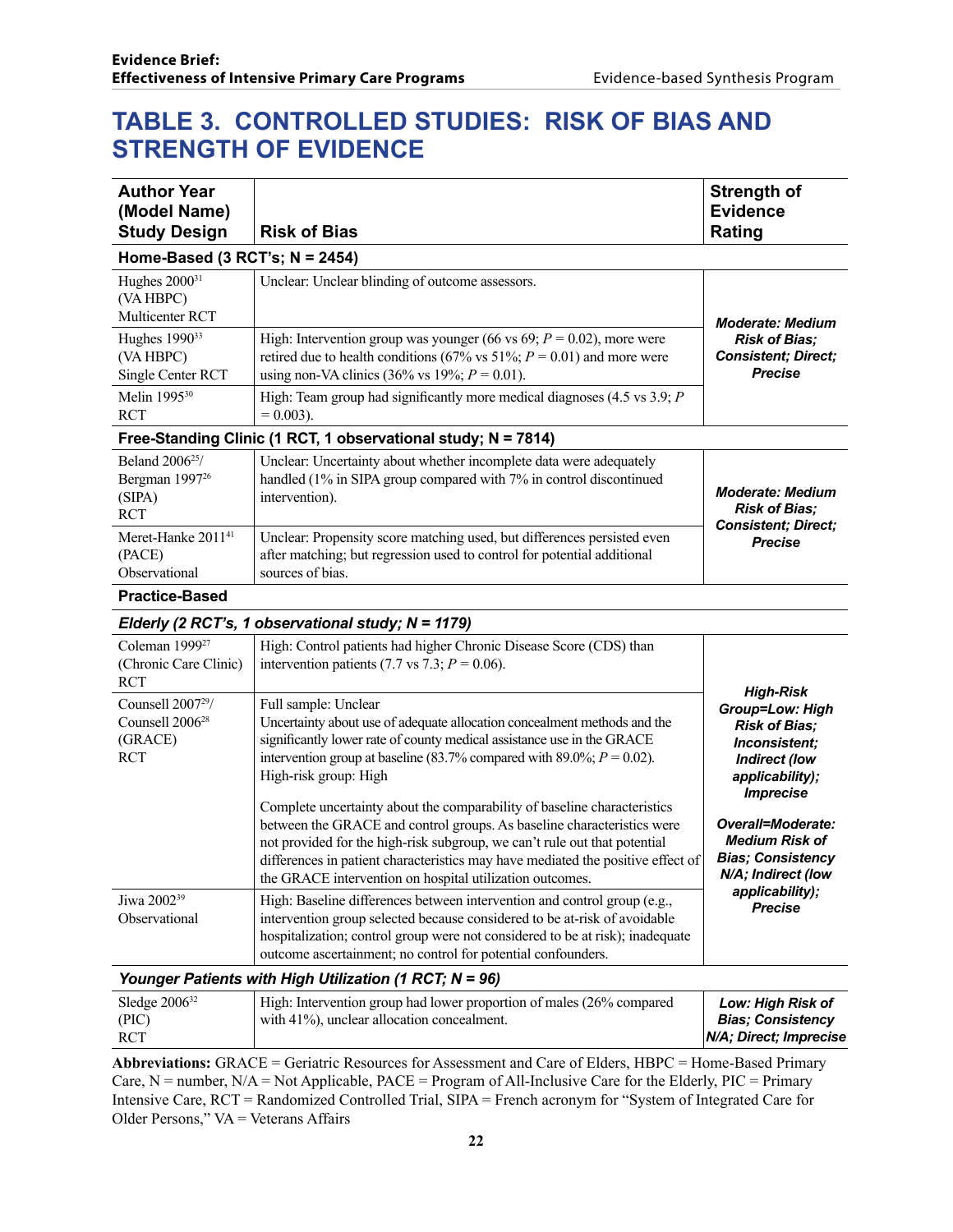### **APPENDIX A. ADDITIONAL INTENSIVE PRIMARY CARE PROGRAMS WITHOUT PUBLISHED EVALUATIONS**

#### **After Discharge Management of Low Income Frail Elderly (AD-LIFE)**

| <b>Characteristic</b>                                                                                  | <b>Details</b>                                                                                                                                                                                                                                                                                                                                                                                                                                                                                                                                          |
|--------------------------------------------------------------------------------------------------------|---------------------------------------------------------------------------------------------------------------------------------------------------------------------------------------------------------------------------------------------------------------------------------------------------------------------------------------------------------------------------------------------------------------------------------------------------------------------------------------------------------------------------------------------------------|
| Implementation date                                                                                    | 2007                                                                                                                                                                                                                                                                                                                                                                                                                                                                                                                                                    |
| Setting                                                                                                | Summa Health System in Akron, Ohio                                                                                                                                                                                                                                                                                                                                                                                                                                                                                                                      |
| Role of regular primary care<br>physician                                                              | Primary care physician is paid to participate in a face-to-face office visit during<br>which the nurse case manager presents the care plan to the patient.                                                                                                                                                                                                                                                                                                                                                                                              |
| Patient population                                                                                     | $\geq$ 65 years old, confirmed or probable dual eligible (Medicare and Medicaid), have<br>at least 1 chronic illness (i.e., chronic obstructive pulmonary disease, diabetes,<br>cerebrovascular accident, coronary artery disease, hypertension, congestive heart<br>failure, osteoporosis, osteoarthritis), and at least 1 impaired ADL or 2 impaired<br>instrumental activities of daily living (IADL), and must be discharged home                                                                                                                   |
| Interdisciplinary team<br>members                                                                      | Geriatrics-certified advanced practice nurse (APN) and nurse case manager (CM)-<br>led. Core team additionally includes a geriatrician, a social worker from the<br>Area Agency on Aging (AAoA), and a geriatrics-certified pharmacist. Extended<br>team experts, who participate as needed, include a psychologist, cardiologist,<br>pulmonologist, endocrinologist, and occupational therapist                                                                                                                                                        |
| Program components                                                                                     | APN contact within 48 hours of discharge. APN and nurse CM perform<br>comprehensive in-home assessment and delineate patient goals of care within 7<br>days of discharge. Interdisciplinary team generates individualized care plan. Nurse<br>CM facilitates implementation of the care plan with regular and frequent follow-up.<br>Other features include community linkages, effective self-management support,<br>organizational structure, leadership, incentives and resources, evidence-based<br>decision support, improved information systems. |
| Data on mortality, hospital<br>admission/readmission,<br>hospital days, emergency<br>department visits | Data not yet available. Randomized controlled trial is still ongoing.                                                                                                                                                                                                                                                                                                                                                                                                                                                                                   |
| Program information                                                                                    | Allen KR, Hazelett SE, Jarjoura D, et al. The after discharge care management of<br>low income frail elderly (AD-LIFE) randomized trial: theoretical framework and<br>study design. Popul Health Manag. Jun 2011;14(3):137-142.                                                                                                                                                                                                                                                                                                                         |
|                                                                                                        | Wright K, Hazelett S, Jarjoura D, Allen K. The AD-LIFE trial: working to integrate<br>medical and psychosocial care management models. Home Healthc Nurse. May<br>2007;25(5):308-314.                                                                                                                                                                                                                                                                                                                                                                   |

**AtlantiCare Special Care Center Ambulatory Intensive Care Unit**

| <b>Characteristic</b>                     | <b>Details</b>                                                                                                                                                                                                    |
|-------------------------------------------|-------------------------------------------------------------------------------------------------------------------------------------------------------------------------------------------------------------------|
| Implementation date                       | 2007                                                                                                                                                                                                              |
| Setting                                   | Dedicated clinic in Atlantic City                                                                                                                                                                                 |
| Role of regular primary care<br>physician | Not described                                                                                                                                                                                                     |
| Patient population                        | High-risk patients—those with chronic illnesses or socioeconomic issues that<br>contribute to high healthcare usage                                                                                               |
| Interdisciplinary team<br>members         | Two physicians (one who serves as medical director); a registered nurse (RN); a<br>social worker who manages the clinic; and a team of community health workers,<br>known as health coaches, supervised by the RN |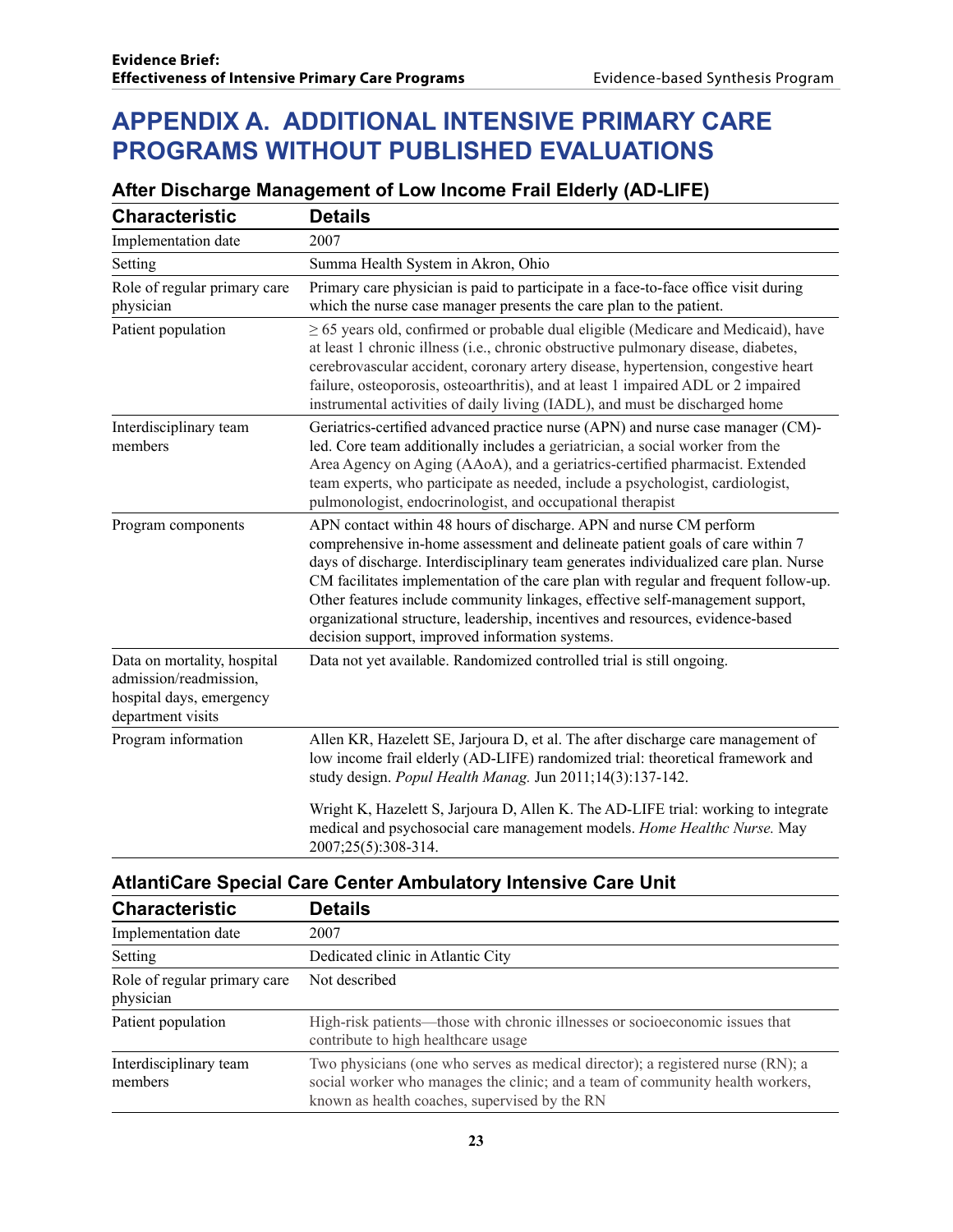| <b>Characteristic</b>                                                                                  | <b>Details</b>                               |
|--------------------------------------------------------------------------------------------------------|----------------------------------------------|
| Program components                                                                                     | Not described                                |
| Data on mortality, hospital<br>admission/readmission,<br>hospital days, emergency<br>department visits | Not described                                |
| Program information                                                                                    | http://pweb1.rwjf.org/reports/grr/056351.htm |

#### **Boeing Intensive Outpatient Care Program (IOCP), Seattle, Regence BlueShield of Washington**

| <b>Characteristic</b>                                                                                  | <b>Details</b>                                                                                                                                                                                                                                                                                                                                                                                                                                |
|--------------------------------------------------------------------------------------------------------|-----------------------------------------------------------------------------------------------------------------------------------------------------------------------------------------------------------------------------------------------------------------------------------------------------------------------------------------------------------------------------------------------------------------------------------------------|
| Implementation date                                                                                    | 2007                                                                                                                                                                                                                                                                                                                                                                                                                                          |
| Setting                                                                                                | Three physician groups in Seattle, Washington: Everett Clinic, Valley Medical<br>Center IPA, and Virginia Mason Medical Center                                                                                                                                                                                                                                                                                                                |
| Role of regular primary care<br>physician                                                              | Prior PCP maintained in 1 clinic; care transferred to new PCP in other 2 clinics                                                                                                                                                                                                                                                                                                                                                              |
| Patient population                                                                                     | Complex patients identified through claims-based algorithms                                                                                                                                                                                                                                                                                                                                                                                   |
| Interdisciplinary team<br>members                                                                      | PCP-led, dedicated RN care manager, specialists                                                                                                                                                                                                                                                                                                                                                                                               |
| Program components                                                                                     | Individual care plan "executed through intensive in-person, telephonic and email<br>contacts – including frequent proactive outreach by an RN, education in self-<br>management of chronic conditions, rapid access to and care coordination by the<br>IOCP team, daily team planning huddles to plan patient interactions, and direct<br>involvement of specialists in primary care contacts, including behavioral health<br>when feasible." |
| Data on mortality, hospital<br>admission/readmission,<br>hospital days, emergency<br>department visits | Hospital admissions reduced by 28% over 12 months in 276 patients, compared<br>to a control group of non-participating Boeing-insured that were propensity-score<br>matched based on health spending risk factors. Blog and slides lacked adequate<br>detail to assess validity of methods.                                                                                                                                                   |
| Program information                                                                                    | http://healthaffairs.org/blog/2009/10/20/are-higher-value-care-models-replicable/<br>http://www.leg.wa.gov/JointCommittees/HRI/Documents/Sept2010/<br>PracticeInnovations.pdf                                                                                                                                                                                                                                                                 |

### **CareMore, Medicare Advantage Plan HMO**

| <b>Characteristic</b>                     | Details                                                                                                                                                                                                                                                                                               |
|-------------------------------------------|-------------------------------------------------------------------------------------------------------------------------------------------------------------------------------------------------------------------------------------------------------------------------------------------------------|
| Implementation date                       | 1993                                                                                                                                                                                                                                                                                                  |
| Setting                                   | Dedicated facilities in California, Arizona and Nevada                                                                                                                                                                                                                                                |
| Role of regular primary care<br>physician | Patients maintain relationships with their regular primary care physicians, with the<br>Care Center providing enhanced wrap-around care when needed                                                                                                                                                   |
| Patient population                        | Frail population, 20% of patients who account for 60% of costs                                                                                                                                                                                                                                        |
| Interdisciplinary team<br>members         | RN's, medical assistants, social workers, podiatrists, behavioral health professionals<br>and MD 'extensivists'                                                                                                                                                                                       |
| Program components                        | MD 'extensivist'-led, "who visit members in the hospital, but also provide pre-<br>operative and post-hospital care"; frequent evaluation and follow-up from a<br>multidisciplinary team; electronic health record system to facilitate communication<br>with CareMore providers and community PCP's. |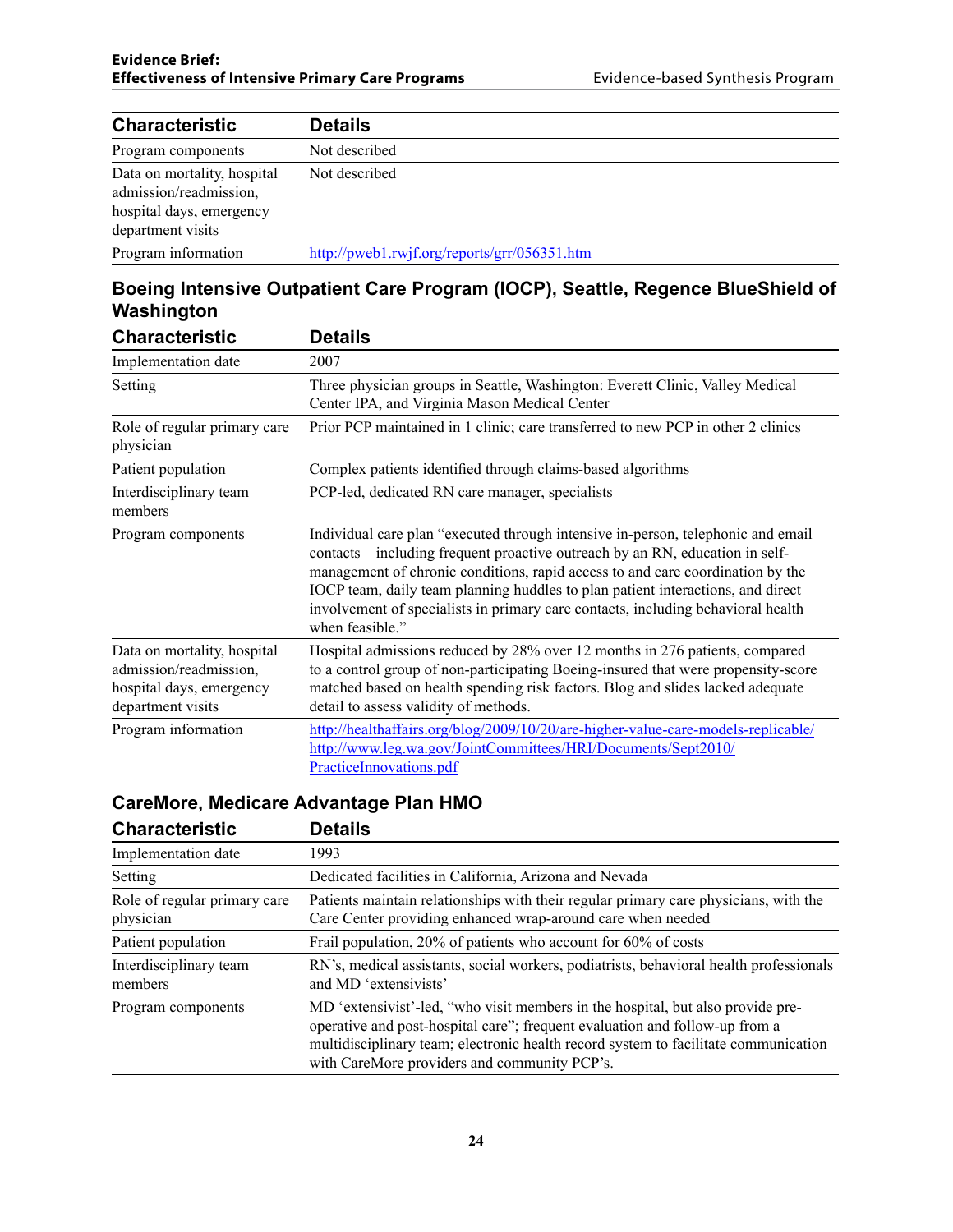| <b>Characteristic</b>                                                                                  | <b>Details</b>                                                                                                               |
|--------------------------------------------------------------------------------------------------------|------------------------------------------------------------------------------------------------------------------------------|
| Data on mortality, hospital<br>admission/readmission,<br>hospital days, emergency<br>department visits | Compared to overall Medicare population, lower hospital readmission rates (13.6%)<br>vs 20%) and 63% fewer hospital bed days |
| Program information                                                                                    | http://www.chcf.org/~/media/MEDIA%20LIBRARY%20Files/PDF/C/PDF%20<br>CINQtrMtngReportJun2012.pdf                              |

#### **HealthCare Partners Comprehensive Care Centers**

| <b>Characteristic</b>                                                                                  | <b>Details</b>                                                                                                                                                                                                                                     |
|--------------------------------------------------------------------------------------------------------|----------------------------------------------------------------------------------------------------------------------------------------------------------------------------------------------------------------------------------------------------|
| Implementation date                                                                                    | Not described                                                                                                                                                                                                                                      |
| Setting                                                                                                | Physician-owned medical group and Independent Practice Association (IPA) serving<br>greater Los Angeles and Orange Counties with 600,000+ members insured through<br>commercial plans, Medicare Advantage and many other Medicare and PPO patients |
| Role of regular primary care<br>physician                                                              | Not described                                                                                                                                                                                                                                      |
| Patient population                                                                                     | High-risk patients; "the 5% of patients who generate 55% of all hospitalizations";<br>selection process not described                                                                                                                              |
|                                                                                                        | Interdisciplinary team membersMD/NP/PA, nurses, care managers, social workers, and medical assistants                                                                                                                                              |
| Program components                                                                                     | Offer longer comprehensive visits and take on role of primary provider; closely<br>integrated into community resources and physician offices.                                                                                                      |
| Data on mortality, hospital<br>admission/readmission,<br>hospital days, emergency<br>department visits | Compared to pre-enrollment, downward trend in hospital days per 1,000 over 12<br>months post-enrollment (-18.3% to -24.5%; P-value not reported). Sources lacked<br>adequate detail to assess validity of methods.                                 |
| Program information                                                                                    | http://www.chcf.org/~/media/MEDIA%20LIBRARY%20Files/PDF/C/PDF%20<br>CINQtrMtngReportJun2012.pdf<br>http://www.chcf.org/~/media/MEDIA%20LIBRARY%20Files/PDF/C/PDF%20<br>CINQtrMtngReportOct2011.pdf                                                 |

#### **UNITE HERE Health Center Special Care Center, New York City**

| <b>Characteristic</b>                     | <b>Details</b>                                                                                                                                                                                                                                                                                                           |
|-------------------------------------------|--------------------------------------------------------------------------------------------------------------------------------------------------------------------------------------------------------------------------------------------------------------------------------------------------------------------------|
| Implementation date                       | May 2006                                                                                                                                                                                                                                                                                                                 |
| Setting                                   | Dedicated clinic in New York City                                                                                                                                                                                                                                                                                        |
| Role of regular primary care<br>physician | Not described                                                                                                                                                                                                                                                                                                            |
| Patient population                        | Low-income, largely immigrant population experiencing a high rate of chronic<br>disease                                                                                                                                                                                                                                  |
| Interdisciplinary team<br>members         | 140 staff and providers, including 15 bilingual primary care and OB/Gyn providers;<br>38 part-time physician specialists; 84 bilingual administrative and support staff<br>including 17 patient care assistants, and 6 health coaches                                                                                    |
| Program components                        | Team-based care. Assignment of health coach to deliver education and provide<br>close and continuous follow-up. Routine care is streamlined via use of IT resources<br>and increased reliance on well-trained medical assistants. Physicians and nurse<br>practitioners' services reserved for patients' clinical needs. |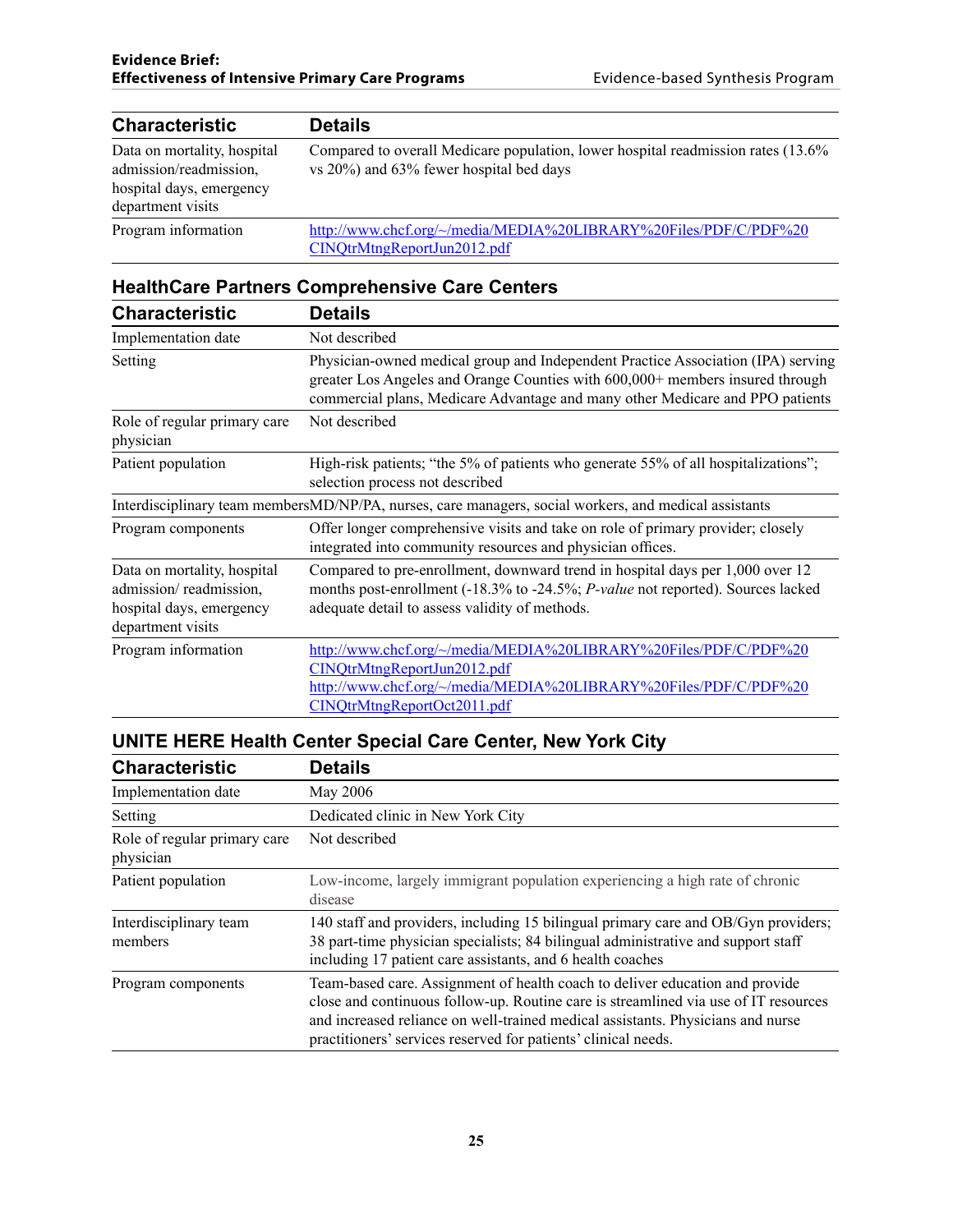| <b>Characteristic</b>                                                                                  | <b>Details</b>                                                                                                                                                                                                                             |
|--------------------------------------------------------------------------------------------------------|--------------------------------------------------------------------------------------------------------------------------------------------------------------------------------------------------------------------------------------------|
| Data on mortality, hospital<br>admission/readmission,<br>hospital days, emergency<br>department visits | Not described                                                                                                                                                                                                                              |
| Program information                                                                                    | http://futurehealth.ucsf.edu/Public/Publications-and-Resources/Content.<br>aspx?topic=UNITE HERE Health Center—Pioneering the Ambulatory<br>Intensive Caring%20Unit<br>http://www.newyorker.com/reporting/2011/01/24/110124fa fact gawande |

#### **University of New Mexico Health Sciences Center Project ECHO (Extension for Community Healthcare Outcomes)**

| <b>Characteristic</b>                                                                                  | <b>Details</b>                                                                                                                                                                     |
|--------------------------------------------------------------------------------------------------------|------------------------------------------------------------------------------------------------------------------------------------------------------------------------------------|
| Implementation date                                                                                    | In progress; in May 2012 awarded 3-year U.S. Department of Health and Human<br>Services (HHS) Health Care Innovation awards                                                        |
| Setting                                                                                                | Rural and underserved communities in New Mexico and Washington State                                                                                                               |
| Role of regular primary care<br>physician                                                              | Not described                                                                                                                                                                      |
| Patient population                                                                                     | 5,000 high-cost, high-utilization, high-severity patients with multiple chronic<br>diseases                                                                                        |
| Interdisciplinary team<br>members                                                                      | Community-based providers and a team of university medical center-based primary<br>care "intensivists" trained to care for patients with multiple chronic diseases                 |
| Program components                                                                                     | Weekly telemedicine clinics, conducted in the manner of grand rounds to help<br>increase community-based primary care physicians' capacity to treat and manage<br>complex patients |
| Data on mortality, hospital<br>admission/readmission,<br>hospital days, emergency<br>department visits | Not applicable, project in process                                                                                                                                                 |
| Program information                                                                                    | http://hscapp.unm.edu/calendar/output/index.cfm?fuseaction=main.<br>release&EntryID= $10679$                                                                                       |

#### **Search Methods:**

#### **Phrases:**

- "Patient care management"
- "Patient care team"
- "Home care services"
- "PACE"
- "program of all inclusive care for the elderly"
- "team-managed home based primary care"
- "intensive primary care"
- "home based primary care"
- "interdisciplinary home based primary care program"
- "Primary care intensivist"
- "primary care medical home"
- "patient-centered medical home"
- "complex care medical home"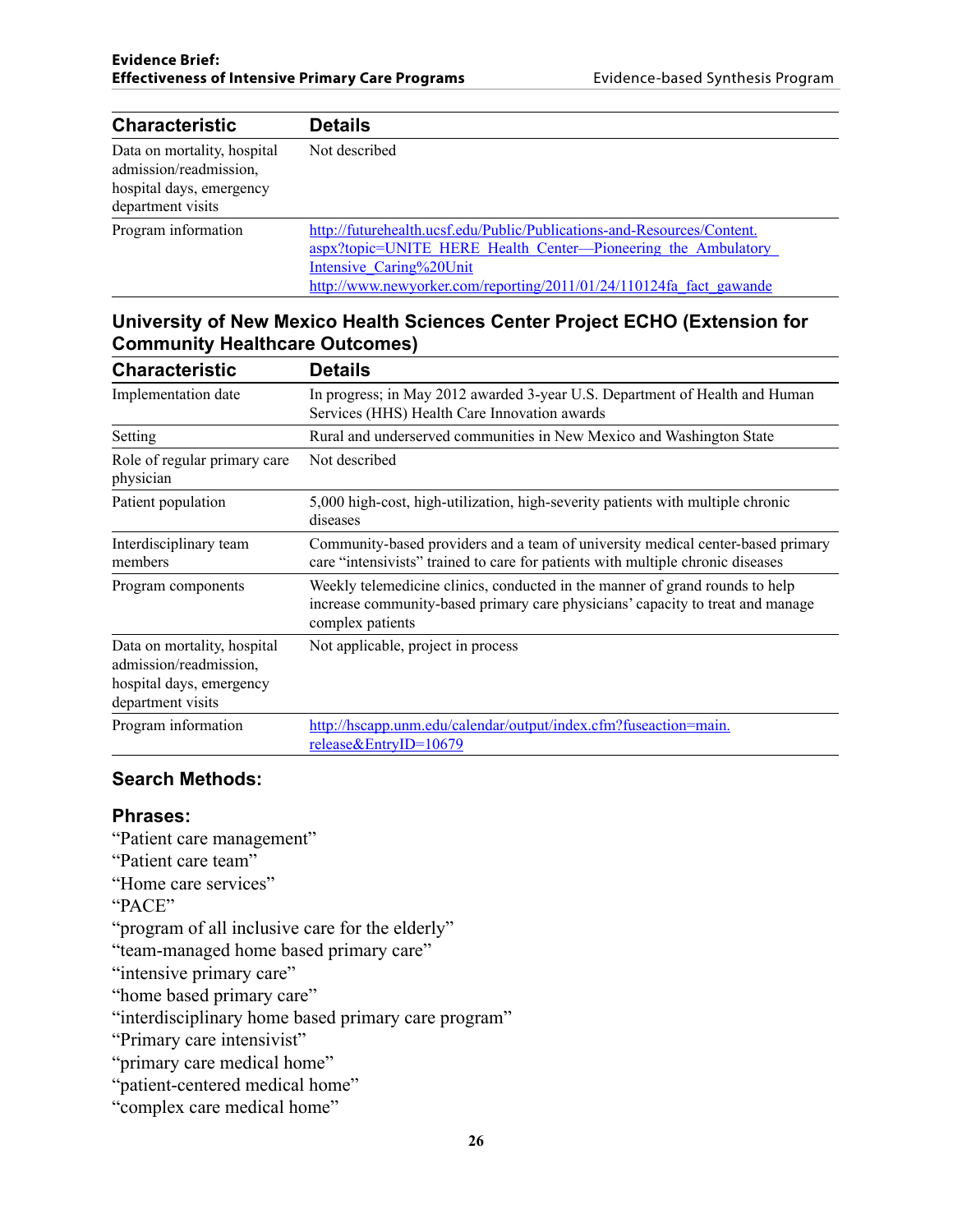- "ambulatory intensive care unit"
- "intensive outpatient care program"
- "coordinated care model"
- "chronic care model"
- "accountable care organizations"

#### **Sources:**

- • Google
- Google Scholar
- AHRQ: evidence reports and technology assessments, USPSTF recommendations, and related DEcIDE projects
- http://effectivehealthcare.ahrq.gov/index.cfm/search-for-guides-reviews-and-reports/ http://www.ahrq.gov/clinic/uspstf/uspstopics.htm http://www.ncbi.nlm.nih.gov/books https://www.kpchr.org/MMA/system/login.aspx
- http://mc.manuscriptcentral.com/ehc
- NICE Guidelines http://guidance.nice.org.uk/
- NHS Evidence http://www.evidence.nhs.uk/default.aspx
- Cochrane Reviews and Protocols http://www.thecochranelibrary.com/view/0/index.html
- DERP Drug Class Reviews http://derp.ohsu.edu/about/final-products.cfm http://derp.ohsu.edu/about/draft-products.cfm
- HTA (CRD database): Health Technology Assessments http://www.crd.york.ac.uk/CMS2Web/
- VA Products VATAP, PBM and HSR&D publications http://www.hsrd.research.va.gov/research/default.cfm http://www4.va.gov/vatap/publications.htm
- NIH Consensus Statement http://consensus.nih.gov/previous.htm http://consensus.nih.gov/historical.htm
- CDC Community Guide http://www.thecommunityguide.org/index.html
- CMS Policies http://www.cms.gov/
- • CADTH http://www.cadth.ca/index.php/en/hta/reports-publications/search
- UBC Centre for Health Services and Policy Research http://chspr.ubc.ca/publications
- Institute for Clinical Evaluative Sciences http://www.ices.on.ca/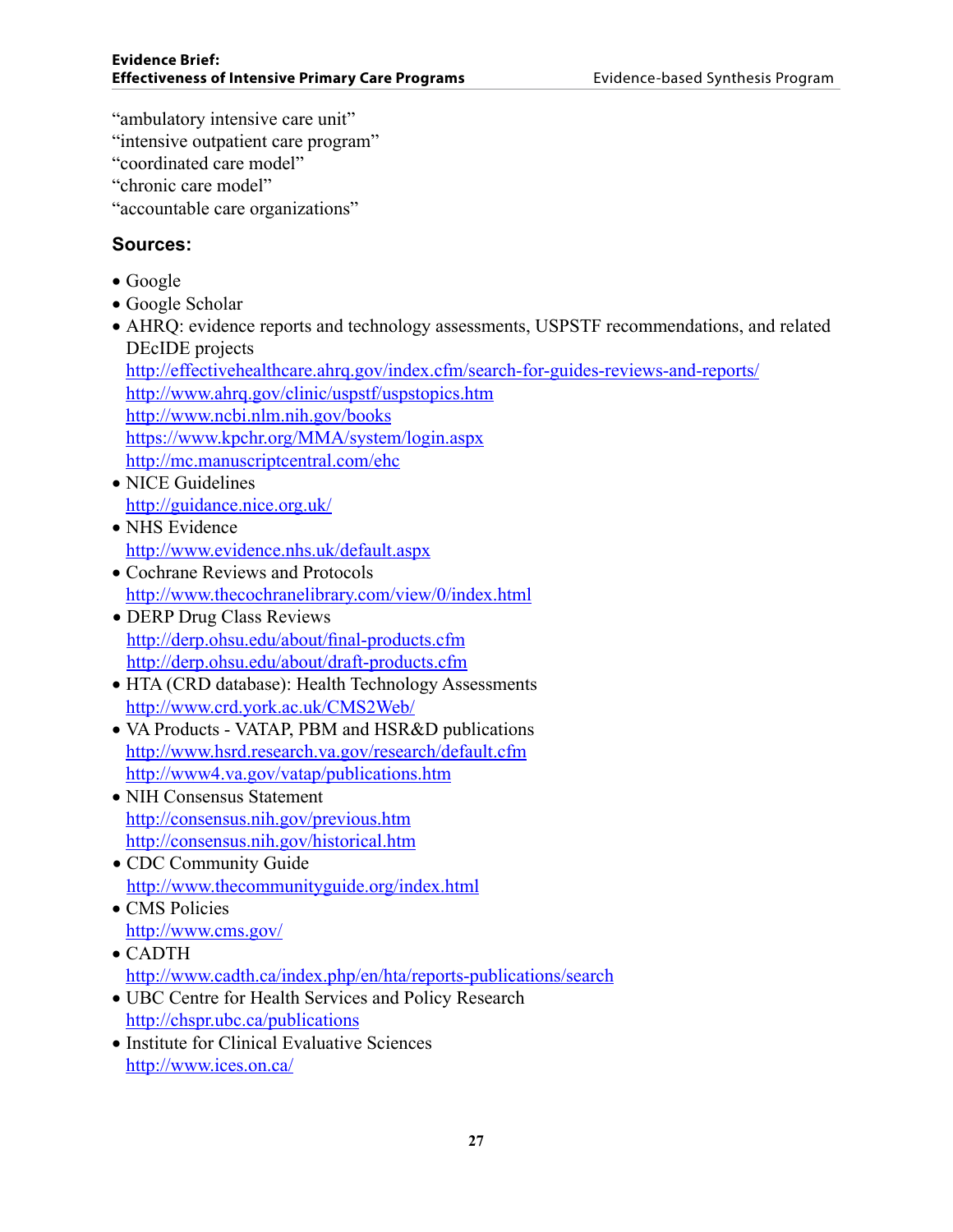- WHO Health Evidence Network http://www.euro.who.int/en/what-we-do/data-and-evidence/health-evidence-network-hen/ publications/by-keyword
- ECRI Institute https://www.ecri.org/Pages/default.aspx
- Bandolier http://www.medicine.ox.ac.uk/bandolier/
- Health Technology Assessment International meta search http://www.htai.org/index.php?id=226
- PubMed health http://www.ncbi.nlm.nih.gov/pubmedhealth/
- • PROSPERO http://www.crd.york.ac.uk/prospero/
- Campbell Collaboration http://www.campbellcollaboration.org/
- Institute of Medicine http://www.iom.edu/
- DoPHER http://eppi.ioe.ac.uk/webdatabases/Intro.aspx?ID=2
- Robert Wood Johnson Foundation http://www.rwjf.org/

### **SUPPLEMENTAL MATERIALS**

**Supplemental Material**

The following supplemental materials are available on the ESP website with this Evidence Brief at this link:

- 1. Search Strategy
- 2. List of Excluded Studies
- 3. Controlled Studies: Complete Risk of Bias Assessment
- 4. Uncontrolled Studies: Characteristics
- 5. Uncontrolled Studies: Results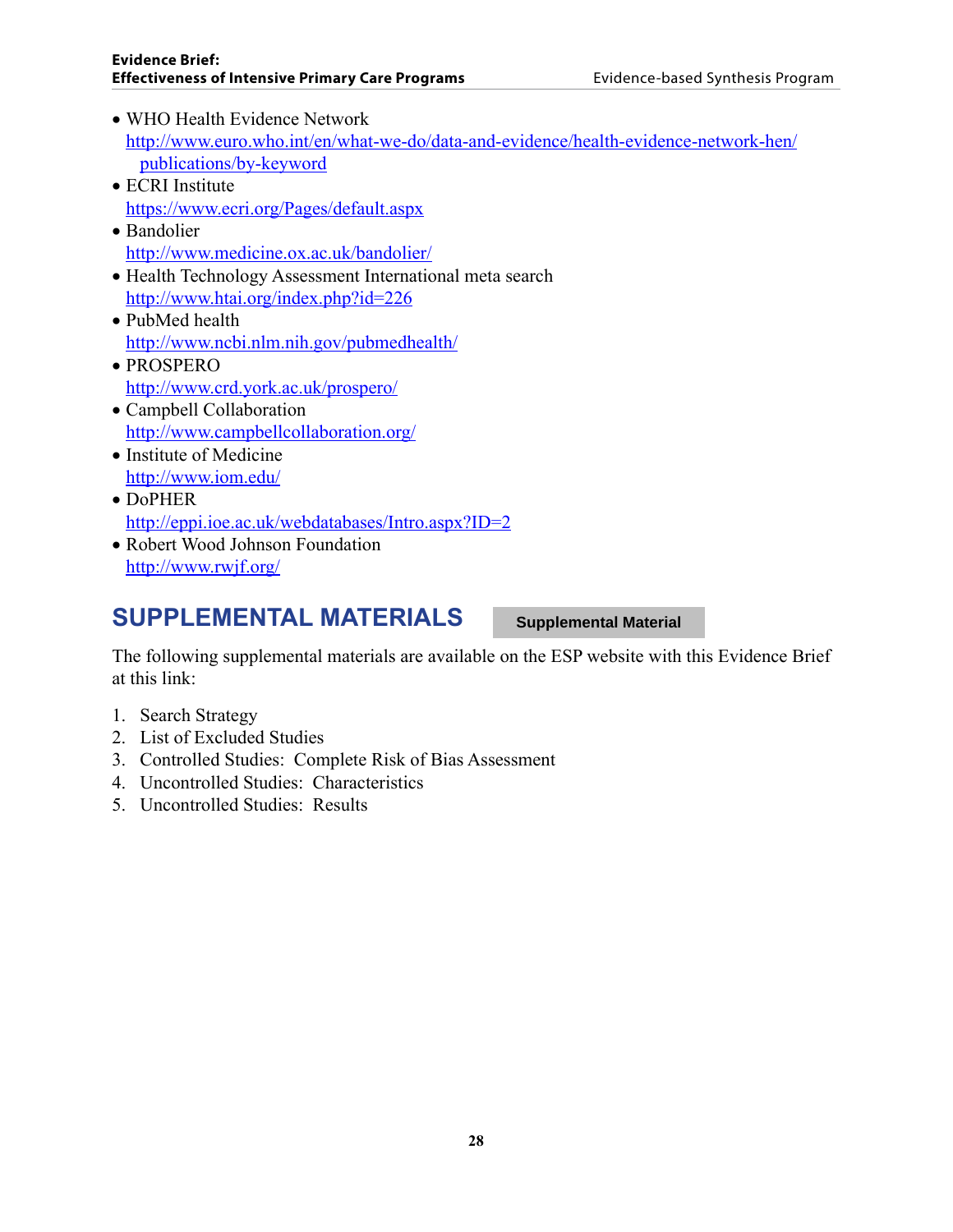### **REFERENCES**

- 1. National Advisory Council. Trends in Healthcare Costs and the Concentration of Medical Expenditures. 2012; Slide Presentation from the July 13, 2012. Available at: http://www. ahrq.gov/about/nac2012/nac0712/cohenmeyers/cohenmeyers.htm.
- 2. Hackbarth G, Reischauer RD, Miller ME. *Report to the Congress: Promoting Greater Efficiency in Medicare.* Washington, DC: MedPAC The Medicare Payment Advisory Commission;2007.
- 3. Wasson JH, Sauvigne AE, Mogielnicki RP, et al. Continuity of Outpatient Medical Care in Elderly Men. *JAMA: the journal of the American Medical Association.* 1984;252(17):2413- 2417.
- 4. Nutting PA, Miller WL, Crabtree BF, Jaen CR, Stewart EE, Stange KC. Initial lessons from the first national demonstration project on practice transformation to a patient-centered medical home. *Ann Fam Med.* May-Jun 2009;7(3):254-260.
- 5. Kilo CM, Wasson JH. Practice redesign and the patient-centered medical home: history, promises, and challenges. *Health Aff (Millwood).* May 2010;29(5):773-778.
- 6. Jackson GL, Powers BJ, Chatterjee R, et al. The Patient-Centered Medical Home, A Systematic Review. *Annals of Internal Medicine.* 2013;158:169-178.
- 7. Nelson L. Lessons from Medicare's Demonstration Projects on Disease Management, Care Coordination, and Value-Based Payment. Washington, DC2012:1-8.
- 8. Hickam DH, Weiss JW, Guise J-M, et al. Outpatient Case Management for Adults with Medical Illness and Complex Care Needs. Comparative Effectiveness Review No. 99. (Prepared by the Oregon Evidence-based Practice Center under Contract No.290-2007- 10057-1.) AHRQ Publication No.13-EHC031-EF. Rockville, MD: Agency for Healthcare Research and Quality; January 2013. www.effectivehealthcare.ahrq.gov/reports/final.cfm.
- 9. Mitchum R. Building a New Marcus Welby To Cut Costs *Science Life* 2012; A blog of news and ideas in biomedicine. Available at: http://sciencelife.uchospitals.edu/2012/07/11/ building-a-new-marcus-welby-to-cut-costs/. Accessed October 26, 2012.
- 10. Dessein W, Santos T. Adaptive Organizations. *Journal of Political Economy.*  2006;114(5):956-995.
- 11. Meltzer D, Best T. Discrete Event Simulation of a Comprehensive Care Physicians (CCP) Model [slideset]. The University of Chicago, 2012:1-33.
- 12. Centers for Medicare & Medicaid Services: Center for Medicare & Medicaid Innovation. Comprehensive Primary Care Initiative. 2012; http://www.innovations.cms.gov/initiatives/ Comprehensive-Primary-Care-Initiative/index.html. Accessed November 7, 2012.
- 13. Yee T, Lechner A, Carrier E. High-Intensity Primary Care: Lessons for Physician and Patient Engagement. 2012;October 2012:1-7. http://www.nihcr.org/High-Intensity-Primary-Care. Accessed October 19, 2012.
- 14. Higgins JPT, Altman D, Antes G, et al. *Chapter 8: Assessing risk of bias in included studies*. Southern Gate, Chichester, England: John Wiley & Sons; 2008.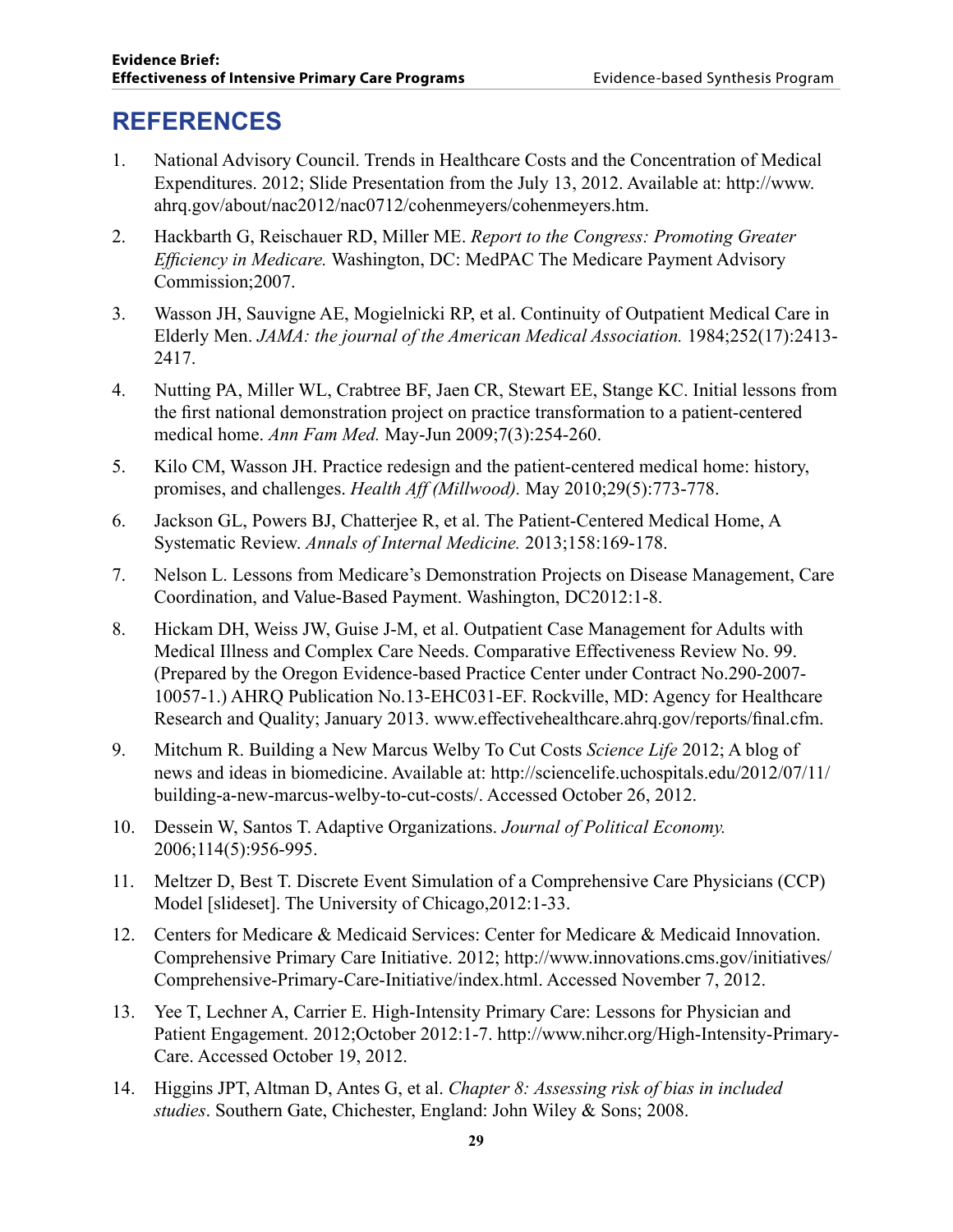- 15. McDonagh M, Jonas D, Gartlehner G, et al. Methods for the Drug Effectiveness Review Project. *BMC Medical Research Methodology.* 2012;12(1):140.
- 16. Owens DK, Atkins D, Treadwell JR, et al. AHRQ series paper 5: grading the strength of a body of evidence when comparing medical interventions--agency for healthcare research and quality and the effective health-care program. *Journal of Clinical Epidemiology.*  2010;63(5).
- 17. Fan VS, Gaziano JM, Lew R, et al. A Comprehensive Care Management Program to Prevent Chronic Obstructive Pulmonary Disease Hospitalizations. *Annals of Internal Medicine.* 2012;156(10).
- 18. Assyag P, Renaud T, Cohen-Solal A, et al. RESICARD: East Paris network for the management of heart failure: absence of effect on mortality and rehospitalization in patients with severe heart failure admitted following severe decompensation. *Arch Cardiovasc Dis.*  Jan 2009;102(1):29-41.
- 19. Berger R, Moertl D, Peter S, et al. N-terminal pro-B-type natriuretic peptide-guided, intensive patient management in addition to multidisciplinary care in chronic heart failure a 3-arm, prospective, randomized pilot study. *J Am Coll Cardiol.* Feb 16 2010;55(7):645-653.
- 20. Del Sindaco D, Pulignano G, Minardi G, et al. Two-year outcome of a prospective, controlled study of a disease management programme for elderly patients with heart failure. *J Cardiovasc Med (Hagerstown).* May 2007;8(5):324-329.
- 21. Kasper EK, Gerstenblith G, Hefter G, et al. A randomized trial of the efficacy of multidisciplinary care in heart failure outpatients at high risk of hospital readmission. *J Am Coll Cardiol.* Feb 6 2002;39(3):471-480.
- 22. McAlister FA, Stewart S, Ferrua S, McMurray JJ. Multidisciplinary strategies for the management of heart failure patients at high risk for admission: a systematic review of randomized trials. *J Am Coll Cardiol.* Aug 18 2004;44(4):810-819.
- 23. Stewart S, Carrington MJ, Marwick T, et al. The WHICH? trial: rationale and design of a pragmatic randomized, multicentre comparison of home- vs. clinic-based management of chronic heart failure patients. *Eur J Heart Fail.* Aug 2011;13(8):909-916.
- 24. Stewart S, Carrington MJ, Marwick T, et al. Impact of Home Versus Clinic-Based Management of Chronic Heart Failure: The WHICH? (Which Heart Failure Intervention Is Most Cost-Effective & Consumer Friendly in Reducing Hospital Care) Multicenter, Randomized Trial. *Journal of the American College of Cardiology.* 2012;60(14):1239- 1248.
- 25. Beland F, Bergman H, Lebel P, et al. A system of integrated care for older persons with disabilities in Canada: results from a randomized controlled trial. *J Gerontol A Biol Sci Med Sci.* Apr 2006;61(4):367-373.
- 26. Bergman H, Beland F, Lebel P, et al. Care for Canada's frail elderly population: Fragmentation or integration? *Canada Medical Association Journal.* 1997;157(8):1116- 1121.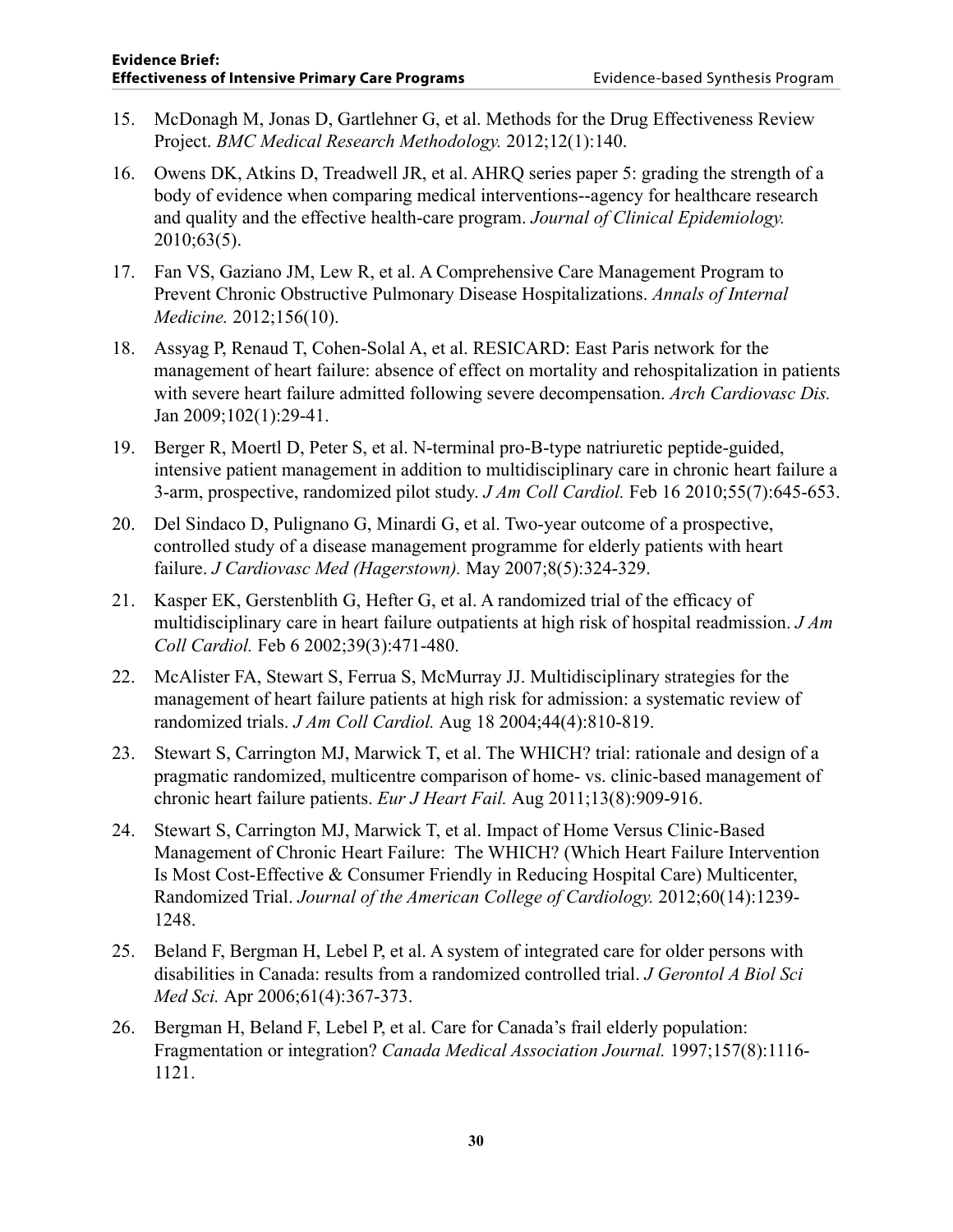- 27. Coleman EA, Grothaus LC, Sandhu N, Wagner EH. Chronic care clinics: a randomized controlled trial of a new model of primary care for frail older adults. *J Am Geriatr Soc.* Jul 1999;47(7):775-783.
- 28. Counsell SR, Callahan CM, Buttar AB, Clark DO, Frank KI. Geriatric Resources for Assessment and Care of Elders (GRACE): A New Model of Primary Care for Low-Income Seniors. *J Am Geriatr Soc.* 2006;54(7):1136-1141.
- 29. Counsell SR, Callahan CM, Clark DO, et al. Geriatric care management for low-income seniors: a randomized controlled trial. *JAMA.* Dec 12 2007;298(22):2623-2633.
- 30. Melin AL. A randomized trial of multidisciplinary in-home care for frail elderly patients awaiting hospital discharge. *Aging (Milan, Italy).* Jun 1995;7(3):247-250.
- 31. Hughes SL, Weaver FM, Giobbie-Hurder A, et al. Effectiveness of team-managed homebased primary care: a randomized multicenter trial. *JAMA.* Dec 13 2000;284(22):2877- 2885.
- 32. Sledge WH, Brown KE, Levine JM, et al. A randomized trial of primary intensive care to reduce hospital admissions in patients with high utilization of inpatient services. *Dis Manag.* Dec 2006;9(6):328-338.
- 33. Hughes SL, Cummings J, Weaver F, Manheim LM, Conrad KJ, Nash K. A Randomized Trial of Veterans Administration Home Care for Severely Disabled Veterans. *Med Care.*  1990;28(2):135-145.
- 34. Beales JL, Edes T. Veteran's Affairs Home Based Primary Care. *Clin Geriatr Med.* Feb 2009;25(1):149-154, viii-ix.
- 35. Anetzberger GJ, Stricklin ML, Gauntner D, Banozic R, Laurie R. VNA HouseCalls of greater Cleveland, Ohio: development and pilot evaluation of a program for high-risk older adults offering primary medical care in the home. *Home Health Care Serv Q.* 2006;25(3- 4):155-166.
- 36. Brown KE, Levine JM, Fiellin DA, O'Connor P, Sledge WH. Primary intensive care: pilot study of a primary care-based intervention for high-utilizing patients. *Dis Manag.* Jun 2005;8(3):169-177.
- 37. Chang C, Jackson SS, Bullman TA, Cobbs EL. Impact of a home-based primary care program in an urban Veterans Affairs medical center. *Journal of the American Medical Directors Association.* 2009;10(2):133-137.
- 38. Ginsburg IF, Eng C. On-site mental health services for PACE (Program of All-inclusive Care for the Elderly) centers. *J Am Med Dir Assoc.* May 2009;10(4):277-280.
- 39. Jiwa M, Gerrish K, Gibson A, Scott H. Preventing avoidable hospital admission of older people. *Br J Community Nurs.* Aug 2002;7(8):426-431.
- 40. Landi F, Gambassi G, Pola R, et al. Impact of integrated home care services on hospital use. *J Am Geriatr Soc.* Dec 1999;47(12):1430-1434.
- 41. Meret-Hanke LA. Effects of the Program of All-inclusive Care for the Elderly on hospital use. *Gerontologist.* Dec 2011;51(6):774-785.